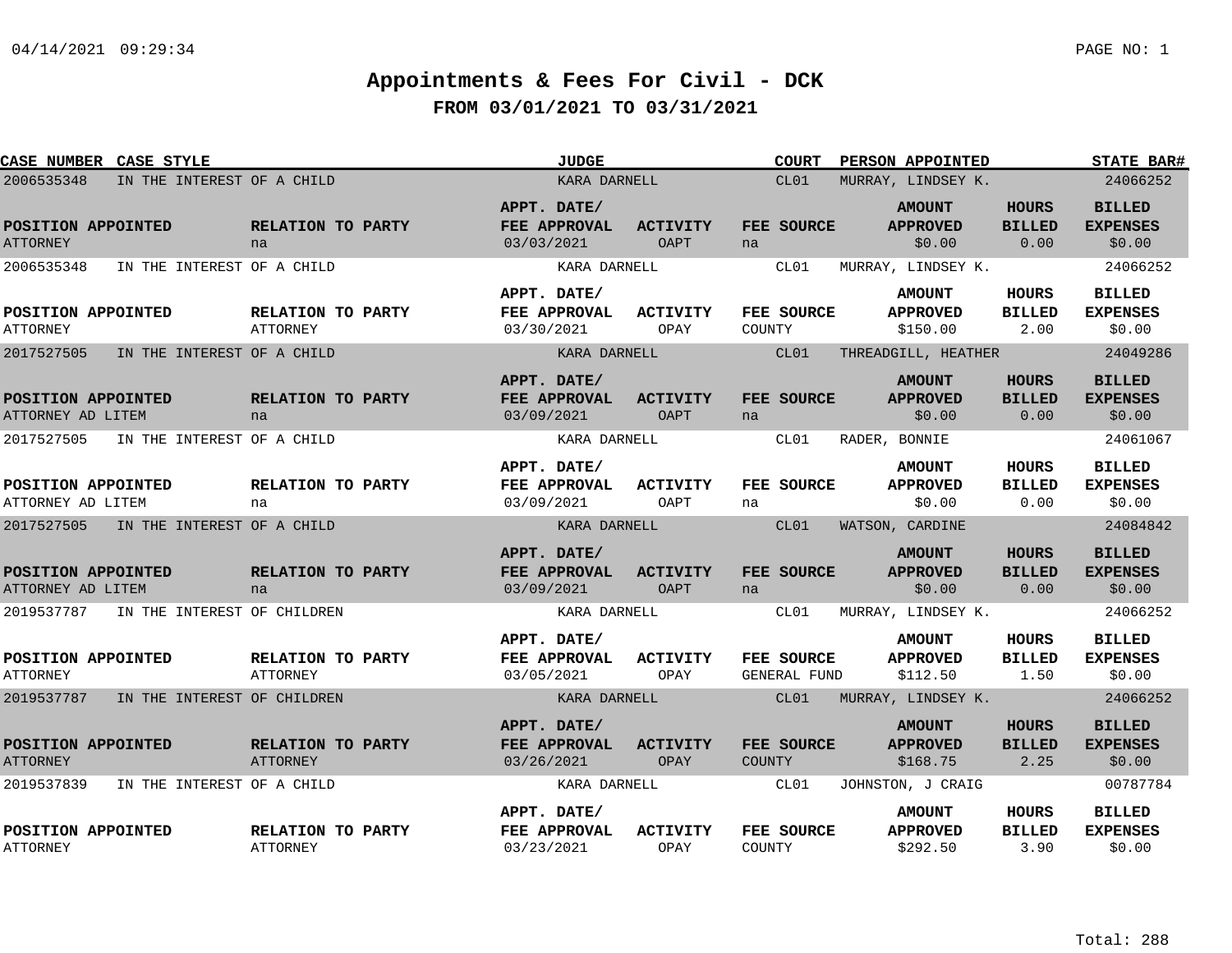| <b>CASE NUMBER CASE STYLE</b>           |                                        |                                      |                                                                  | <b>JUDGE</b>                                       |                         | COURT                             | <b>PERSON APPOINTED</b>                      |                                                    | <b>STATE BAR#</b>                          |
|-----------------------------------------|----------------------------------------|--------------------------------------|------------------------------------------------------------------|----------------------------------------------------|-------------------------|-----------------------------------|----------------------------------------------|----------------------------------------------------|--------------------------------------------|
| 2019538074                              | IN THE INTEREST OF A CHILD             |                                      |                                                                  | KARA DARNELL                                       |                         | CL01                              | THREADGILL, HEATHER                          |                                                    | 24049286                                   |
| POSITION APPOINTED<br><b>ATTORNEY</b>   |                                        | RELATION TO PARTY<br>ATTORNEY        |                                                                  | APPT. DATE/<br>FEE APPROVAL ACTIVITY<br>02/26/2021 | OPAY                    | FEE SOURCE<br>GENERAL FUND        | <b>AMOUNT</b><br><b>APPROVED</b><br>\$150.00 | <b>HOURS</b><br><b>BILLED</b><br>2.00              | <b>BILLED</b><br><b>EXPENSES</b><br>\$0.00 |
| 2020542446                              |                                        |                                      | TDFPS VS CANDANCE VILLARREAL, LUKE GRAHAM AND                    | KARA DARNELL                                       |                         | <b>CLO1</b>                       | THREADGILL, HEATHER                          |                                                    | 24049286                                   |
| POSITION APPOINTED<br><b>ATTORNEY</b>   |                                        | RELATION TO PARTY<br>ATTORNEY        |                                                                  | APPT. DATE/<br><b>FEE APPROVAL</b><br>03/01/2021   | <b>ACTIVITY</b><br>OPAY | FEE SOURCE<br>GENERAL FUND        | <b>AMOUNT</b><br><b>APPROVED</b><br>\$127.50 | HOURS<br><b>BILLED</b><br>1.70                     | <b>BILLED</b><br><b>EXPENSES</b><br>\$0.00 |
| 2020542446                              |                                        |                                      | TDFPS VS CANDANCE VILLARREAL, LUKE GRAHAM AND       KARA DARNELL |                                                    |                         | CL01                              | WELDY, RACHEL R.                             |                                                    | 24082425                                   |
| POSITION APPOINTED<br>ATTORNEY AD LITEM |                                        | RELATION TO PARTY<br>ATTORNEY        |                                                                  | APPT. DATE/<br>FEE APPROVAL ACTIVITY<br>03/01/2021 | OPAY                    | FEE SOURCE<br><b>GENERAL FUND</b> | <b>AMOUNT</b><br><b>APPROVED</b><br>\$187.50 | <b>HOURS</b><br><b>BILLED</b><br>$\overline{2.50}$ | <b>BILLED</b><br><b>EXPENSES</b><br>\$0.00 |
|                                         | 2021542758 IN THE INTEREST OF CHILDREN |                                      |                                                                  | KARA DARNELL                                       |                         | CL01                              | WELDY, RACHEL R.                             |                                                    | 24082425                                   |
| POSITION APPOINTED<br>ATTORNEY AD LITEM |                                        | RELATION TO PARTY<br>na              |                                                                  | APPT. DATE/<br><b>FEE APPROVAL</b><br>03/19/2021   | <b>ACTIVITY</b><br>OAPT | FEE SOURCE<br>na                  | <b>AMOUNT</b><br><b>APPROVED</b><br>\$0.00   | HOURS<br><b>BILLED</b><br>0.00                     | <b>BILLED</b><br><b>EXPENSES</b><br>\$0.00 |
|                                         | 2021543236 IN THE INTEREST OF A CHILD  |                                      |                                                                  | KARA DARNELL                                       |                         | <b>CLOI</b>                       | MURRAY, LINDSEY K.                           |                                                    | 24066252                                   |
| POSITION APPOINTED<br><b>ATTORNEY</b>   |                                        | RELATION TO PARTY<br><b>ATTORNEY</b> |                                                                  | APPT. DATE/<br>FEE APPROVAL ACTIVITY<br>03/09/2021 | OPAY                    | FEE SOURCE<br>GENERAL FUND        | <b>AMOUNT</b><br><b>APPROVED</b><br>\$393.75 | <b>HOURS</b><br><b>BILLED</b><br>5.25              | <b>BILLED</b><br><b>EXPENSES</b><br>\$0.00 |
|                                         | 2021543516 IN THE INTEREST OF CHILDREN |                                      |                                                                  | KARA DARNELL                                       |                         | CLO1                              | EBELING, DELLINDA JO                         |                                                    | 06384700                                   |
| POSITION APPOINTED<br>ATTORNEY AD LITEM |                                        | RELATION TO PARTY<br>na              |                                                                  | APPT. DATE/<br><b>FEE APPROVAL</b><br>03/15/2021   | <b>ACTIVITY</b><br>OAPT | FEE SOURCE<br>na                  | <b>AMOUNT</b><br><b>APPROVED</b><br>\$0.00   | HOURS<br><b>BILLED</b><br>0.00                     | <b>BILLED</b><br><b>EXPENSES</b><br>\$0.00 |
|                                         | 2021543516 IN THE INTEREST OF CHILDREN |                                      |                                                                  | KARA DARNELL                                       |                         | CL01                              | JOHNSTON, J CRAIG                            |                                                    | 00787784                                   |
| POSITION APPOINTED<br>ATTORNEY AD LITEM |                                        | RELATION TO PARTY<br>na              |                                                                  | APPT. DATE/<br>FEE APPROVAL<br>03/15/2021          | <b>ACTIVITY</b><br>OAPT | FEE SOURCE<br>na                  | <b>AMOUNT</b><br><b>APPROVED</b><br>\$0.00   | <b>HOURS</b><br><b>BILLED</b><br>0.00              | <b>BILLED</b><br><b>EXPENSES</b><br>\$0.00 |
|                                         | 2021543516 IN THE INTEREST OF CHILDREN |                                      |                                                                  |                                                    | KARA DARNELL CL01       |                                   | JOHNSTON, J CRAIG                            |                                                    | 00787784                                   |
| POSITION APPOINTED<br><b>ATTORNEY</b>   |                                        | RELATION TO PARTY<br>ATTORNEY        |                                                                  | APPT. DATE/<br>FEE APPROVAL ACTIVITY<br>03/26/2021 | OPAY                    | <b>FEE SOURCE</b><br>COUNTY       | <b>AMOUNT</b><br><b>APPROVED</b><br>\$537.75 | HOURS<br><b>BILLED</b><br>7.17                     | <b>BILLED</b><br><b>EXPENSES</b><br>\$0.00 |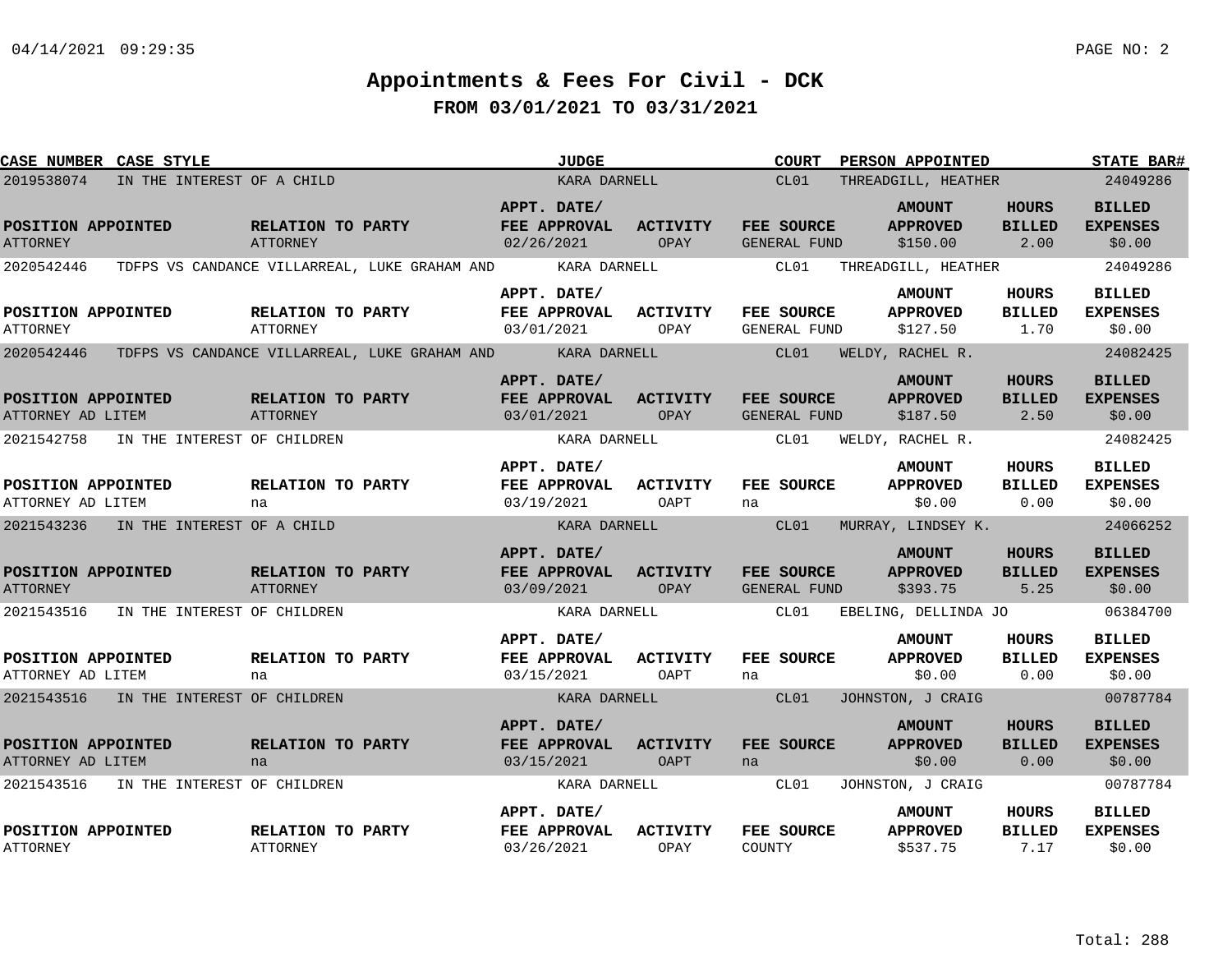| CASE NUMBER CASE STYLE                    |                                               | <b>JUDGE</b>                                     |                         | <b>COURT</b>                | PERSON APPOINTED                             |                                       | <b>STATE BAR#</b>                          |
|-------------------------------------------|-----------------------------------------------|--------------------------------------------------|-------------------------|-----------------------------|----------------------------------------------|---------------------------------------|--------------------------------------------|
| 2021543727<br>IN THE INTEREST OF CHILDREN |                                               | KARA DARNELL                                     |                         | CL01                        | RADER, BONNIE                                |                                       | 24061067                                   |
| POSITION APPOINTED<br>ATTORNEY AD LITEM   | <b>RELATION TO PARTY</b><br>na                | APPT. DATE/<br>FEE APPROVAL<br>03/29/2021        | <b>ACTIVITY</b><br>OAPT | FEE SOURCE<br>na            | <b>AMOUNT</b><br><b>APPROVED</b><br>\$0.00   | <b>HOURS</b><br><b>BILLED</b><br>0.00 | <b>BILLED</b><br><b>EXPENSES</b><br>\$0.00 |
| 2021543727<br>IN THE INTEREST OF CHILDREN |                                               | KARA DARNELL<br>APPT. DATE/                      |                         | CL01                        | MORROW, MATT K.<br><b>AMOUNT</b>             | <b>HOURS</b>                          | 24081053<br><b>BILLED</b>                  |
| POSITION APPOINTED<br>ATTORNEY AD LITEM   | <b>RELATION TO PARTY</b><br>na                | FEE APPROVAL<br>03/29/2021                       | <b>ACTIVITY</b><br>OAPT | <b>FEE SOURCE</b><br>na     | <b>APPROVED</b><br>\$0.00                    | <b>BILLED</b><br>0.00                 | <b>EXPENSES</b><br>\$0.00                  |
| 2021543754<br>IN THE INTEREST OF CHILDREN |                                               | KARA DARNELL                                     |                         | CL01                        | EBELING, DELLINDA JO                         |                                       | 06384700                                   |
| POSITION APPOINTED<br>ATTORNEY AD LITEM   | RELATION TO PARTY<br>na                       | APPT. DATE/<br>FEE APPROVAL<br>03/31/2021        | <b>ACTIVITY</b><br>OAPT | FEE SOURCE<br>na            | <b>AMOUNT</b><br><b>APPROVED</b><br>\$0.00   | <b>HOURS</b><br><b>BILLED</b><br>0.00 | <b>BILLED</b><br><b>EXPENSES</b><br>\$0.00 |
| 2021543754<br>IN THE INTEREST OF CHILDREN |                                               | KARA DARNELL                                     |                         | CL01                        | BIGGERS, ROBERT P.                           |                                       | 24085203                                   |
| POSITION APPOINTED<br>ATTORNEY AD LITEM   | RELATION TO PARTY<br>na                       | APPT. DATE/<br>FEE APPROVAL<br>03/31/2021        | <b>ACTIVITY</b><br>OAPT | FEE SOURCE<br>na            | <b>AMOUNT</b><br><b>APPROVED</b><br>\$0.00   | HOURS<br><b>BILLED</b><br>0.00        | <b>BILLED</b><br><b>EXPENSES</b><br>\$0.00 |
| 2018530231 IN THE INTEREST OF CHILDREN    |                                               | KARA DARNELL                                     |                         | CL02                        | MURRAY, LINDSEY K.                           |                                       | 24066252                                   |
| POSITION APPOINTED<br><b>ATTORNEY</b>     | RELATION TO PARTY<br>ATTORNEY                 | APPT. DATE/<br>FEE APPROVAL<br>03/09/2021        | <b>ACTIVITY</b><br>OPAY | FEE SOURCE<br>GENERAL FUND  | <b>AMOUNT</b><br><b>APPROVED</b><br>\$300.00 | <b>HOURS</b><br><b>BILLED</b><br>4.00 | <b>BILLED</b><br><b>EXPENSES</b><br>\$0.00 |
| 2018530231 IN THE INTEREST OF CHILDREN    |                                               | KARA DARNELL                                     |                         | CL02                        | MURRAY, LINDSEY K.                           |                                       | 24066252                                   |
| POSITION APPOINTED<br><b>ATTORNEY</b>     | <b>RELATION TO PARTY</b><br>ATTORNEY          | APPT. DATE/<br><b>FEE APPROVAL</b><br>03/30/2021 | <b>ACTIVITY</b><br>OPAY | FEE SOURCE<br>COUNTY        | <b>AMOUNT</b><br><b>APPROVED</b><br>\$225.00 | HOURS<br><b>BILLED</b><br>3.00        | <b>BILLED</b><br><b>EXPENSES</b><br>\$0.00 |
| 2018532069                                | IN THE MATTER OF THE MARRIAGE OF JUSTIN BRYAN | <b>Example 18 KARA DARNELL</b>                   |                         | CL02                        | FOUTS, LEIGH ANN                             |                                       | 07315800                                   |
| POSITION APPOINTED<br>ATTORNEY AD LITEM   | RELATION TO PARTY<br>ATTORNEY                 | APPT. DATE/<br>FEE APPROVAL<br>03/30/2021        | <b>ACTIVITY</b><br>OPAY | FEE SOURCE<br><b>COUNTY</b> | <b>AMOUNT</b><br><b>APPROVED</b><br>\$375.00 | <b>HOURS</b><br><b>BILLED</b><br>5.00 | <b>BILLED</b><br><b>EXPENSES</b><br>\$0.00 |
| 2018532943<br>IN THE INTEREST OF CHILDREN |                                               | KARA DARNELL                                     |                         | CL02                        | MORROW, MATT K.                              |                                       | 24081053                                   |
| POSITION APPOINTED<br>ATTORNEY AD LITEM   | RELATION TO PARTY<br><b>ATTORNEY</b>          | APPT. DATE/<br>FEE APPROVAL<br>03/09/2021        | <b>ACTIVITY</b><br>OPAY | FEE SOURCE<br>GENERAL FUND  | <b>AMOUNT</b><br><b>APPROVED</b><br>\$315.00 | <b>HOURS</b><br><b>BILLED</b><br>4.20 | <b>BILLED</b><br><b>EXPENSES</b><br>\$0.00 |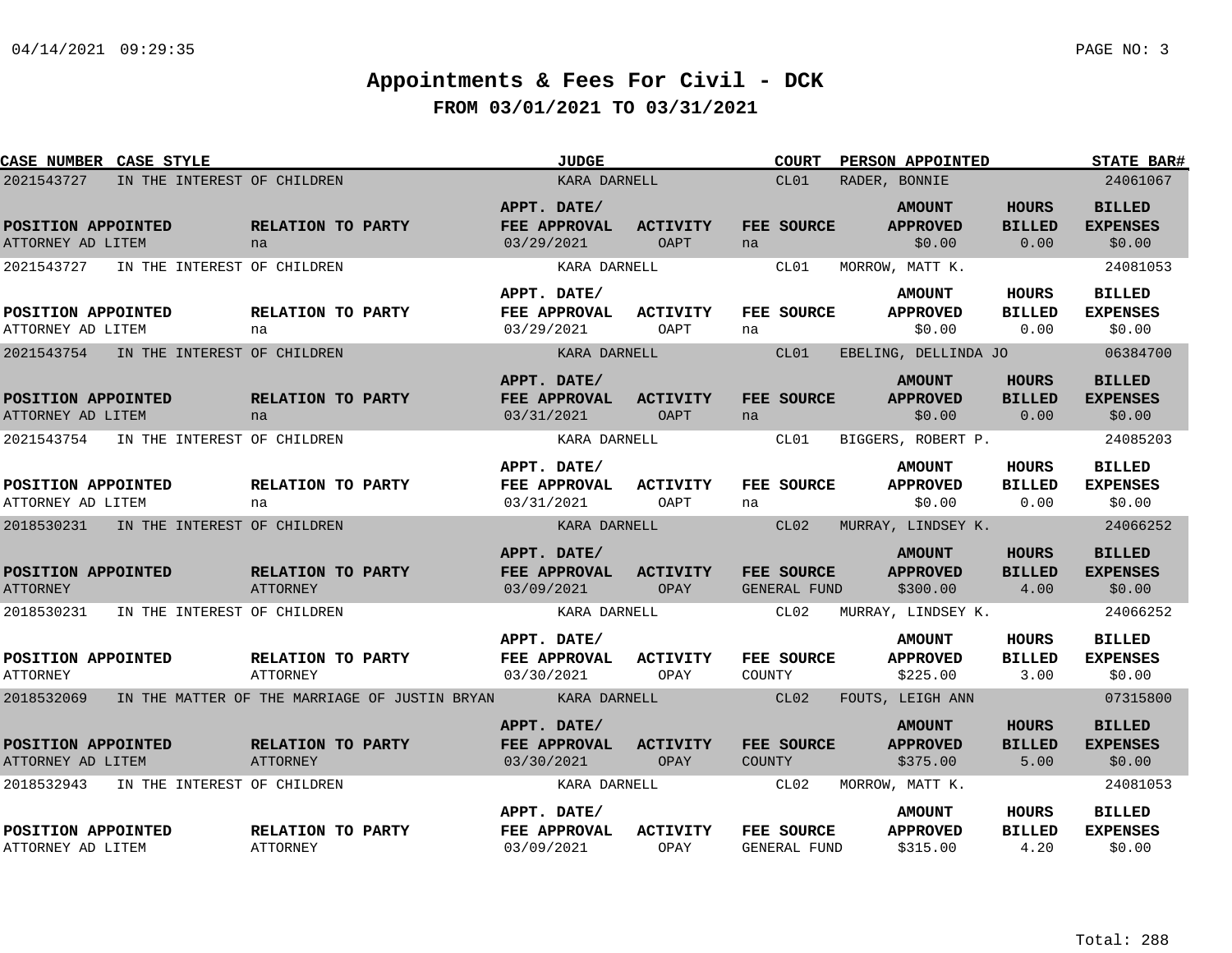| CASE NUMBER CASE STYLE                  |                                       |                                      | <b>JUDGE</b>                              |                                | <b>COURT</b>                | PERSON APPOINTED                               |                                       | <b>STATE BAR#</b>                          |
|-----------------------------------------|---------------------------------------|--------------------------------------|-------------------------------------------|--------------------------------|-----------------------------|------------------------------------------------|---------------------------------------|--------------------------------------------|
| 2019534473                              | IN THE INTEREST OF CHILDREN           |                                      | KARA DARNELL                              |                                | CL <sub>02</sub>            | SHAW, JIM                                      |                                       | 18144800                                   |
| POSITION APPOINTED<br>ATTORNEY AD LITEM |                                       | RELATION TO PARTY<br>na              | APPT. DATE/<br>FEE APPROVAL<br>03/15/2021 | <b>ACTIVITY</b><br><b>OAPT</b> | FEE SOURCE<br>na            | <b>AMOUNT</b><br><b>APPROVED</b><br>\$0.00     | <b>HOURS</b><br><b>BILLED</b><br>0.00 | <b>BILLED</b><br><b>EXPENSES</b><br>\$0.00 |
| 2019534473                              | IN THE INTEREST OF CHILDREN           |                                      | KARA DARNELL                              |                                | CL02                        | THREADGILL, HEATHER                            |                                       | 24049286                                   |
| POSITION APPOINTED<br>ATTORNEY AD LITEM |                                       | RELATION TO PARTY<br>na              | APPT. DATE/<br>FEE APPROVAL<br>03/16/2021 | <b>ACTIVITY</b><br>OAPT        | FEE SOURCE<br>na            | <b>AMOUNT</b><br><b>APPROVED</b><br>\$0.00     | HOURS<br><b>BILLED</b><br>0.00        | <b>BILLED</b><br><b>EXPENSES</b><br>\$0.00 |
| 2019534473                              | IN THE INTEREST OF CHILDREN           |                                      | KARA DARNELL                              |                                | CL02                        | MORROW, MATT K.                                |                                       | 24081053                                   |
| POSITION APPOINTED<br>ATTORNEY AD LITEM |                                       | RELATION TO PARTY<br>na              | APPT. DATE/<br>FEE APPROVAL<br>03/16/2021 | <b>ACTIVITY</b><br><b>OAPT</b> | FEE SOURCE<br>na            | <b>AMOUNT</b><br><b>APPROVED</b><br>\$0.00     | <b>HOURS</b><br><b>BILLED</b><br>0.00 | <b>BILLED</b><br><b>EXPENSES</b><br>\$0.00 |
| 2019537159                              | IN THE INTEREST OF A CHILD            |                                      | KARA DARNELL                              |                                | CL02                        | DICKERSON, BARBARA                             |                                       | 05821700                                   |
| POSITION APPOINTED<br>ATTORNEY AD LITEM |                                       | RELATION TO PARTY<br><b>ATTORNEY</b> | APPT. DATE/<br>FEE APPROVAL<br>03/02/2021 | <b>ACTIVITY</b><br>OPAY        | FEE SOURCE<br>GENERAL FUND  | <b>AMOUNT</b><br><b>APPROVED</b><br>\$731.25   | <b>HOURS</b><br><b>BILLED</b><br>9.75 | <b>BILLED</b><br><b>EXPENSES</b><br>\$0.00 |
| 2019537159                              | IN THE INTEREST OF A CHILD            |                                      | KARA DARNELL                              |                                | CL02                        | SHAW, JIM                                      |                                       | 18144800                                   |
| POSITION APPOINTED<br><b>ATTORNEY</b>   |                                       | RELATION TO PARTY<br><b>ATTORNEY</b> | APPT. DATE/<br>FEE APPROVAL<br>03/02/2021 | <b>ACTIVITY</b><br>OPAY        | FEE SOURCE<br><b>COUNTY</b> | <b>AMOUNT</b><br><b>APPROVED</b><br>\$172.50   | <b>HOURS</b><br><b>BILLED</b><br>2.30 | <b>BILLED</b><br><b>EXPENSES</b><br>\$0.00 |
| 2019538178                              | IN THE INTEREST OF CHILDREN           |                                      | KARA DARNELL                              |                                | CL02                        | JOHNSTON, J CRAIG                              |                                       | 00787784                                   |
| POSITION APPOINTED<br><b>ATTORNEY</b>   |                                       | RELATION TO PARTY<br>ATTORNEY        | APPT. DATE/<br>FEE APPROVAL<br>03/23/2021 | <b>ACTIVITY</b><br>OPAY        | FEE SOURCE<br>COUNTY        | <b>AMOUNT</b><br><b>APPROVED</b><br>\$1,402.50 | HOURS<br><b>BILLED</b><br>18.70       | <b>BILLED</b><br><b>EXPENSES</b><br>\$0.00 |
| 2019791682                              | IN THE INTEREST OF R. FRANCO, A CHILD |                                      | DRUE FARMER                               |                                | CL02                        | HILL, CINDY G.                                 |                                       | 24032293                                   |
| POSITION APPOINTED<br>ATTORNEY AD LITEM |                                       | RELATION TO PARTY<br>na              | APPT. DATE/<br>FEE APPROVAL<br>03/24/2021 | ACTIVITY<br><b>OAPT</b>        | FEE SOURCE<br>na            | <b>AMOUNT</b><br><b>APPROVED</b><br>\$0.00     | HOURS<br><b>BILLED</b><br>0.00        | <b>BILLED</b><br><b>EXPENSES</b><br>\$0.00 |
| 2020539383                              | IN THE INTEREST OF CHILDREN           |                                      | KARA DARNELL                              |                                | CL02                        | EBELING, DELLINDA JO                           |                                       | 06384700                                   |
| POSITION APPOINTED<br>ATTORNEY AD LITEM |                                       | RELATION TO PARTY<br>ATTORNEY        | APPT. DATE/<br>FEE APPROVAL<br>03/05/2021 | <b>ACTIVITY</b><br>OPAY        | FEE SOURCE<br>GENERAL FUND  | <b>AMOUNT</b><br><b>APPROVED</b><br>\$727.50   | HOURS<br><b>BILLED</b><br>9.70        | <b>BILLED</b><br><b>EXPENSES</b><br>\$0.00 |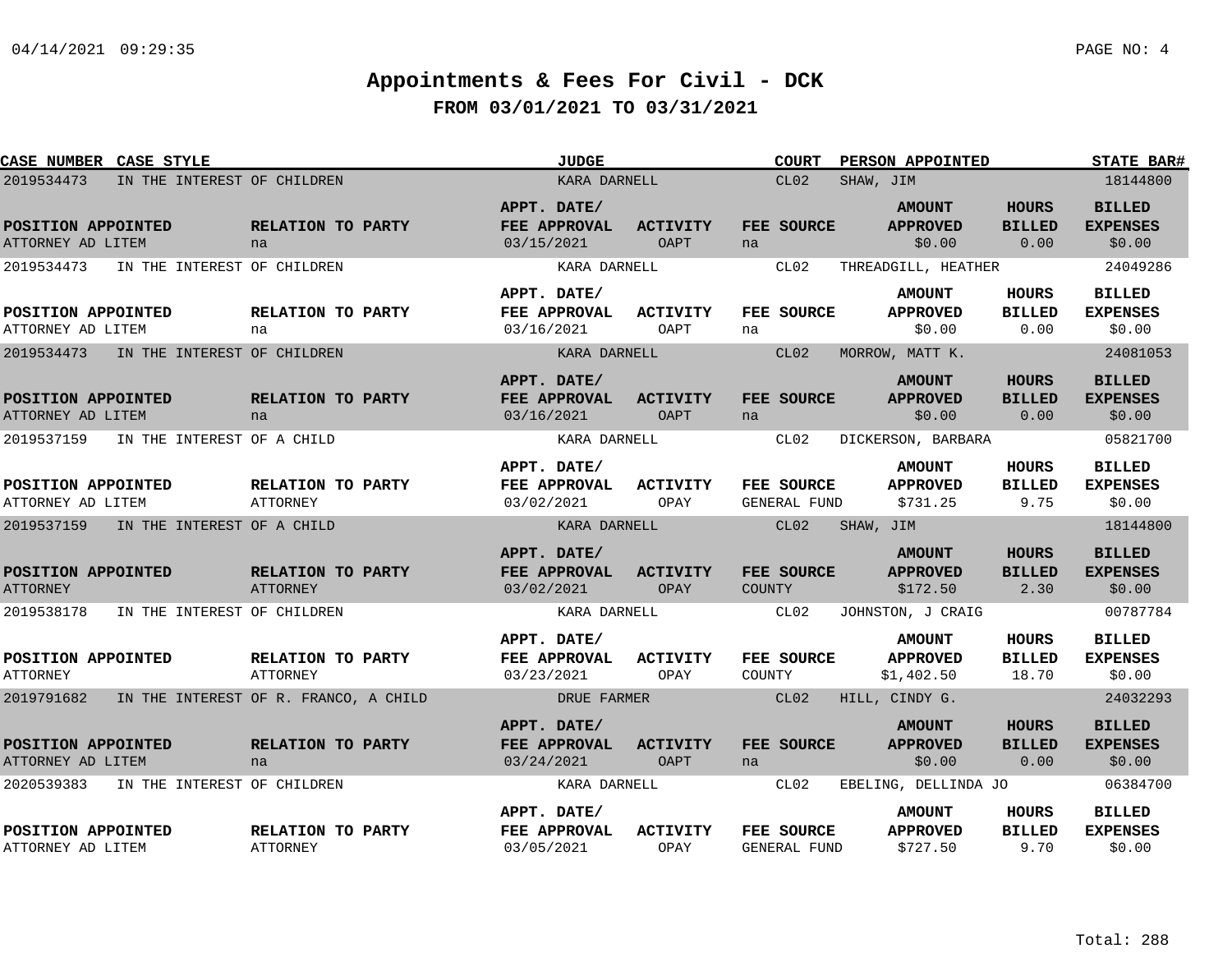| CASE NUMBER CASE STYLE                  |                                      | <b>JUDGE</b>                                     |                                | <b>COURT</b>                      | PERSON APPOINTED                               |                                        | <b>STATE BAR#</b>                          |
|-----------------------------------------|--------------------------------------|--------------------------------------------------|--------------------------------|-----------------------------------|------------------------------------------------|----------------------------------------|--------------------------------------------|
| 2020539383                              | IN THE INTEREST OF CHILDREN          | KARA DARNELL                                     |                                | CL02                              | MORGESON, TERRI M.                             |                                        | 24043835                                   |
| POSITION APPOINTED<br>ATTORNEY AD LITEM | RELATION TO PARTY<br>ATTORNEY        | APPT. DATE/<br>FEE APPROVAL<br>03/02/2021        | <b>ACTIVITY</b><br>OPAY        | FEE SOURCE<br>COUNTY              | <b>AMOUNT</b><br><b>APPROVED</b><br>\$1,192.50 | <b>HOURS</b><br><b>BILLED</b><br>15.90 | <b>BILLED</b><br><b>EXPENSES</b><br>\$0.00 |
| 2020539383                              | IN THE INTEREST OF CHILDREN          | DRUE FARMER                                      |                                | CL02                              | THREADGILL, HEATHER                            |                                        | 24049286                                   |
| POSITION APPOINTED<br>ATTORNEY AD LITEM | RELATION TO PARTY<br><b>ATTORNEY</b> | APPT. DATE/<br>FEE APPROVAL<br>03/01/2021        | <b>ACTIVITY</b><br>OPAY        | FEE SOURCE<br>GENERAL FUND        | <b>AMOUNT</b><br><b>APPROVED</b><br>\$277.50   | <b>HOURS</b><br><b>BILLED</b><br>3.70  | <b>BILLED</b><br><b>EXPENSES</b><br>\$0.00 |
| 2020539900                              | IN THE INTEREST OF CHILDREN          | KARA DARNELL                                     |                                | CL02                              | THREADGILL, HEATHER                            |                                        | 24049286                                   |
| POSITION APPOINTED<br><b>ATTORNEY</b>   | RELATION TO PARTY<br>ATTORNEY        | APPT. DATE/<br>FEE APPROVAL<br>03/01/2021        | <b>ACTIVITY</b><br>OPAY        | <b>FEE SOURCE</b><br>GENERAL FUND | <b>AMOUNT</b><br><b>APPROVED</b><br>\$735.00   | <b>HOURS</b><br><b>BILLED</b><br>9.80  | <b>BILLED</b><br><b>EXPENSES</b><br>\$0.00 |
| 2020540678                              | IN THE INTEREST OF CHILDREN          | KELLY TESCH                                      |                                | CL02                              | DEHAAS, WILLIAM D                              |                                        | 00793603                                   |
| POSITION APPOINTED<br><b>ATTORNEY</b>   | RELATION TO PARTY<br>na              | APPT. DATE/<br>FEE APPROVAL<br>03/17/2021        | <b>ACTIVITY</b><br>OAPT        | FEE SOURCE<br>na                  | <b>AMOUNT</b><br><b>APPROVED</b><br>\$0.00     | <b>HOURS</b><br><b>BILLED</b><br>0.00  | <b>BILLED</b><br><b>EXPENSES</b><br>\$0.00 |
| 2020540678                              | IN THE INTEREST OF CHILDREN          | KARA DARNELL                                     |                                | CL02                              | CONN, TANYA BOUCHER                            |                                        | 24034737                                   |
| POSITION APPOINTED<br>ATTORNEY AD LITEM | RELATION TO PARTY<br>na              | APPT. DATE/<br>FEE APPROVAL<br>03/12/2021        | <b>ACTIVITY</b><br>OAPT        | <b>FEE SOURCE</b><br>na           | <b>AMOUNT</b><br><b>APPROVED</b><br>\$0.00     | <b>HOURS</b><br><b>BILLED</b><br>0.00  | <b>BILLED</b><br><b>EXPENSES</b><br>\$0.00 |
| 2020540678                              | IN THE INTEREST OF CHILDREN          | KELLY TESCH                                      |                                | CL02                              | MOORE, JAMES M "JIM"                           |                                        | 24065783                                   |
| POSITION APPOINTED<br><b>ATTORNEY</b>   | RELATION TO PARTY<br>na              | APPT. DATE/<br>FEE APPROVAL<br>03/17/2021        | <b>ACTIVITY</b><br>OAPT        | FEE SOURCE<br>na                  | <b>AMOUNT</b><br><b>APPROVED</b><br>\$0.00     | <b>HOURS</b><br><b>BILLED</b><br>0.00  | <b>BILLED</b><br><b>EXPENSES</b><br>\$0.00 |
| 2020540678                              | IN THE INTEREST OF CHILDREN          | KELLY TESCH                                      |                                | CL02                              | SANDERS, REBECCA                               |                                        | 24114752                                   |
| POSITION APPOINTED<br>ATTORNEY AD LITEM | RELATION TO PARTY<br>na              | APPT. DATE/<br><b>FEE APPROVAL</b><br>03/17/2021 | <b>ACTIVITY</b><br><b>OAPT</b> | <b>FEE SOURCE</b><br>na           | <b>AMOUNT</b><br><b>APPROVED</b><br>\$0.00     | <b>HOURS</b><br><b>BILLED</b><br>0.00  | <b>BILLED</b><br><b>EXPENSES</b><br>\$0.00 |
| 2020541196                              | IN THE INTEREST OF A CHILD           | KARA DARNELL                                     |                                | CL02                              | MORROW, MATT K.                                |                                        | 24081053                                   |
| POSITION APPOINTED<br>ATTORNEY AD LITEM | RELATION TO PARTY<br>na              | APPT. DATE/<br>FEE APPROVAL<br>03/31/2021        | <b>ACTIVITY</b><br>OAPT        | FEE SOURCE<br>na                  | <b>AMOUNT</b><br><b>APPROVED</b><br>\$0.00     | HOURS<br><b>BILLED</b><br>0.00         | <b>BILLED</b><br><b>EXPENSES</b><br>\$0.00 |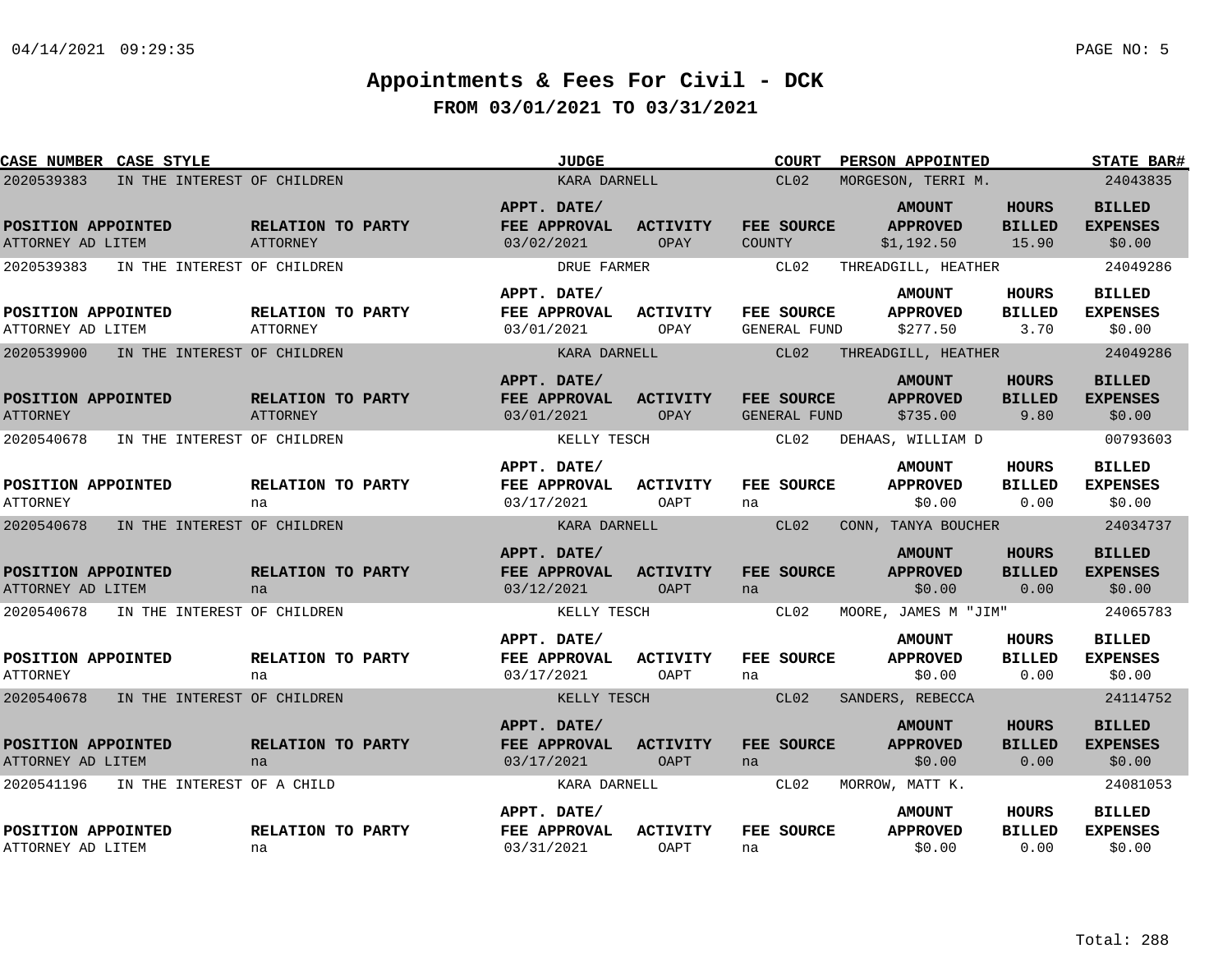| CASE NUMBER CASE STYLE                    |                                      | <b>JUDGE</b>                              |                                | <b>COURT</b>                      | PERSON APPOINTED                             |                                       | STATE BAR#                                   |
|-------------------------------------------|--------------------------------------|-------------------------------------------|--------------------------------|-----------------------------------|----------------------------------------------|---------------------------------------|----------------------------------------------|
| 2020542272<br>TDFPS VS SIERRA JIMENEZ     |                                      | KARA DARNELL                              |                                | CL02                              | WELDY, RACHEL R.                             |                                       | 24082425                                     |
| POSITION APPOINTED<br>ATTORNEY AD LITEM   | RELATION TO PARTY<br>ATTORNEY        | APPT. DATE/<br>FEE APPROVAL<br>03/01/2021 | <b>ACTIVITY</b><br>OPAY        | FEE SOURCE<br>GENERAL FUND        | <b>AMOUNT</b><br><b>APPROVED</b><br>\$131.25 | <b>HOURS</b><br><b>BILLED</b><br>1.75 | <b>BILLED</b><br><b>EXPENSES</b><br>\$0.00   |
| 2021543259<br>IN THE INTEREST OF A CHILD  |                                      | KARA DARNELL                              |                                | CL02                              | CARTER, AARON                                |                                       | 24058331                                     |
| POSITION APPOINTED<br><b>ATTORNEY</b>     | RELATION TO PARTY<br><b>ATTORNEY</b> | APPT. DATE/<br>FEE APPROVAL<br>03/11/2021 | ACTIVITY<br>OPAY               | <b>FEE SOURCE</b><br>GENERAL FUND | <b>AMOUNT</b><br><b>APPROVED</b><br>\$202.50 | <b>HOURS</b><br><b>BILLED</b><br>2.70 | <b>BILLED</b><br><b>EXPENSES</b><br>\$202.50 |
| 2021543357<br>IN THE INTEREST OF CHILDREN |                                      | KARA DARNELL                              |                                | CL02                              | JOHNSTON, J CRAIG                            |                                       | 00787784                                     |
| POSITION APPOINTED<br>ATTORNEY AD LITEM   | RELATION TO PARTY<br>na              | APPT. DATE/<br>FEE APPROVAL<br>03/02/2021 | <b>ACTIVITY</b><br><b>OAPT</b> | FEE SOURCE<br>na                  | <b>AMOUNT</b><br><b>APPROVED</b><br>\$0.00   | <b>HOURS</b><br><b>BILLED</b><br>0.00 | <b>BILLED</b><br><b>EXPENSES</b><br>\$0.00   |
| 2021543357<br>IN THE INTEREST OF CHILDREN |                                      | KARA DARNELL                              |                                | CL02                              | JOHNSTON, J CRAIG                            |                                       | 00787784                                     |
| POSITION APPOINTED<br>ATTORNEY AD LITEM   | RELATION TO PARTY<br>ATTORNEY        | APPT. DATE/<br>FEE APPROVAL<br>03/23/2021 | ACTIVITY<br>OPAY               | FEE SOURCE<br>COUNTY              | <b>AMOUNT</b><br><b>APPROVED</b><br>\$315.00 | <b>HOURS</b><br><b>BILLED</b><br>4.20 | <b>BILLED</b><br><b>EXPENSES</b><br>\$0.00   |
| 2021543357 IN THE INTEREST OF CHILDREN    |                                      | KARA DARNELL                              |                                | CL02                              | MORROW, MATT K.                              |                                       | 24081053                                     |
| POSITION APPOINTED<br>ATTORNEY AD LITEM   | RELATION TO PARTY<br>na              | APPT. DATE/<br>FEE APPROVAL<br>03/02/2021 | <b>ACTIVITY</b><br><b>OAPT</b> | <b>FEE SOURCE</b><br>na           | <b>AMOUNT</b><br><b>APPROVED</b><br>\$0.00   | <b>HOURS</b><br><b>BILLED</b><br>0.00 | <b>BILLED</b><br><b>EXPENSES</b><br>\$0.00   |
| 2021543714<br>IN THE INTEREST OF CHILDREN |                                      | KARA DARNELL                              |                                | CL02                              | MURRAY, LINDSEY K.                           |                                       | 24066252                                     |
| POSITION APPOINTED<br>ATTORNEY AD LITEM   | RELATION TO PARTY<br>na              | APPT. DATE/<br>FEE APPROVAL<br>03/29/2021 | <b>ACTIVITY</b><br>OAPT        | FEE SOURCE<br>na                  | <b>AMOUNT</b><br><b>APPROVED</b><br>\$0.00   | <b>HOURS</b><br><b>BILLED</b><br>0.00 | <b>BILLED</b><br><b>EXPENSES</b><br>\$0.00   |
| 2021543714 IN THE INTEREST OF CHILDREN    |                                      | KARA DARNELL                              |                                | CL02                              | MORROW, MATT K.                              |                                       | 24081053                                     |
| POSITION APPOINTED<br>ATTORNEY AD LITEM   | RELATION TO PARTY<br>na              | APPT. DATE/<br>FEE APPROVAL<br>03/26/2021 | <b>ACTIVITY</b><br><b>OAPT</b> | FEE SOURCE<br>na                  | <b>AMOUNT</b><br><b>APPROVED</b><br>\$0.00   | <b>HOURS</b><br><b>BILLED</b><br>0.00 | <b>BILLED</b><br><b>EXPENSES</b><br>\$0.00   |
| 2003521803<br>IN THE INTEREST OF A CHILD  |                                      | KELLY TESCH                               |                                | CL03                              | GEIHSLER, SHANNON BRADY                      |                                       | 00796619                                     |
| POSITION APPOINTED<br>ATTORNEY AD LITEM   | RELATION TO PARTY<br><b>ATTORNEY</b> | APPT. DATE/<br>FEE APPROVAL<br>03/09/2021 | <b>ACTIVITY</b><br>OPAY        | FEE SOURCE<br>GENERAL FUND        | <b>AMOUNT</b><br><b>APPROVED</b><br>\$22.50  | HOURS<br><b>BILLED</b><br>0.30        | <b>BILLED</b><br><b>EXPENSES</b><br>\$0.00   |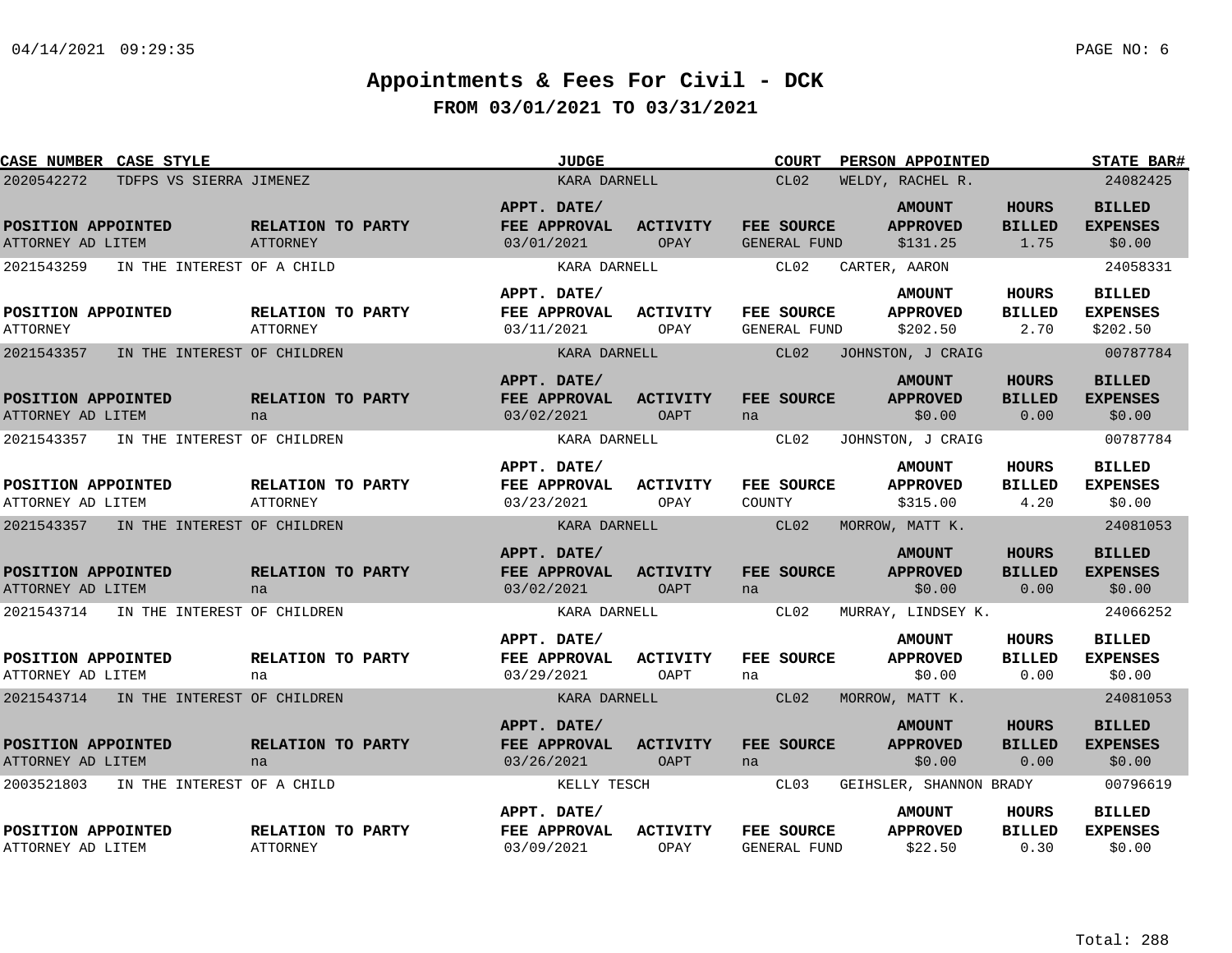| CASE NUMBER CASE STYLE                    |                                      | <b>JUDGE</b>                                     |                                | COURT                             | PERSON APPOINTED                             |                                       | <b>STATE BAR#</b>                          |
|-------------------------------------------|--------------------------------------|--------------------------------------------------|--------------------------------|-----------------------------------|----------------------------------------------|---------------------------------------|--------------------------------------------|
| 2009546064                                | IN THE INTEREST OF JORDYN FLORES     | KELLY TESCH                                      |                                | CL03                              | AGUILAR, ARTIE                               |                                       | 24004427                                   |
| POSITION APPOINTED<br><b>ATTORNEY</b>     | RELATION TO PARTY<br>na              | APPT. DATE/<br>FEE APPROVAL<br>03/22/2021        | <b>ACTIVITY</b><br><b>OAPT</b> | FEE SOURCE<br>na                  | <b>AMOUNT</b><br><b>APPROVED</b><br>\$0.00   | <b>HOURS</b><br><b>BILLED</b><br>0.00 | <b>BILLED</b><br><b>EXPENSES</b><br>\$0.00 |
| 2009546064                                | IN THE INTEREST OF JORDYN FLORES     | KELLY TESCH<br>APPT. DATE/                       |                                | CL03                              | BASSETT, JENNIFER<br><b>AMOUNT</b>           | HOURS                                 | 02145532<br><b>BILLED</b>                  |
| POSITION APPOINTED<br>ATTORNEY AD LITEM   | RELATION TO PARTY<br>na              | FEE APPROVAL<br>03/22/2021                       | ACTIVITY<br>OAPT               | FEE SOURCE<br>na                  | <b>APPROVED</b><br>\$0.00                    | <b>BILLED</b><br>0.00                 | <b>EXPENSES</b><br>\$0.00                  |
| 2009546064                                | IN THE INTEREST OF JORDYN FLORES     | KELLY TESCH                                      |                                | CL03                              | OLIBAS-YANEZ, LINDSAY M.                     |                                       | 24071119                                   |
| POSITION APPOINTED<br><b>ATTORNEY</b>     | RELATION TO PARTY<br>na              | APPT. DATE/<br>FEE APPROVAL<br>03/22/2021        | <b>ACTIVITY</b><br>OAPT        | FEE SOURCE<br>na                  | <b>AMOUNT</b><br><b>APPROVED</b><br>\$0.00   | HOURS<br><b>BILLED</b><br>0.00        | <b>BILLED</b><br><b>EXPENSES</b><br>\$0.00 |
| 2011558664<br>IN THE INTEREST OF CHILDREN |                                      | VISITING JUDGE                                   |                                | CL03                              | DUFFY, CHRISTINA WOODS                       |                                       | 24077254                                   |
| POSITION APPOINTED<br><b>ATTORNEY</b>     | RELATION TO PARTY<br><b>ATTORNEY</b> | APPT. DATE/<br>FEE APPROVAL<br>03/22/2021        | ACTIVITY<br>OPAY               | FEE SOURCE<br>COUNTY              | <b>AMOUNT</b><br><b>APPROVED</b><br>\$180.00 | HOURS<br><b>BILLED</b><br>2.40        | <b>BILLED</b><br><b>EXPENSES</b><br>\$0.00 |
| 2012503590<br>IN THE INTEREST OF CHILDREN |                                      | KELLY TESCH                                      |                                | CL03                              | GARCIA, ELIAS J.                             |                                       | 24083046                                   |
| POSITION APPOINTED<br>ATTORNEY AD LITEM   | RELATION TO PARTY<br><b>ATTORNEY</b> | APPT. DATE/<br>FEE APPROVAL<br>03/12/2021        | <b>ACTIVITY</b><br>OPAY        | <b>FEE SOURCE</b><br>GENERAL FUND | <b>AMOUNT</b><br><b>APPROVED</b><br>\$502.50 | <b>HOURS</b><br><b>BILLED</b><br>6.70 | <b>BILLED</b><br><b>EXPENSES</b><br>\$0.00 |
| 2018532268<br>IN THE INTEREST OF CHILDREN |                                      | KELLY TESCH                                      |                                | CL03                              | GARCIA, ELIAS J.                             |                                       | 24083046                                   |
| POSITION APPOINTED<br>ATTORNEY AD LITEM   | RELATION TO PARTY<br>ATTORNEY        | APPT. DATE/<br>FEE APPROVAL<br>03/12/2021        | <b>ACTIVITY</b><br>OPAY        | FEE SOURCE<br>GENERAL FUND        | <b>AMOUNT</b><br><b>APPROVED</b><br>\$322.50 | HOURS<br><b>BILLED</b><br>4.30        | <b>BILLED</b><br><b>EXPENSES</b><br>\$0.00 |
| 2018532818 IN THE INTEREST OF A CHILD     |                                      | VISITING JUDGE                                   |                                | CL03                              | LOPEZ, JAIME O                               |                                       | 24013058                                   |
| POSITION APPOINTED<br>ATTORNEY AD LITEM   | RELATION TO PARTY<br>na              | APPT. DATE/<br><b>FEE APPROVAL</b><br>03/09/2021 | <b>ACTIVITY</b><br>OAPT        | FEE SOURCE<br>na                  | <b>AMOUNT</b><br><b>APPROVED</b><br>\$0.00   | <b>HOURS</b><br><b>BILLED</b><br>0.00 | <b>BILLED</b><br><b>EXPENSES</b><br>\$0.00 |
| 2019533690<br>IN THE INTEREST OF CHILDREN |                                      | KELLY TESCH                                      |                                | CL03                              | SRINIVASAN, JANANI                           |                                       | 24108611                                   |
| POSITION APPOINTED<br>ATTORNEY AD LITEM   | RELATION TO PARTY<br><b>ATTORNEY</b> | APPT. DATE/<br>FEE APPROVAL<br>03/04/2021        | ACTIVITY<br>OPAY               | FEE SOURCE<br><b>GENERAL FUND</b> | <b>AMOUNT</b><br><b>APPROVED</b><br>\$585.00 | HOURS<br><b>BILLED</b><br>7.80        | <b>BILLED</b><br><b>EXPENSES</b><br>\$0.00 |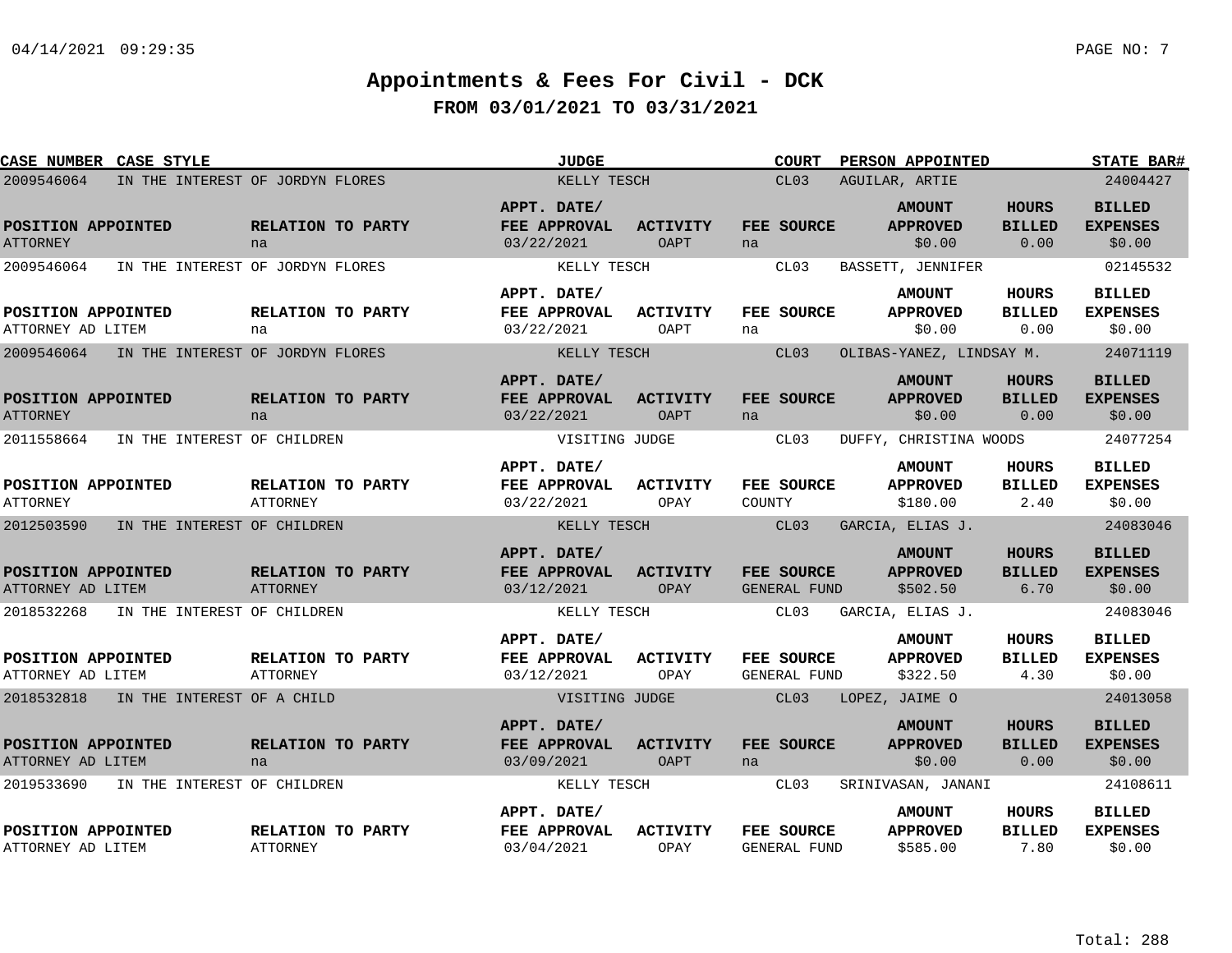| CASE NUMBER CASE STYLE                    |                                      | <b>JUDGE</b>                              |                         | <b>COURT</b>                | <b>PERSON APPOINTED</b>                        |                                        | <b>STATE BAR#</b>                          |
|-------------------------------------------|--------------------------------------|-------------------------------------------|-------------------------|-----------------------------|------------------------------------------------|----------------------------------------|--------------------------------------------|
| 2019533844<br>IN THE INTEREST OF CHILDREN | KELLY TESCH                          |                                           | CL03                    | FERRARO, MARITZA GAMBOA     |                                                | 24053216                               |                                            |
| POSITION APPOINTED<br><b>ATTORNEY</b>     | RELATION TO PARTY<br><b>ATTORNEY</b> | APPT. DATE/<br>FEE APPROVAL<br>02/26/2021 | <b>ACTIVITY</b><br>OPAY | FEE SOURCE<br>APPLICANT     | <b>AMOUNT</b><br><b>APPROVED</b><br>\$330.00   | <b>HOURS</b><br><b>BILLED</b><br>4.40  | <b>BILLED</b><br><b>EXPENSES</b><br>\$0.00 |
| 2019533844<br>IN THE INTEREST OF CHILDREN |                                      | MEG JORDAN                                |                         | CL03                        | GARCIA, ELIAS J.                               |                                        | 24083046                                   |
| POSITION APPOINTED<br>ATTORNEY AD LITEM   | RELATION TO PARTY<br><b>ATTORNEY</b> | APPT. DATE/<br>FEE APPROVAL<br>03/12/2021 | ACTIVITY<br>OPAY        | FEE SOURCE<br>GENERAL FUND  | <b>AMOUNT</b><br><b>APPROVED</b><br>\$337.50   | HOURS<br><b>BILLED</b><br>4.50         | <b>BILLED</b><br><b>EXPENSES</b><br>\$0.00 |
| 2019535599<br>IN THE INTEREST OF A CHILD  |                                      | KELLY TESCH                               |                         | CL03                        | TREVINO, LIZA                                  |                                        | 24081755                                   |
| POSITION APPOINTED<br><b>ATTORNEY</b>     | RELATION TO PARTY<br>ATTORNEY        | APPT. DATE/<br>FEE APPROVAL<br>03/29/2021 | <b>ACTIVITY</b><br>OPAY | FEE SOURCE<br><b>COUNTY</b> | <b>AMOUNT</b><br><b>APPROVED</b><br>\$1,057.50 | <b>HOURS</b><br><b>BILLED</b><br>14.10 | <b>BILLED</b><br><b>EXPENSES</b><br>\$0.00 |
| 2019535599<br>IN THE INTEREST OF A CHILD  |                                      | KELLY TESCH                               |                         | CL03                        | TREVINO, LIZA                                  |                                        | 24081755                                   |
| POSITION APPOINTED<br>ATTORNEY AD LITEM   | RELATION TO PARTY<br><b>ATTORNEY</b> | APPT. DATE/<br>FEE APPROVAL<br>03/29/2021 | ACTIVITY<br>OPAY        | FEE SOURCE<br>COUNTY        | <b>AMOUNT</b><br><b>APPROVED</b><br>\$472.50   | <b>HOURS</b><br><b>BILLED</b><br>6.30  | <b>BILLED</b><br><b>EXPENSES</b><br>\$0.00 |
| 2019535599<br>IN THE INTEREST OF A CHILD  |                                      | KELLY TESCH                               |                         | CL <sub>03</sub>            | TREVINO, LIZA                                  |                                        | 24081755                                   |
| POSITION APPOINTED<br>ATTORNEY AD LITEM   | RELATION TO PARTY<br>ATTORNEY        | APPT. DATE/<br>FEE APPROVAL<br>03/29/2021 | <b>ACTIVITY</b><br>OPAY | FEE SOURCE<br><b>COUNTY</b> | <b>AMOUNT</b><br><b>APPROVED</b><br>\$982.50   | <b>HOURS</b><br><b>BILLED</b><br>13.10 | <b>BILLED</b><br><b>EXPENSES</b><br>\$0.00 |
| 2019535599<br>IN THE INTEREST OF A CHILD  |                                      | KELLY TESCH                               |                         | CL03                        | HILLYER, SCOTT                                 |                                        | 24116520                                   |
| POSITION APPOINTED<br><b>ATTORNEY</b>     | RELATION TO PARTY<br>ATTORNEY        | APPT. DATE/<br>FEE APPROVAL<br>03/11/2021 | <b>ACTIVITY</b><br>OPAY | FEE SOURCE<br>GENERAL FUND  | <b>AMOUNT</b><br><b>APPROVED</b><br>\$60.00    | <b>HOURS</b><br><b>BILLED</b><br>0.80  | <b>BILLED</b><br><b>EXPENSES</b><br>\$0.00 |
| 2019535837<br>IN THE INTEREST OF A CHILD  |                                      | KELLY TESCH                               |                         | CL03                        | GARCIA, ELIAS J.                               |                                        | 24083046                                   |
| POSITION APPOINTED<br>ATTORNEY AD LITEM   | RELATION TO PARTY<br>ATTORNEY        | APPT. DATE/<br>FEE APPROVAL<br>03/12/2021 | <b>ACTIVITY</b><br>OPAY | FEE SOURCE<br>GENERAL FUND  | <b>AMOUNT</b><br><b>APPROVED</b><br>\$54.00    | <b>HOURS</b><br><b>BILLED</b><br>0.60  | <b>BILLED</b><br><b>EXPENSES</b><br>\$0.00 |
| 2019538223<br>IN THE INTEREST OF A CHILD  |                                      | KELLY TESCH                               |                         | CL03                        | HERNANDEZ, NATALIO                             |                                        | 24032412                                   |
| POSITION APPOINTED<br><b>ATTORNEY</b>     | RELATION TO PARTY<br><b>ATTORNEY</b> | APPT. DATE/<br>FEE APPROVAL<br>02/26/2021 | <b>ACTIVITY</b><br>OPAY | FEE SOURCE<br>GENERAL FUND  | <b>AMOUNT</b><br><b>APPROVED</b><br>\$352.50   | <b>HOURS</b><br><b>BILLED</b><br>4.70  | <b>BILLED</b><br><b>EXPENSES</b><br>\$0.00 |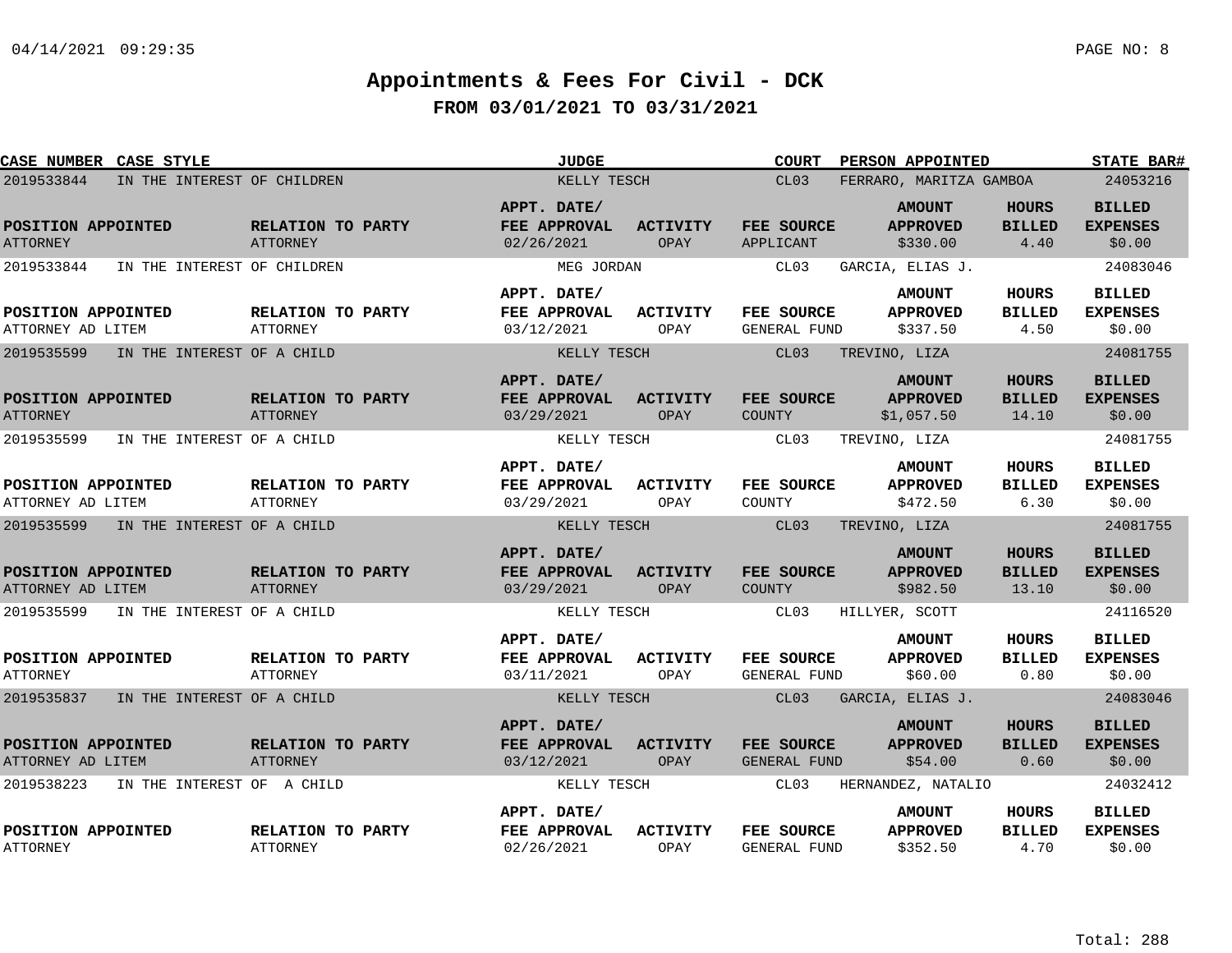| CASE NUMBER CASE STYLE                  |                                       |                                      | <b>JUDGE</b>                              |                                | <b>COURT</b>                | PERSON APPOINTED                             |                                       | <b>STATE BAR#</b>                          |
|-----------------------------------------|---------------------------------------|--------------------------------------|-------------------------------------------|--------------------------------|-----------------------------|----------------------------------------------|---------------------------------------|--------------------------------------------|
| 2019791821                              | IN THE INTEREST OF A CHILD            |                                      |                                           | ANN-MARIE CARRUTH              | CL03                        | FERRARO, MARITZA GAMBOA                      |                                       | 24053216                                   |
| POSITION APPOINTED<br>ATTORNEY AD LITEM |                                       | RELATION TO PARTY<br>na              | APPT. DATE/<br>FEE APPROVAL<br>03/23/2021 | <b>ACTIVITY</b><br><b>OAPT</b> | FEE SOURCE<br>na            | <b>AMOUNT</b><br><b>APPROVED</b><br>\$0.00   | <b>HOURS</b><br><b>BILLED</b><br>0.00 | <b>BILLED</b><br><b>EXPENSES</b><br>\$0.00 |
| 2020539668                              | IN THE INTEREST OF CHILDREN           |                                      | KARA DARNELL                              |                                | CL03                        | THREADGILL, HEATHER                          |                                       | 24049286                                   |
| POSITION APPOINTED<br>ATTORNEY AD LITEM |                                       | RELATION TO PARTY<br><b>ATTORNEY</b> | APPT. DATE/<br>FEE APPROVAL<br>03/26/2021 | ACTIVITY<br>OPAY               | FEE SOURCE<br>COUNTY        | <b>AMOUNT</b><br><b>APPROVED</b><br>\$165.00 | <b>HOURS</b><br><b>BILLED</b><br>2.20 | <b>BILLED</b><br><b>EXPENSES</b><br>\$0.00 |
| 2020539913                              | IN THE INTEREST OF A CHILD            |                                      | KELLY TESCH                               |                                | CL03                        | DUFFY, CHRISTINA WOODS                       |                                       | 24077254                                   |
| POSITION APPOINTED<br><b>ATTORNEY</b>   |                                       | RELATION TO PARTY<br>ATTORNEY        | APPT. DATE/<br>FEE APPROVAL<br>03/22/2021 | <b>ACTIVITY</b><br>OPAY        | FEE SOURCE<br><b>COUNTY</b> | <b>AMOUNT</b><br><b>APPROVED</b><br>\$315.00 | <b>HOURS</b><br><b>BILLED</b><br>4.20 | <b>BILLED</b><br><b>EXPENSES</b><br>\$0.00 |
| 2020540149                              | IN THE INTEREST OF CHILDREN           |                                      | STEPHEN JOHNSON                           |                                | CL03                        | LOPEZ, JAIME O                               |                                       | 24013058                                   |
| POSITION APPOINTED<br><b>ATTORNEY</b>   |                                       | RELATION TO PARTY<br>na              | APPT. DATE/<br>FEE APPROVAL<br>03/05/2021 | <b>ACTIVITY</b><br>OAPT        | FEE SOURCE<br>na            | <b>AMOUNT</b><br><b>APPROVED</b><br>\$0.00   | <b>HOURS</b><br><b>BILLED</b><br>0.00 | <b>BILLED</b><br><b>EXPENSES</b><br>\$0.00 |
| 2020540149                              | IN THE INTEREST OF CHILDREN           |                                      | STEPHEN JOHNSON                           |                                | CL03                        | LOPEZ, JAIME O                               |                                       | 24013058                                   |
| POSITION APPOINTED<br><b>ATTORNEY</b>   |                                       | RELATION TO PARTY<br><b>ATTORNEY</b> | APPT. DATE/<br>FEE APPROVAL<br>03/09/2021 | <b>ACTIVITY</b><br>OPAY        | FEE SOURCE<br>GENERAL FUND  | <b>AMOUNT</b><br><b>APPROVED</b><br>\$352.50 | <b>HOURS</b><br><b>BILLED</b><br>4.70 | <b>BILLED</b><br><b>EXPENSES</b><br>\$0.00 |
| 2020540169                              | IN THE INTEREST OF A CHILD            |                                      | KELLY TESCH                               |                                | CL03                        | OLIBAS-YANEZ, LINDSAY M.                     |                                       | 24071119                                   |
| POSITION APPOINTED<br>ATTORNEY AD LITEM |                                       | RELATION TO PARTY<br><b>ATTORNEY</b> | APPT. DATE/<br>FEE APPROVAL<br>03/08/2021 | <b>ACTIVITY</b><br>OPAY        | FEE SOURCE<br>COUNTY        | <b>AMOUNT</b><br><b>APPROVED</b><br>\$22.50  | <b>HOURS</b><br><b>BILLED</b><br>0.30 | <b>BILLED</b><br><b>EXPENSES</b><br>\$0.00 |
|                                         | 2020540169 IN THE INTEREST OF A CHILD |                                      | KELLY TESCH                               |                                | CL03                        | DUFFY, CHRISTINA WOODS                       |                                       | 24077254                                   |
| POSITION APPOINTED<br><b>ATTORNEY</b>   |                                       | RELATION TO PARTY<br>ATTORNEY        | APPT. DATE/<br>FEE APPROVAL<br>03/22/2021 | <b>ACTIVITY</b><br>OPAY        | FEE SOURCE<br>COUNTY        | <b>AMOUNT</b><br><b>APPROVED</b><br>\$180.00 | <b>HOURS</b><br><b>BILLED</b><br>2.40 | <b>BILLED</b><br><b>EXPENSES</b><br>\$0.00 |
| 2020540708                              | IN THE INTEREST OF CHILDREN           |                                      | KELLY TESCH                               |                                | CL03                        | AGUILAR, ARTIE                               |                                       | 24004427                                   |
| POSITION APPOINTED<br><b>ATTORNEY</b>   |                                       | RELATION TO PARTY<br>na              | APPT. DATE/<br>FEE APPROVAL<br>03/17/2021 | <b>ACTIVITY</b><br><b>OAPT</b> | FEE SOURCE<br>na            | <b>AMOUNT</b><br><b>APPROVED</b><br>\$0.00   | <b>HOURS</b><br><b>BILLED</b><br>0.00 | <b>BILLED</b><br><b>EXPENSES</b><br>\$0.00 |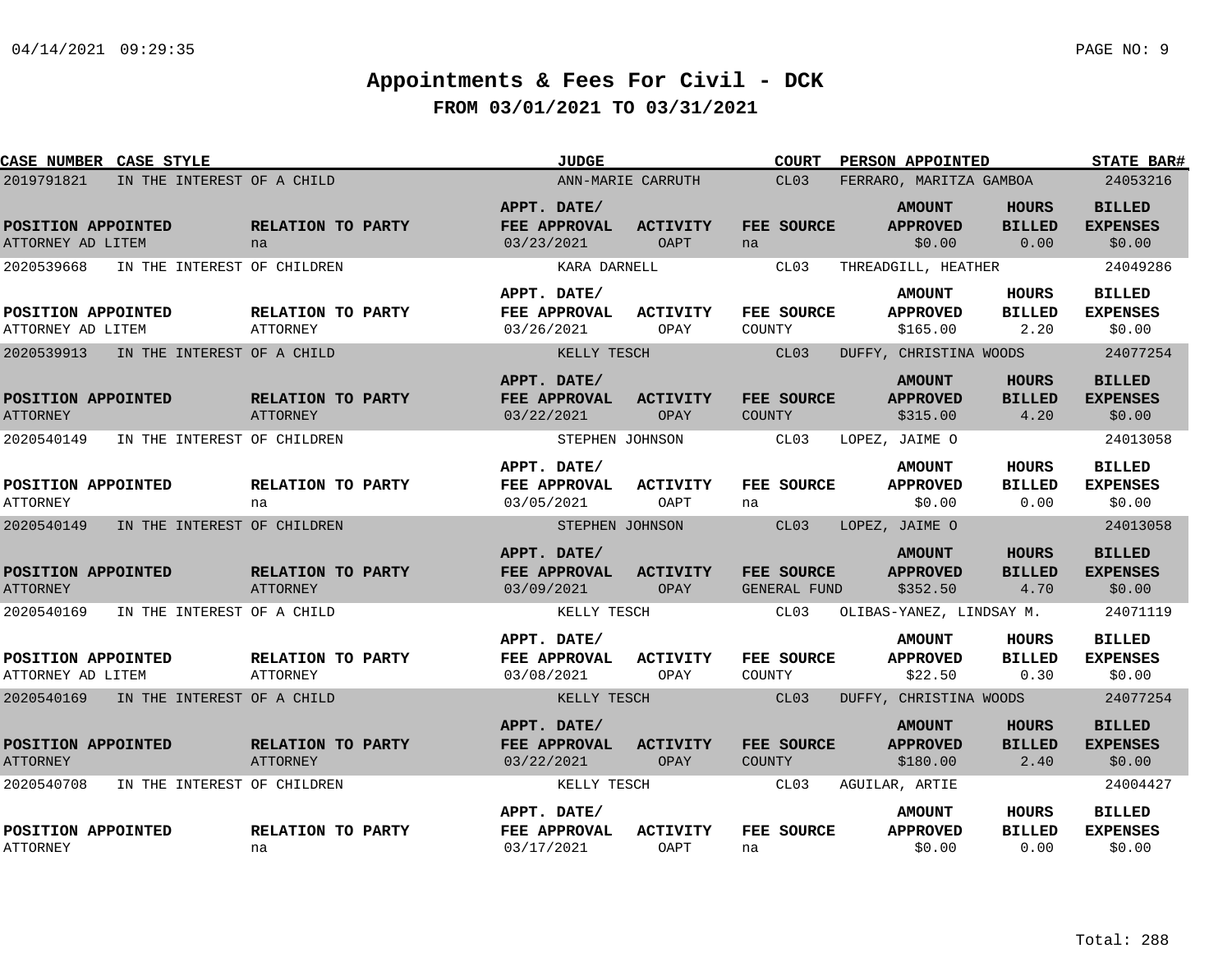| CASE NUMBER CASE STYLE                  |                                       |                                      |                                                                      | <b>JUDGE</b>                |                         | <b>COURT</b>                             | PERSON APPOINTED                 |                        | STATE BAR#                       |
|-----------------------------------------|---------------------------------------|--------------------------------------|----------------------------------------------------------------------|-----------------------------|-------------------------|------------------------------------------|----------------------------------|------------------------|----------------------------------|
| 2020540708                              | IN THE INTEREST OF CHILDREN           |                                      |                                                                      | KARA DARNELL                |                         | CL03                                     | FERRARO, MARITZA GAMBOA          |                        | 24053216                         |
| POSITION APPOINTED                      |                                       | RELATION TO PARTY                    |                                                                      | APPT. DATE/<br>FEE APPROVAL | <b>ACTIVITY</b>         | FEE SOURCE                               | <b>AMOUNT</b><br><b>APPROVED</b> | HOURS<br><b>BILLED</b> | <b>BILLED</b><br><b>EXPENSES</b> |
| ATTORNEY AD LITEM                       |                                       | na                                   |                                                                      | 03/16/2021                  | OAPT                    | na                                       | \$0.00                           | 0.00                   | \$0.00                           |
| 2020540708                              | IN THE INTEREST OF CHILDREN           |                                      |                                                                      | KELLY TESCH                 |                         | CL03                                     | AYERS, KRISTEN L.                |                        | 24100939                         |
|                                         |                                       |                                      |                                                                      | APPT. DATE/                 |                         |                                          | <b>AMOUNT</b>                    | <b>HOURS</b>           | <b>BILLED</b>                    |
| POSITION APPOINTED<br><b>ATTORNEY</b>   |                                       | RELATION TO PARTY<br>na              |                                                                      | FEE APPROVAL<br>03/17/2021  | <b>ACTIVITY</b><br>OAPT | FEE SOURCE<br>na                         | <b>APPROVED</b><br>\$0.00        | <b>BILLED</b><br>0.00  | <b>EXPENSES</b><br>\$0.00        |
| 2020540998                              | IN THE INTEREST OF A CHILD            |                                      |                                                                      | KELLY TESCH                 |                         | CL03                                     | OLIBAS, LEZLIE D.                |                        | 24067352                         |
|                                         |                                       |                                      |                                                                      | APPT. DATE/                 |                         |                                          | <b>AMOUNT</b>                    | <b>HOURS</b>           | <b>BILLED</b>                    |
| POSITION APPOINTED<br><b>ATTORNEY</b>   |                                       | RELATION TO PARTY<br>ATTORNEY        |                                                                      | FEE APPROVAL<br>03/08/2021  | <b>ACTIVITY</b><br>OPAY | <b>FEE SOURCE</b><br><b>GENERAL FUND</b> | <b>APPROVED</b><br>\$67.50       | <b>BILLED</b><br>0.90  | <b>EXPENSES</b><br>\$0.00        |
|                                         | 2020541111 IN THE INTEREST OF A CHILD |                                      |                                                                      | KELLY TESCH                 |                         | CL03                                     | LONG, KAYLEE LOU                 |                        | 24108297                         |
|                                         |                                       |                                      |                                                                      | APPT. DATE/                 |                         |                                          | <b>AMOUNT</b>                    | <b>HOURS</b>           | <b>BILLED</b>                    |
| POSITION APPOINTED<br><b>ATTORNEY</b>   |                                       | RELATION TO PARTY<br>ATTORNEY        |                                                                      | FEE APPROVAL<br>03/23/2021  | <b>ACTIVITY</b><br>OPAY | FEE SOURCE<br>COUNTY                     | <b>APPROVED</b><br>\$165.00      | <b>BILLED</b><br>2.20  | <b>EXPENSES</b><br>\$0.00        |
| 2020541151                              | IN THE INTEREST OF CHILDREN           |                                      |                                                                      | KELLY TESCH                 |                         | CL03                                     | DUFFY, CHRISTINA WOODS           |                        | 24077254                         |
|                                         |                                       |                                      |                                                                      | APPT. DATE/                 |                         |                                          | <b>AMOUNT</b>                    | <b>HOURS</b>           | <b>BILLED</b>                    |
| POSITION APPOINTED<br><b>ATTORNEY</b>   |                                       | RELATION TO PARTY<br><b>ATTORNEY</b> |                                                                      | FEE APPROVAL<br>03/22/2021  | <b>ACTIVITY</b><br>OPAY | <b>FEE SOURCE</b><br>COUNTY              | <b>APPROVED</b><br>\$225.00      | <b>BILLED</b><br>3.00  | <b>EXPENSES</b><br>\$0.00        |
| 2020541465                              |                                       |                                      | TDFPS VS PHUONG NANCY NGUYEN AND KHANH NGUYEN                        | KELLY TESCH                 |                         | CL03                                     | DUFFY, CHRISTINA WOODS           |                        | 24077254                         |
|                                         |                                       |                                      |                                                                      | APPT. DATE/                 |                         |                                          | <b>AMOUNT</b>                    | <b>HOURS</b>           | <b>BILLED</b>                    |
| POSITION APPOINTED<br>ATTORNEY AD LITEM |                                       | <b>RELATION TO PARTY</b><br>ATTORNEY |                                                                      | FEE APPROVAL<br>03/22/2021  | <b>ACTIVITY</b><br>OPAY | FEE SOURCE<br>COUNTY                     | <b>APPROVED</b><br>\$262.50      | BILLED<br>3.50         | <b>EXPENSES</b><br>\$0.00        |
|                                         |                                       |                                      | 2020541465 TDFPS VS PHUONG NANCY NGUYEN AND KHANH NGUYEN KELLY TESCH |                             |                         | CL03                                     | GARCIA, ELIAS J.                 |                        | 24083046                         |
|                                         |                                       |                                      |                                                                      | APPT. DATE/                 |                         |                                          | <b>AMOUNT</b>                    | HOURS                  | <b>BILLED</b>                    |
| POSITION APPOINTED<br>ATTORNEY AD LITEM |                                       | RELATION TO PARTY<br>ATTORNEY        |                                                                      | FEE APPROVAL<br>03/12/2021  | <b>ACTIVITY</b><br>OPAY | <b>FEE SOURCE</b><br><b>GENERAL FUND</b> | <b>APPROVED</b><br>\$412.50      | <b>BILLED</b><br>5.50  | <b>EXPENSES</b><br>\$0.00        |
| 2020542312                              |                                       |                                      | TDFPS VS DANIELLE SENDEJO, GILBERTO GOMEZ AND                        | KELLY TESCH                 |                         | CL03                                     | OLIBAS-YANEZ, LINDSAY M.         |                        | 24071119                         |
|                                         |                                       |                                      |                                                                      | APPT. DATE/                 |                         |                                          | <b>AMOUNT</b>                    | <b>HOURS</b>           | <b>BILLED</b>                    |
| POSITION APPOINTED<br><b>ATTORNEY</b>   |                                       | RELATION TO PARTY<br><b>ATTORNEY</b> |                                                                      | FEE APPROVAL<br>03/08/2021  | <b>ACTIVITY</b><br>OPAY | FEE SOURCE<br>GENERAL FUND               | <b>APPROVED</b><br>\$52.50       | <b>BILLED</b><br>0.70  | <b>EXPENSES</b><br>\$0.00        |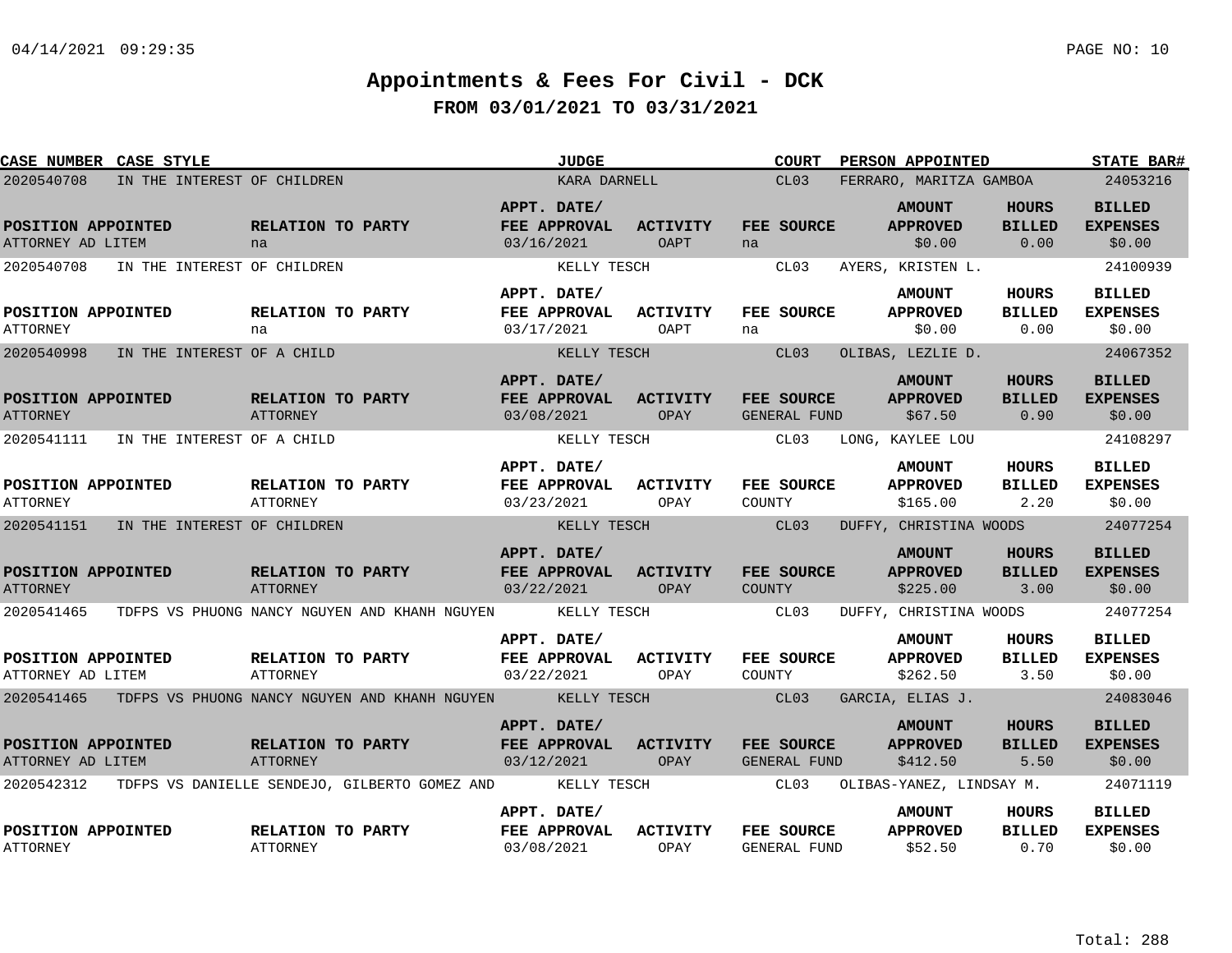| CASE NUMBER CASE STYLE                  |                             |                                        | <b>JUDGE</b>                                     |                                | <b>COURT</b>                | <b>PERSON APPOINTED</b>                      |                                        | <b>STATE BAR#</b>                          |
|-----------------------------------------|-----------------------------|----------------------------------------|--------------------------------------------------|--------------------------------|-----------------------------|----------------------------------------------|----------------------------------------|--------------------------------------------|
| 2021543672                              | IN THE INTEREST OF A CHILD  |                                        | KELLY TESCH                                      |                                | CL03                        | TREVINO, LIZA                                |                                        | 24081755                                   |
| POSITION APPOINTED<br>ATTORNEY AD LITEM |                             | RELATION TO PARTY<br>na                | APPT. DATE/<br><b>FEE APPROVAL</b><br>03/24/2021 | <b>ACTIVITY</b><br>OAPT        | FEE SOURCE<br>na            | <b>AMOUNT</b><br><b>APPROVED</b><br>\$0.00   | <b>HOURS</b><br><b>BILLED</b><br>0.00  | <b>BILLED</b><br><b>EXPENSES</b><br>\$0.00 |
| 2021543709                              | IN THE INTEREST OF CHILDREN |                                        | KELLY TESCH                                      |                                | CL03                        | DUFFY, CHRISTINA WOODS                       |                                        | 24077254                                   |
| POSITION APPOINTED<br><b>ATTORNEY</b>   |                             | RELATION TO PARTY<br>na                | APPT. DATE/<br>FEE APPROVAL<br>03/26/2021        | ACTIVITY<br>OAPT               | FEE SOURCE<br>na            | <b>AMOUNT</b><br><b>APPROVED</b><br>\$0.00   | HOURS<br><b>BILLED</b><br>0.00         | <b>BILLED</b><br><b>EXPENSES</b><br>\$0.00 |
| 2021543709                              | IN THE INTEREST OF CHILDREN |                                        | KELLY TESCH                                      |                                | CL03                        | GARCIA, ELIAS J.                             |                                        | 24083046                                   |
| POSITION APPOINTED<br>ATTORNEY AD LITEM |                             | RELATION TO PARTY<br>na                | APPT. DATE/<br>FEE APPROVAL<br>03/26/2021        | <b>ACTIVITY</b><br><b>OAPT</b> | FEE SOURCE<br>na            | <b>AMOUNT</b><br><b>APPROVED</b><br>\$0.00   | <b>HOURS</b><br><b>BILLED</b><br>0.00  | <b>BILLED</b><br><b>EXPENSES</b><br>\$0.00 |
| 2007539029                              | IN THE INTEREST OF CHILDREN |                                        | KARA DARNELL                                     |                                | D072                        | WELDY, RACHEL R.                             |                                        | 24082425                                   |
| POSITION APPOINTED<br>ATTORNEY AD LITEM |                             | RELATION TO PARTY<br><b>ATTORNEY</b>   | APPT. DATE/<br>FEE APPROVAL<br>03/01/2021        | ACTIVITY<br>OPAY               | FEE SOURCE<br>COUNTY        | <b>AMOUNT</b><br><b>APPROVED</b><br>\$168.75 | HOURS<br><b>BILLED</b><br>2.25         | <b>BILLED</b><br><b>EXPENSES</b><br>\$0.00 |
| 2011558608                              |                             | IN THE INTEREST OF TRISTEN WAYNE YOUNG | ANN-MARIE CARRUTH                                |                                | D072                        | MORGESON, TERRI M.                           |                                        | 24043835                                   |
| POSITION APPOINTED<br>ATTORNEY AD LITEM |                             | RELATION TO PARTY<br>na                | APPT. DATE/<br>FEE APPROVAL<br>03/09/2021        | <b>ACTIVITY</b><br><b>OAPT</b> | FEE SOURCE<br>na            | <b>AMOUNT</b><br><b>APPROVED</b><br>\$0.00   | <b>HOURS</b><br><b>BILLED</b><br>0.00  | <b>BILLED</b><br><b>EXPENSES</b><br>\$0.00 |
| 2016523272                              | IN THE INTEREST OF A CHILD  |                                        | KARA DARNELL                                     |                                | D072                        | JOHNSTON, J CRAIG                            |                                        | 00787784                                   |
| POSITION APPOINTED<br><b>ATTORNEY</b>   |                             | RELATION TO PARTY<br>ATTORNEY          | APPT. DATE/<br>FEE APPROVAL<br>03/23/2021        | <b>ACTIVITY</b><br>OPAY        | FEE SOURCE<br>COUNTY        | <b>AMOUNT</b><br><b>APPROVED</b><br>\$382.50 | HOURS<br><b>BILLED</b><br>5.10         | <b>BILLED</b><br><b>EXPENSES</b><br>\$0.00 |
| 2016523408                              | IN THE INTEREST OF A CHILD  |                                        | KARA DARNELL                                     |                                | D072                        | SHAW, JIM                                    |                                        | 18144800                                   |
| POSITION APPOINTED<br><b>ATTORNEY</b>   |                             | RELATION TO PARTY<br><b>ATTORNEY</b>   | APPT. DATE/<br>FEE APPROVAL<br>03/10/2021        | ACTIVITY<br>OPAY               | FEE SOURCE<br><b>COUNTY</b> | <b>AMOUNT</b><br><b>APPROVED</b><br>\$780.00 | <b>HOURS</b><br><b>BILLED</b><br>10.40 | <b>BILLED</b><br><b>EXPENSES</b><br>\$0.00 |
| 2018530457                              | IN THE INTEREST OF A CHILD  |                                        | KARA DARNELL                                     |                                | D072                        | THREADGILL, HEATHER                          |                                        | 24049286                                   |
| POSITION APPOINTED<br><b>ATTORNEY</b>   |                             | RELATION TO PARTY<br>ATTORNEY          | APPT. DATE/<br>FEE APPROVAL<br>03/01/2021        | <b>ACTIVITY</b><br>OPAY        | FEE SOURCE<br>COUNTY        | <b>AMOUNT</b><br><b>APPROVED</b><br>\$90.00  | HOURS<br><b>BILLED</b><br>1.20         | <b>BILLED</b><br><b>EXPENSES</b><br>\$0.00 |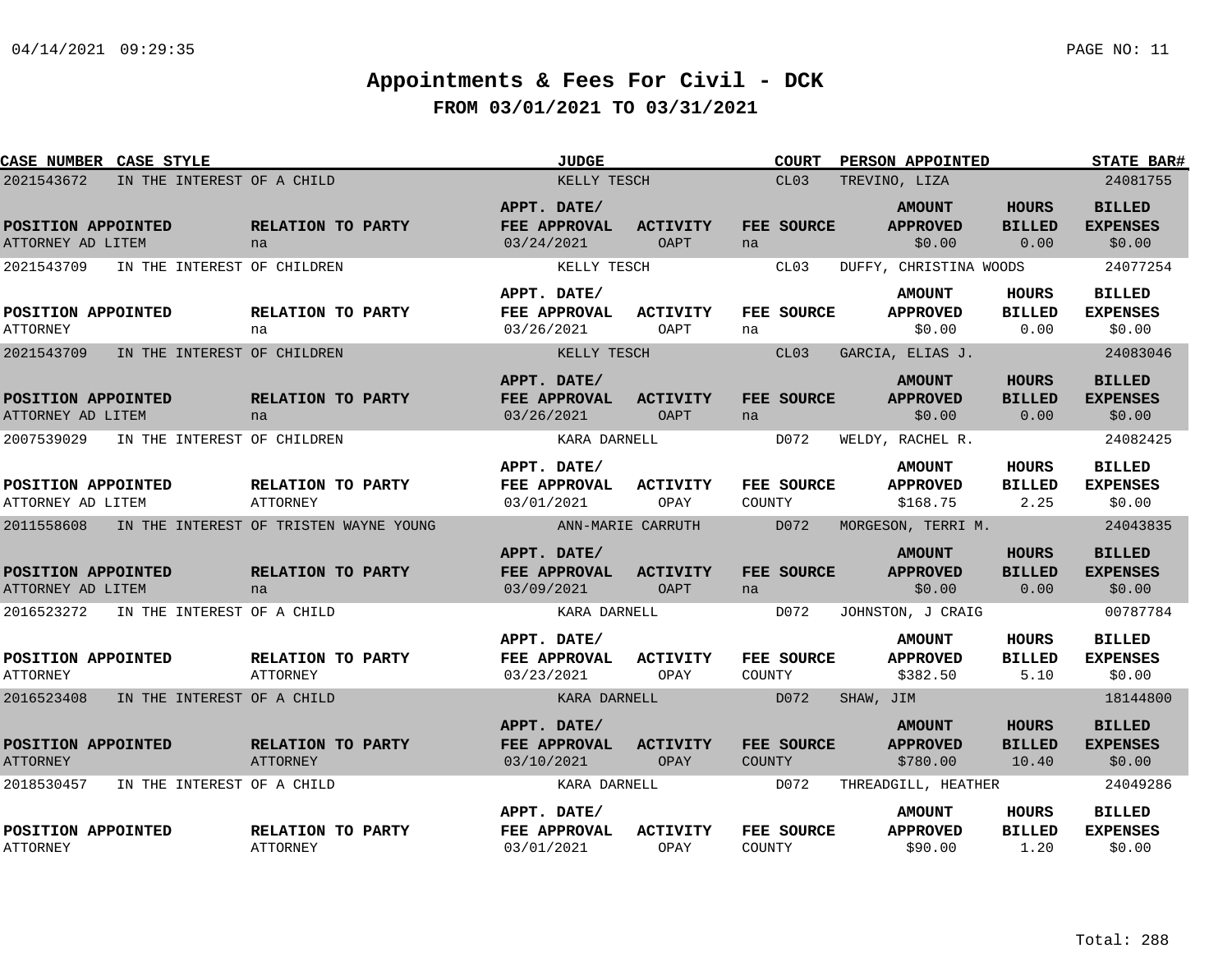| CASE NUMBER CASE STYLE                    |                                      | <b>JUDGE</b>                              |                         | <b>COURT</b>                | PERSON APPOINTED                             |                                       | <b>STATE BAR#</b>                          |
|-------------------------------------------|--------------------------------------|-------------------------------------------|-------------------------|-----------------------------|----------------------------------------------|---------------------------------------|--------------------------------------------|
| 2019535289<br>IN THE INTEREST OF CHILDREN |                                      | KARA DARNELL                              |                         | D072                        | THREADGILL, HEATHER                          |                                       | 24049286                                   |
| POSITION APPOINTED<br>ATTORNEY AD LITEM   | <b>RELATION TO PARTY</b><br>ATTORNEY | APPT. DATE/<br>FEE APPROVAL<br>02/26/2021 | <b>ACTIVITY</b><br>OPAY | FEE SOURCE<br><b>COUNTY</b> | <b>AMOUNT</b><br><b>APPROVED</b><br>\$465.00 | <b>HOURS</b><br><b>BILLED</b><br>6.20 | <b>BILLED</b><br><b>EXPENSES</b><br>\$0.00 |
| 2019535927<br>IN THE INTEREST OF A CHILD  |                                      | KARA DARNELL                              |                         | D072                        | EBELING, DELLINDA JO                         |                                       | 06384700                                   |
| POSITION APPOINTED<br>ATTORNEY AD LITEM   | <b>RELATION TO PARTY</b><br>ATTORNEY | APPT. DATE/<br>FEE APPROVAL<br>03/09/2021 | <b>ACTIVITY</b><br>OPAY | <b>FEE SOURCE</b><br>COUNTY | <b>AMOUNT</b><br><b>APPROVED</b><br>\$105.00 | <b>HOURS</b><br><b>BILLED</b><br>1.40 | <b>BILLED</b><br><b>EXPENSES</b><br>\$0.00 |
| 2019536668<br>IN THE INTEREST OF A CHILD  |                                      | KARA DARNELL                              |                         | D072                        | SHAW, JIM                                    |                                       | 18144800                                   |
| POSITION APPOINTED<br><b>ATTORNEY</b>     | RELATION TO PARTY<br>ATTORNEY        | APPT. DATE/<br>FEE APPROVAL<br>03/22/2021 | ACTIVITY<br>OPAY        | FEE SOURCE<br>COUNTY        | <b>AMOUNT</b><br><b>APPROVED</b><br>\$532.50 | <b>HOURS</b><br><b>BILLED</b><br>7.10 | <b>BILLED</b><br><b>EXPENSES</b><br>\$0.00 |
| 2019536668<br>IN THE INTEREST OF A CHILD  |                                      | KARA DARNELL                              |                         | D072                        | MURRAY, LINDSEY K.                           |                                       | 24066252                                   |
| POSITION APPOINTED<br><b>ATTORNEY</b>     | RELATION TO PARTY<br>ATTORNEY        | APPT. DATE/<br>FEE APPROVAL<br>03/04/2021 | <b>ACTIVITY</b><br>OPAY | FEE SOURCE<br>COUNTY        | <b>AMOUNT</b><br><b>APPROVED</b><br>\$281.25 | <b>HOURS</b><br><b>BILLED</b><br>3.75 | <b>BILLED</b><br><b>EXPENSES</b><br>\$0.00 |
| 2019536668<br>IN THE INTEREST OF A CHILD  |                                      | KARA DARNELL                              |                         | D072                        | MORROW, MATT K.                              |                                       | 24081053                                   |
| POSITION APPOINTED<br>ATTORNEY AD LITEM   | RELATION TO PARTY<br>ATTORNEY        | APPT. DATE/<br>FEE APPROVAL<br>03/09/2021 | <b>ACTIVITY</b><br>OPAY | FEE SOURCE<br><b>COUNTY</b> | <b>AMOUNT</b><br><b>APPROVED</b><br>\$390.00 | <b>HOURS</b><br><b>BILLED</b><br>5.20 | <b>BILLED</b><br><b>EXPENSES</b><br>\$0.00 |
| 2019538190<br>IN THE INTEREST OF A CHILD  |                                      | KARA DARNELL                              |                         | D072                        | JOHNSTON, J CRAIG                            |                                       | 00787784                                   |
| POSITION APPOINTED<br><b>ATTORNEY</b>     | RELATION TO PARTY<br>ATTORNEY        | APPT. DATE/<br>FEE APPROVAL<br>03/23/2021 | <b>ACTIVITY</b><br>OPAY | FEE SOURCE<br>COUNTY        | <b>AMOUNT</b><br><b>APPROVED</b><br>\$270.00 | <b>HOURS</b><br><b>BILLED</b><br>3.60 | <b>BILLED</b><br><b>EXPENSES</b><br>\$0.00 |
| 2019538236<br>IN THE INTEREST OF A CHILD  |                                      | KARA DARNELL                              |                         | D072                        | THREADGILL, HEATHER                          |                                       | 24049286                                   |
| POSITION APPOINTED<br><b>ATTORNEY</b>     | RELATION TO PARTY<br>ATTORNEY        | APPT. DATE/<br>FEE APPROVAL<br>02/26/2021 | <b>ACTIVITY</b><br>OPAY | FEE SOURCE<br>COUNTY        | <b>AMOUNT</b><br><b>APPROVED</b><br>\$255.00 | HOURS<br><b>BILLED</b><br>3.40        | <b>BILLED</b><br><b>EXPENSES</b><br>\$0.00 |
| 2020538371<br>IN THE INTEREST OF CHILDREN |                                      | KARA DARNELL                              |                         | D072                        | MURRAY, LINDSEY K.                           |                                       | 24066252                                   |
| POSITION APPOINTED<br><b>ATTORNEY</b>     | RELATION TO PARTY<br><b>ATTORNEY</b> | APPT. DATE/<br>FEE APPROVAL<br>03/04/2021 | <b>ACTIVITY</b><br>OPAY | FEE SOURCE<br>COUNTY        | <b>AMOUNT</b><br><b>APPROVED</b><br>\$225.00 | HOURS<br><b>BILLED</b><br>3.00        | <b>BILLED</b><br><b>EXPENSES</b><br>\$0.00 |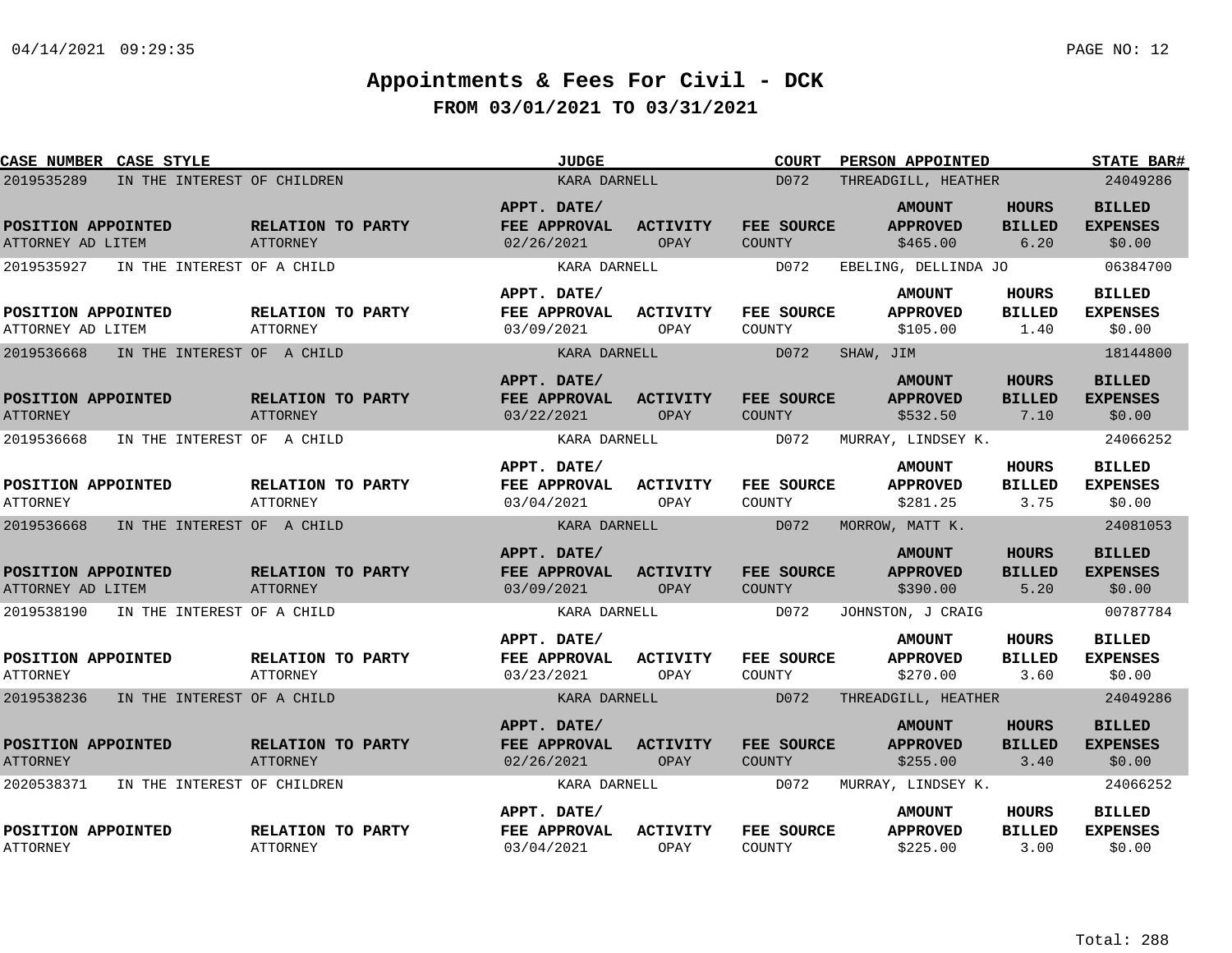| <b>CASE NUMBER CASE STYLE</b>           |                                       |                                                            | <b>JUDGE</b>                              |                         | <b>COURT</b>            | PERSON APPOINTED                               |                                       | <b>STATE BAR#</b>                           |
|-----------------------------------------|---------------------------------------|------------------------------------------------------------|-------------------------------------------|-------------------------|-------------------------|------------------------------------------------|---------------------------------------|---------------------------------------------|
| 2020538537                              | IN THE INTEREST OF A CHILD            |                                                            |                                           | ANN-MARIE CARRUTH       | D072                    | CARTER, AARON                                  |                                       | 24058331                                    |
| POSITION APPOINTED<br>GUARDIAN AD LITEM |                                       | RELATION TO PARTY<br>na                                    | APPT. DATE/<br>FEE APPROVAL<br>03/31/2021 | <b>ACTIVITY</b><br>OAPT | FEE SOURCE<br>na        | <b>AMOUNT</b><br><b>APPROVED</b><br>\$0.00     | <b>HOURS</b><br><b>BILLED</b><br>0.00 | <b>BILLED</b><br><b>EXPENSES</b><br>\$0.00  |
|                                         |                                       | 2020538831 JESSICA GRIGGS AND AS NEXT FRIEND OF A CHILD VS |                                           | ANN-MARIE CARRUTH       | D072                    | KELLEY, JOHN T                                 |                                       | 11203010                                    |
| POSITION APPOINTED<br>GUARDIAN AD LITEM |                                       | RELATION TO PARTY<br>na                                    | APPT. DATE/<br>FEE APPROVAL<br>03/01/2021 | ACTIVITY<br>OAPT        | <b>FEE SOURCE</b><br>na | <b>AMOUNT</b><br><b>APPROVED</b><br>\$0.00     | HOURS<br><b>BILLED</b><br>0.00        | <b>BILLED</b><br><b>EXPENSES</b><br>\$0.00  |
| 2020538931                              | IN THE INTEREST OF A CHILD            |                                                            | KARA DARNELL                              |                         | D072                    | THREADGILL, HEATHER                            |                                       | 24049286                                    |
| POSITION APPOINTED<br><b>ATTORNEY</b>   |                                       | RELATION TO PARTY<br><b>ATTORNEY</b>                       | APPT. DATE/<br>FEE APPROVAL<br>02/26/2021 | <b>ACTIVITY</b><br>OPAY | FEE SOURCE<br>COUNTY    | <b>AMOUNT</b><br><b>APPROVED</b><br>\$105.00   | <b>HOURS</b><br><b>BILLED</b><br>1.40 | <b>BILLED</b><br><b>EXPENSES</b><br>\$0.00  |
|                                         | 2020539067 IN THE INTEREST OF A CHILD |                                                            | KARA DARNELL                              |                         | D072                    | MURRAY, LINDSEY K.                             |                                       | 24066252                                    |
| POSITION APPOINTED<br><b>ATTORNEY</b>   |                                       | RELATION TO PARTY<br>ATTORNEY                              | APPT. DATE/<br>FEE APPROVAL<br>03/09/2021 | <b>ACTIVITY</b><br>OPAY | FEE SOURCE<br>COUNTY    | <b>AMOUNT</b><br><b>APPROVED</b><br>\$206.25   | <b>HOURS</b><br><b>BILLED</b><br>2.75 | <b>BILLED</b><br><b>EXPENSES</b><br>\$0.00  |
|                                         | 2020539137 IN THE INTEREST OF A CHILD |                                                            | KARA DARNELL                              |                         | D072                    | MURRAY, LINDSEY K.                             |                                       | 24066252                                    |
| POSITION APPOINTED<br><b>ATTORNEY</b>   |                                       | RELATION TO PARTY<br><b>ATTORNEY</b>                       | APPT. DATE/<br>FEE APPROVAL<br>03/30/2021 | <b>ACTIVITY</b><br>OPAY | FEE SOURCE<br>COUNTY    | <b>AMOUNT</b><br><b>APPROVED</b><br>\$93.75    | <b>HOURS</b><br><b>BILLED</b><br>1.25 | <b>BILLED</b><br><b>EXPENSES</b><br>\$0.00  |
|                                         | 2020539234 IN THE INTEREST OF A CHILD |                                                            | KARA DARNELL                              |                         | D072                    | THREADGILL, HEATHER                            |                                       | 24049286                                    |
| POSITION APPOINTED<br>ATTORNEY AD LITEM |                                       | RELATION TO PARTY<br>ATTORNEY                              | APPT. DATE/<br>FEE APPROVAL<br>03/26/2021 | <b>ACTIVITY</b><br>OPAY | FEE SOURCE<br>COUNTY    | <b>AMOUNT</b><br><b>APPROVED</b><br>\$1,522.50 | HOURS<br><b>BILLED</b><br>20.30       | <b>BILLED</b><br><b>EXPENSES</b><br>\$0.00  |
|                                         | 2020539377 IN THE INTEREST OF A CHILD |                                                            | KARA DARNELL                              |                         | D072                    | MURRAY, LINDSEY K.                             |                                       | 24066252                                    |
| POSITION APPOINTED<br><b>ATTORNEY</b>   |                                       | RELATION TO PARTY<br><b>ATTORNEY</b>                       | APPT. DATE/<br>FEE APPROVAL<br>03/26/2021 | ACTIVITY<br>OPAY        | FEE SOURCE<br>COUNTY    | <b>AMOUNT</b><br><b>APPROVED</b><br>\$726.41   | <b>HOURS</b><br><b>BILLED</b><br>9.25 | <b>BILLED</b><br><b>EXPENSES</b><br>\$32.66 |
|                                         |                                       | 2020539951 TDFPS VS SABRIA THORNE AND JOSHUA PETERSON      | KARA DARNELL                              |                         | D072                    | JOHNSTON, J CRAIG                              |                                       | 00787784                                    |
| POSITION APPOINTED<br>ATTORNEY AD LITEM |                                       | RELATION TO PARTY<br><b>ATTORNEY</b>                       | APPT. DATE/<br>FEE APPROVAL<br>03/09/2021 | <b>ACTIVITY</b><br>OPAY | FEE SOURCE<br>COUNTY    | <b>AMOUNT</b><br><b>APPROVED</b><br>\$442.50   | <b>HOURS</b><br><b>BILLED</b><br>5.90 | <b>BILLED</b><br><b>EXPENSES</b><br>\$0.00  |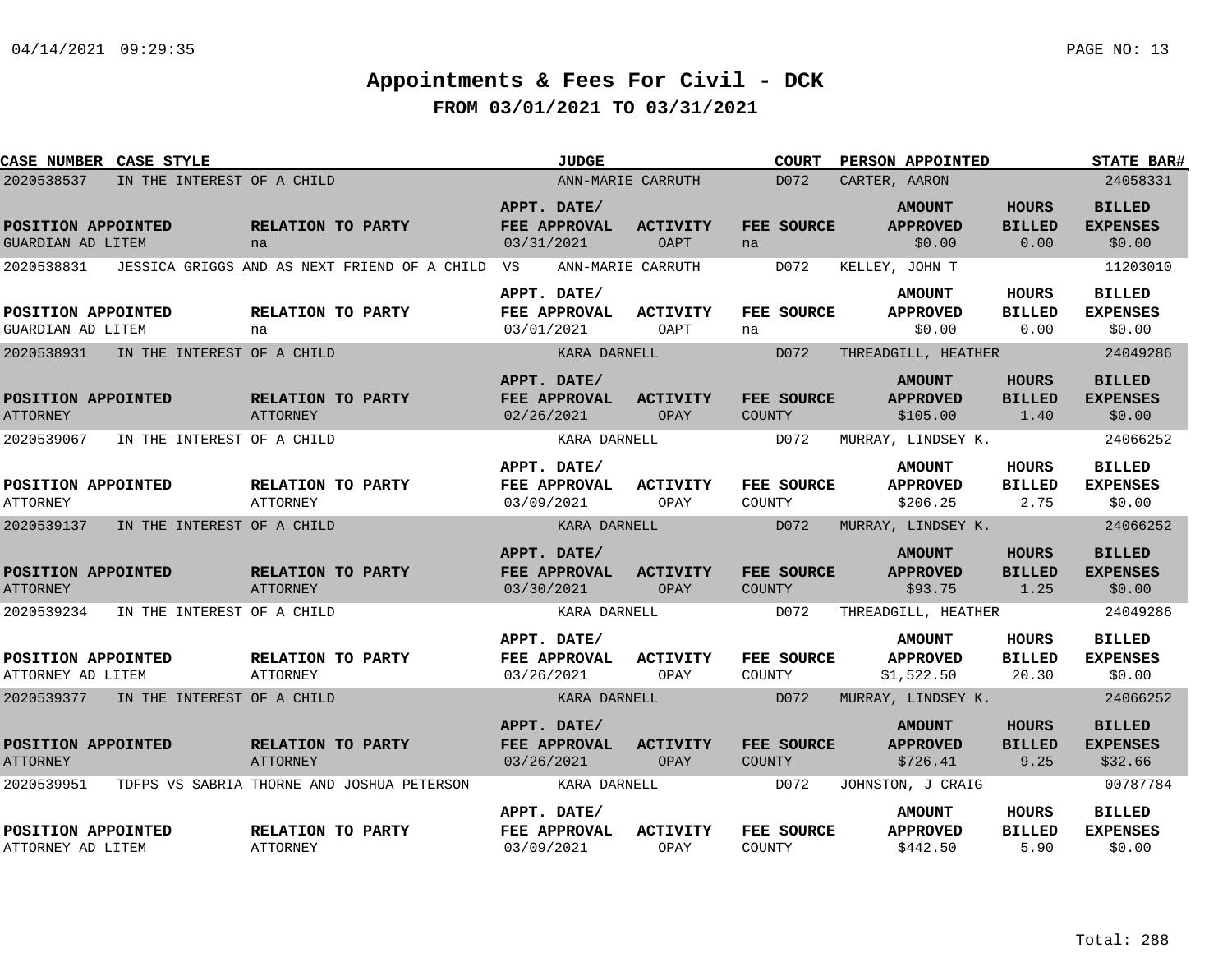| CASE NUMBER CASE STYLE                    |                                      | <b>JUDGE</b>                                     |                                | <b>COURT</b>                | PERSON APPOINTED                             |                                       | <b>STATE BAR#</b>                          |
|-------------------------------------------|--------------------------------------|--------------------------------------------------|--------------------------------|-----------------------------|----------------------------------------------|---------------------------------------|--------------------------------------------|
| 2020540941<br>IN THE INTEREST OF A CHILD  |                                      | KARA DARNELL                                     |                                | D072                        | WELDY, RACHEL R.                             |                                       | 24082425                                   |
| POSITION APPOINTED<br>ATTORNEY AD LITEM   | <b>RELATION TO PARTY</b><br>ATTORNEY | APPT. DATE/<br><b>FEE APPROVAL</b><br>03/01/2021 | <b>ACTIVITY</b><br>OPAY        | FEE SOURCE<br><b>COUNTY</b> | <b>AMOUNT</b><br><b>APPROVED</b><br>\$112.50 | <b>HOURS</b><br><b>BILLED</b><br>1.50 | <b>BILLED</b><br><b>EXPENSES</b><br>\$0.00 |
| IN THE INTEREST OF A CHILD<br>2020541358  |                                      | KARA DARNELL                                     |                                | D072                        | THREADGILL, HEATHER                          |                                       | 24049286                                   |
| POSITION APPOINTED<br><b>ATTORNEY</b>     | RELATION TO PARTY<br><b>ATTORNEY</b> | APPT. DATE/<br>FEE APPROVAL<br>03/01/2021        | ACTIVITY<br>OPAY               | <b>FEE SOURCE</b><br>COUNTY | <b>AMOUNT</b><br><b>APPROVED</b><br>\$112.50 | HOURS<br><b>BILLED</b><br>1.50        | <b>BILLED</b><br><b>EXPENSES</b><br>\$0.00 |
| 2020541667<br>IN THE INTEREST OF CHILDREN |                                      | KARA DARNELL                                     |                                | D072                        | JOHNSTON, J CRAIG                            |                                       | 00787784                                   |
| POSITION APPOINTED<br><b>ATTORNEY</b>     | RELATION TO PARTY<br><b>ATTORNEY</b> | APPT. DATE/<br>FEE APPROVAL<br>03/09/2021        | ACTIVITY<br>OPAY               | FEE SOURCE<br><b>COUNTY</b> | <b>AMOUNT</b><br><b>APPROVED</b><br>\$630.00 | HOURS<br><b>BILLED</b><br>8.40        | <b>BILLED</b><br><b>EXPENSES</b><br>\$0.00 |
| 2020541911<br>IN THE INTEREST OF A CHILD  |                                      | KARA DARNELL                                     |                                | D072                        | MURRAY, LINDSEY K.                           |                                       | 24066252                                   |
| POSITION APPOINTED<br><b>ATTORNEY</b>     | RELATION TO PARTY<br><b>ATTORNEY</b> | APPT. DATE/<br>FEE APPROVAL<br>03/05/2021        | <b>ACTIVITY</b><br>OPAY        | FEE SOURCE<br>COUNTY        | <b>AMOUNT</b><br><b>APPROVED</b><br>\$131.25 | <b>HOURS</b><br><b>BILLED</b><br>1.75 | <b>BILLED</b><br><b>EXPENSES</b><br>\$0.00 |
| 2020541911 IN THE INTEREST OF A CHILD     |                                      | KARA DARNELL                                     |                                | D072                        | BIGGERS, ROBERT P.                           |                                       | 24085203                                   |
| POSITION APPOINTED<br>ATTORNEY AD LITEM   | RELATION TO PARTY<br>na              | APPT. DATE/<br>FEE APPROVAL<br>03/31/2021        | <b>ACTIVITY</b><br><b>OAPT</b> | FEE SOURCE<br>na            | <b>AMOUNT</b><br><b>APPROVED</b><br>\$0.00   | <b>HOURS</b><br><b>BILLED</b><br>0.00 | <b>BILLED</b><br><b>EXPENSES</b><br>\$0.00 |
| 2020542003<br>IN THE INTEREST OF A CHILD  |                                      | KARA DARNELL                                     |                                | D072                        | WELDY, RACHEL R.                             |                                       | 24082425                                   |
| POSITION APPOINTED<br>ATTORNEY AD LITEM   | RELATION TO PARTY<br>ATTORNEY        | APPT. DATE/<br><b>FEE APPROVAL</b><br>03/01/2021 | ACTIVITY<br>OPAY               | FEE SOURCE<br>COUNTY        | <b>AMOUNT</b><br><b>APPROVED</b><br>\$206.25 | HOURS<br><b>BILLED</b><br>2.75        | <b>BILLED</b><br><b>EXPENSES</b><br>\$0.00 |
| 2021542897 IN THE INTEREST OF CHILDREN    |                                      | KARA DARNELL                                     |                                | D072                        | WELDY, RACHEL R.                             |                                       | 24082425                                   |
| POSITION APPOINTED<br>ATTORNEY AD LITEM   | RELATION TO PARTY<br>ATTORNEY        | APPT. DATE/<br>FEE APPROVAL<br>03/01/2021        | <b>ACTIVITY</b><br>OPAY        | <b>FEE SOURCE</b><br>COUNTY | <b>AMOUNT</b><br><b>APPROVED</b><br>\$262.50 | <b>HOURS</b><br><b>BILLED</b><br>3.50 | <b>BILLED</b><br><b>EXPENSES</b><br>\$0.00 |
| 2021543006<br>IN THE INTEREST OF A CHILD  |                                      | MEG JORDAN                                       |                                | D072                        | BLAIR, AMME                                  |                                       | 24012295                                   |
| POSITION APPOINTED<br>ATTORNEY AD LITEM   | RELATION TO PARTY<br>na              | APPT. DATE/<br>FEE APPROVAL<br>03/23/2021        | <b>ACTIVITY</b><br><b>OAPT</b> | FEE SOURCE<br>na            | <b>AMOUNT</b><br><b>APPROVED</b><br>\$0.00   | HOURS<br><b>BILLED</b><br>0.00        | <b>BILLED</b><br><b>EXPENSES</b><br>\$0.00 |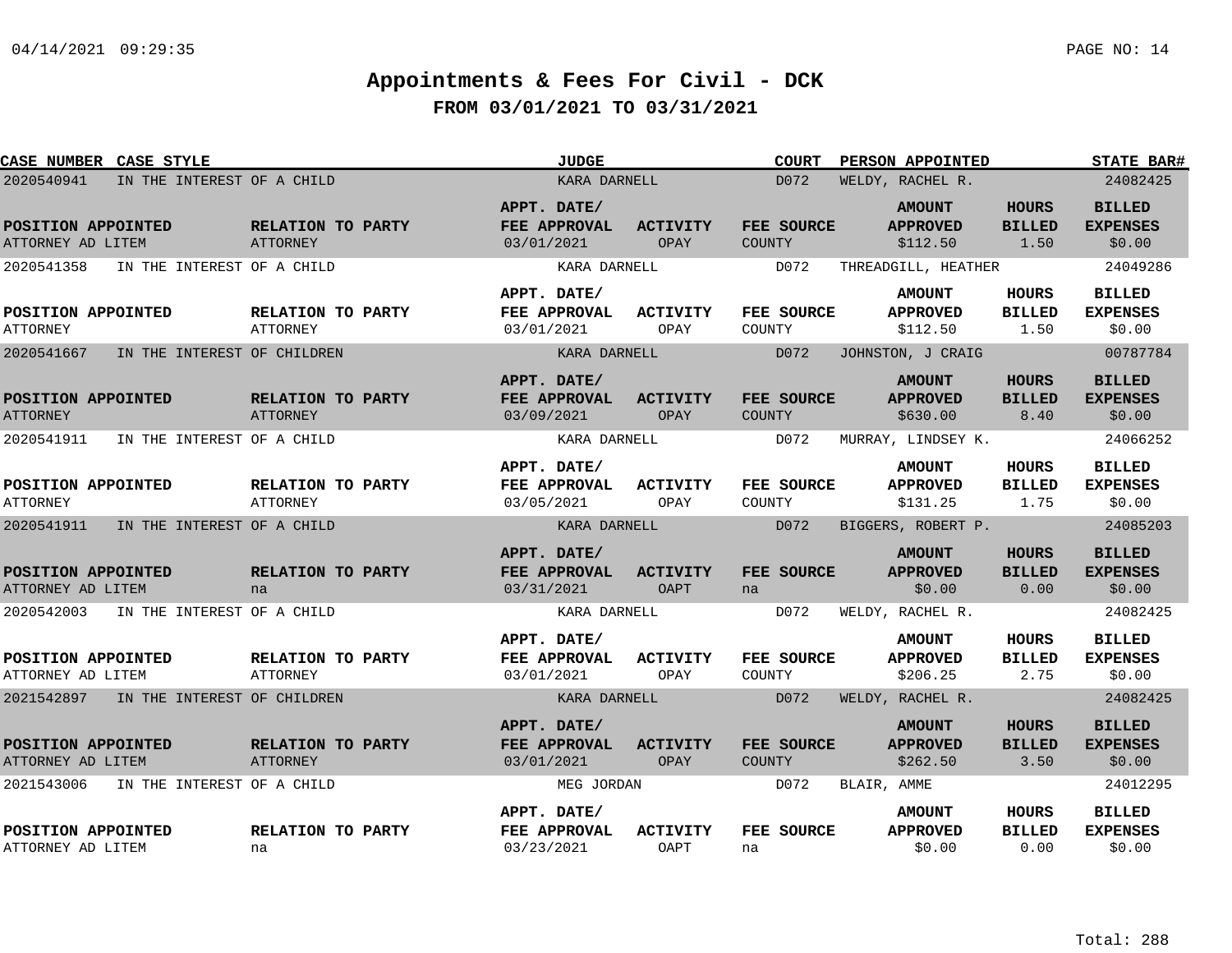| CASE NUMBER CASE STYLE                                                              |                                                     | <b>JUDGE</b>                                              |                         | <b>COURT</b>                 | PERSON APPOINTED                                                     |                                       | <b>STATE BAR#</b>                                      |
|-------------------------------------------------------------------------------------|-----------------------------------------------------|-----------------------------------------------------------|-------------------------|------------------------------|----------------------------------------------------------------------|---------------------------------------|--------------------------------------------------------|
| 2021543642<br>IN THE INTEREST OF A CHILD                                            |                                                     | KARA DARNELL                                              |                         | D072                         | EBELING, DELLINDA JO                                                 |                                       | 06384700                                               |
| POSITION APPOINTED<br>ATTORNEY AD LITEM                                             | RELATION TO PARTY<br>na                             | APPT. DATE/<br>FEE APPROVAL<br>03/22/2021                 | <b>ACTIVITY</b><br>OAPT | FEE SOURCE<br>na             | <b>AMOUNT</b><br><b>APPROVED</b><br>\$0.00                           | <b>HOURS</b><br><b>BILLED</b><br>0.00 | <b>BILLED</b><br><b>EXPENSES</b><br>\$0.00             |
| IN THE INTEREST OF A CHILD<br>2021543642<br>POSITION APPOINTED<br>ATTORNEY AD LITEM | RELATION TO PARTY<br>ATTORNEY                       | KARA DARNELL<br>APPT. DATE/<br>FEE APPROVAL<br>03/30/2021 | <b>ACTIVITY</b><br>OPAY | D072<br>FEE SOURCE<br>COUNTY | EBELING, DELLINDA JO<br><b>AMOUNT</b><br><b>APPROVED</b><br>\$570.00 | HOURS<br><b>BILLED</b><br>7.60        | 06384700<br><b>BILLED</b><br><b>EXPENSES</b><br>\$0.00 |
| 2021543642<br>IN THE INTEREST OF A CHILD                                            |                                                     | KARA DARNELL<br>APPT. DATE/                               |                         | D072                         | CARTER, AARON<br><b>AMOUNT</b>                                       | <b>HOURS</b>                          | 24058331<br><b>BILLED</b>                              |
| POSITION APPOINTED<br>ATTORNEY AD LITEM                                             | RELATION TO PARTY<br>na                             | FEE APPROVAL<br>03/22/2021                                | <b>ACTIVITY</b><br>OAPT | FEE SOURCE<br>na             | <b>APPROVED</b><br>\$0.00                                            | <b>BILLED</b><br>0.00                 | <b>EXPENSES</b><br>\$0.00                              |
| 2021543725<br>IN THE INTEREST OF A CHILD                                            |                                                     | KARA DARNELL<br>APPT. DATE/                               |                         | D072                         | JOHNSTON, J CRAIG<br><b>AMOUNT</b>                                   | HOURS                                 | 00787784<br><b>BILLED</b>                              |
| POSITION APPOINTED<br>ATTORNEY AD LITEM                                             | RELATION TO PARTY<br>na                             | <b>FEE APPROVAL</b><br>03/29/2021                         | <b>ACTIVITY</b><br>OAPT | FEE SOURCE<br>na             | <b>APPROVED</b><br>\$0.00                                            | <b>BILLED</b><br>0.00                 | <b>EXPENSES</b><br>\$0.00                              |
|                                                                                     | 2014513046 IN THE INTEREST OF JESSE BRAXSTON JAYNES | <b>Example 21 STAR STAR DARNELL</b><br>APPT. DATE/        |                         | D099                         | FOUTS, LEIGH ANN<br><b>AMOUNT</b>                                    | <b>HOURS</b>                          | 07315800<br><b>BILLED</b>                              |
| POSITION APPOINTED<br>ATTORNEY AD LITEM                                             | RELATION TO PARTY<br><b>ATTORNEY</b>                | FEE APPROVAL<br>03/30/2021                                | <b>ACTIVITY</b><br>OPAY | FEE SOURCE<br>COUNTY         | <b>APPROVED</b><br>\$397.50                                          | <b>BILLED</b><br>5.30                 | <b>EXPENSES</b><br>\$0.00                              |
| 2017726243                                                                          | LUBBOCK CENTRAL APPRAISAL DI VS ANGELA DIANE        | WILLIAM SOWDER                                            |                         | D099                         | MONROE, LAURA J                                                      |                                       | 14272300                                               |
| POSITION APPOINTED<br>na                                                            | RELATION TO PARTY<br>na                             | APPT. DATE/<br><b>FEE APPROVAL</b><br>03/23/2021          | <b>ACTIVITY</b><br>OPAY | FEE SOURCE<br>na             | <b>AMOUNT</b><br><b>APPROVED</b><br>\$0.00                           | HOURS<br><b>BILLED</b><br>0.00        | <b>BILLED</b><br><b>EXPENSES</b><br>\$0.00             |
| 2018529209 IN THE INTEREST OF CHILDREN                                              |                                                     | KARA DARNELL                                              |                         | D099                         | THREADGILL, HEATHER                                                  |                                       | 24049286                                               |
| POSITION APPOINTED<br><b>ATTORNEY</b>                                               | RELATION TO PARTY<br><b>ATTORNEY</b>                | APPT. DATE/<br>FEE APPROVAL<br>03/01/2021                 | ACTIVITY<br>OPAY        | FEE SOURCE<br>COUNTY         | <b>AMOUNT</b><br><b>APPROVED</b><br>\$90.00                          | <b>HOURS</b><br><b>BILLED</b><br>1.20 | <b>BILLED</b><br><b>EXPENSES</b><br>\$0.00             |
| 2018530461                                                                          | IN THE MATTER OF THE MARRIAGE OF DEBBIE CEREE       | STEPHEN JOHNSON                                           |                         | D099                         | LOPEZ, JAIME O                                                       |                                       | 24013058                                               |
| POSITION APPOINTED<br><b>ATTORNEY</b>                                               | RELATION TO PARTY<br>na                             | APPT. DATE/<br>FEE APPROVAL<br>03/22/2021                 | <b>ACTIVITY</b><br>OAPT | FEE SOURCE<br>na             | <b>AMOUNT</b><br><b>APPROVED</b><br>\$0.00                           | HOURS<br><b>BILLED</b><br>0.00        | <b>BILLED</b><br><b>EXPENSES</b><br>\$0.00             |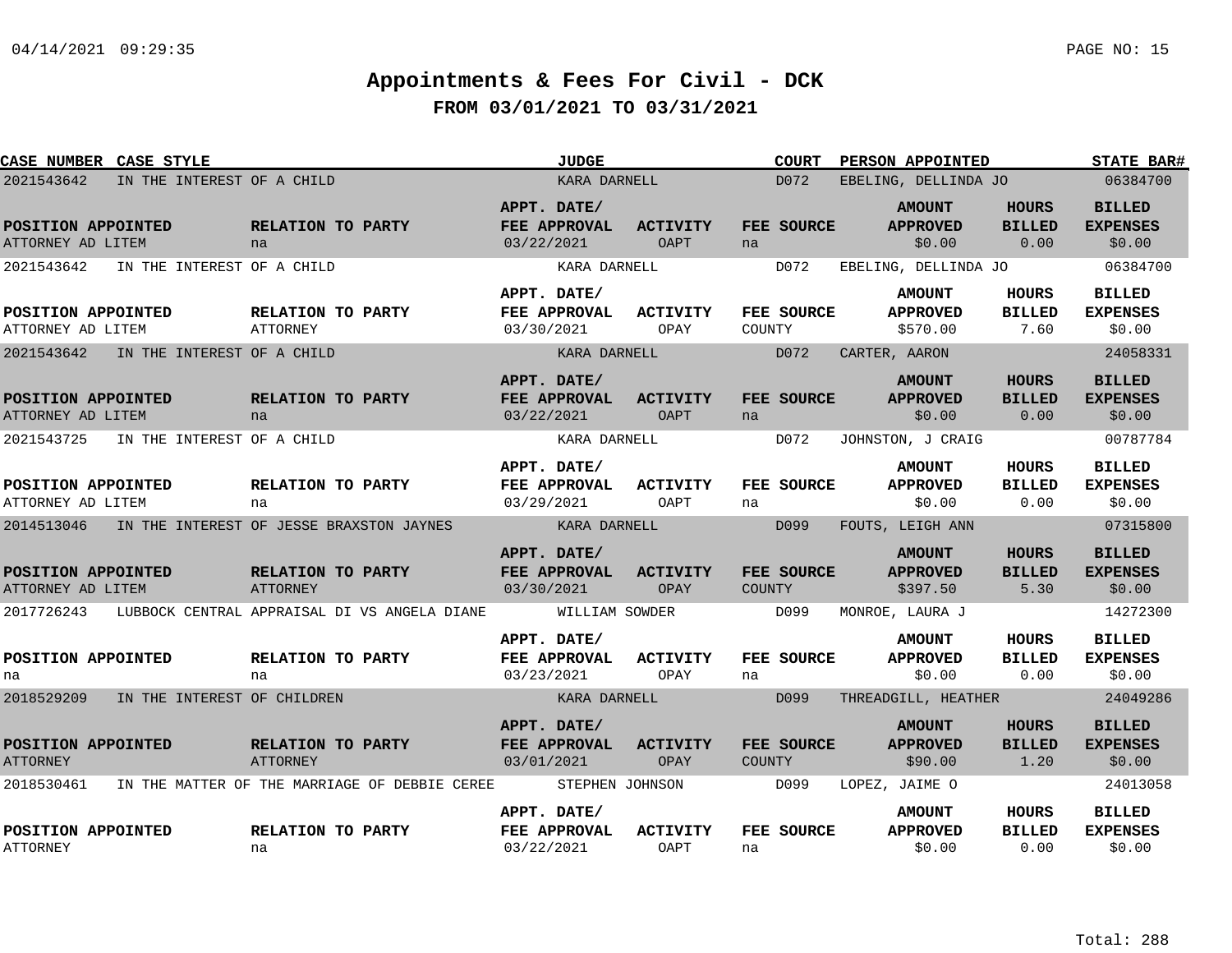| <b>CASE NUMBER CASE STYLE</b>           |                             |                                                                    | <b>JUDGE</b>                              |                         | COURT                              | PERSON APPOINTED                             |                                        | <b>STATE BAR#</b>                          |
|-----------------------------------------|-----------------------------|--------------------------------------------------------------------|-------------------------------------------|-------------------------|------------------------------------|----------------------------------------------|----------------------------------------|--------------------------------------------|
| 2019535938                              | IN THE INTEREST OF CHILDREN |                                                                    |                                           | KARA DARNELL            | D099                               | CARTER, AMANDA                               |                                        | 24109695                                   |
| POSITION APPOINTED<br>ATTORNEY AD LITEM |                             | RELATION TO PARTY<br>ATTORNEY                                      | APPT. DATE/<br>FEE APPROVAL<br>03/02/2020 | <b>ACTIVITY</b><br>OPAY | FEE SOURCE<br><b>COUNTY</b>        | <b>AMOUNT</b><br><b>APPROVED</b><br>\$202.50 | <b>HOURS</b><br><b>BILLED</b><br>2.70  | <b>BILLED</b><br><b>EXPENSES</b><br>\$0.00 |
| 2019536560                              | IN THE INTEREST OF A CHILD  |                                                                    |                                           | KARA DARNELL            | D099                               | CARTER, AMANDA                               |                                        | 24109695                                   |
| POSITION APPOINTED<br>ATTORNEY AD LITEM |                             | RELATION TO PARTY<br>ATTORNEY                                      | APPT. DATE/<br>FEE APPROVAL<br>03/02/2021 | <b>ACTIVITY</b><br>OPAY | FEE SOURCE<br>COUNTY               | <b>AMOUNT</b><br><b>APPROVED</b><br>\$120.00 | <b>HOURS</b><br><b>BILLED</b><br>1.60  | <b>BILLED</b><br><b>EXPENSES</b><br>\$0.00 |
| 2019536952                              | IN THE INTEREST OF A CHILD  |                                                                    |                                           | KARA DARNELL            | D099                               | JOHNSTON, J CRAIG                            |                                        | 00787784                                   |
| POSITION APPOINTED<br><b>ATTORNEY</b>   |                             | RELATION TO PARTY<br>ATTORNEY                                      | APPT. DATE/<br>FEE APPROVAL<br>03/09/2021 | <b>ACTIVITY</b><br>OPAY | FEE SOURCE<br><b>COUNTY</b>        | <b>AMOUNT</b><br><b>APPROVED</b><br>\$997.50 | <b>HOURS</b><br><b>BILLED</b><br>13.30 | <b>BILLED</b><br><b>EXPENSES</b><br>\$0.00 |
| 2019726493                              |                             | LUBBOCK CENTRAL APPRAISAL DISTRICT, CITY OF SLATON, WILLIAM SOWDER |                                           |                         | D099                               | NELSON, GEORGE H                             |                                        | 14894000                                   |
| POSITION APPOINTED<br>ATTORNEY AD LITEM |                             | RELATION TO PARTY<br>na                                            | APPT. DATE/<br>FEE APPROVAL<br>03/24/2021 | <b>ACTIVITY</b><br>OAPT | FEE SOURCE<br>na                   | <b>AMOUNT</b><br><b>APPROVED</b><br>\$0.00   | HOURS<br><b>BILLED</b><br>0.00         | <b>BILLED</b><br><b>EXPENSES</b><br>\$0.00 |
| 2020538708                              | IN THE INTEREST OF A CHILD  |                                                                    |                                           | KARA DARNELL            | D099                               | MURRAY, LINDSEY K.                           |                                        | 24066252                                   |
| POSITION APPOINTED<br><b>ATTORNEY</b>   |                             | RELATION TO PARTY<br>ATTORNEY                                      | APPT. DATE/<br>FEE APPROVAL<br>03/05/2021 | <b>ACTIVITY</b><br>OPAY | FEE SOURCE<br><b>COUNTY</b>        | <b>AMOUNT</b><br><b>APPROVED</b><br>\$37.50  | <b>HOURS</b><br><b>BILLED</b><br>0.50  | <b>BILLED</b><br><b>EXPENSES</b><br>\$0.00 |
| 2020539043                              | IN THE INTEREST OF A CHILD  |                                                                    |                                           | KARA DARNELL            | D099                               | JOHNSTON, J CRAIG                            |                                        | 00787784                                   |
| POSITION APPOINTED<br><b>ATTORNEY</b>   |                             | RELATION TO PARTY<br>ATTORNEY                                      | APPT. DATE/<br>FEE APPROVAL<br>03/09/2021 | <b>ACTIVITY</b><br>OPAY | FEE SOURCE<br>COUNTY               | <b>AMOUNT</b><br><b>APPROVED</b><br>\$577.50 | HOURS<br><b>BILLED</b><br>7.70         | <b>BILLED</b><br><b>EXPENSES</b><br>\$0.00 |
| 2020539728                              | IN THE INTEREST OF A CHILD  |                                                                    |                                           | KARA DARNELL            | D099                               | MURRAY, LINDSEY K.                           |                                        | 24066252                                   |
| POSITION APPOINTED<br><b>ATTORNEY</b>   |                             | <b>RELATION TO PARTY</b><br><b>ATTORNEY</b>                        | APPT. DATE/<br>FEE APPROVAL<br>03/30/2021 | <b>ACTIVITY</b><br>OPAY | <b>FEE SOURCE</b><br><b>COUNTY</b> | <b>AMOUNT</b><br><b>APPROVED</b><br>\$318.75 | HOURS<br><b>BILLED</b><br>4.25         | <b>BILLED</b><br><b>EXPENSES</b><br>\$0.00 |
| 2020539966                              |                             | TDFPS VS JASAZLINE PURIFOY AND JACKY POWELL                        |                                           | KARA DARNELL            | D099                               | MORGESON, TERRI M.                           |                                        | 24043835                                   |
| POSITION APPOINTED<br>AD LITEM          |                             | RELATION TO PARTY<br>na                                            | APPT. DATE/<br>FEE APPROVAL<br>03/02/2021 | <b>ACTIVITY</b><br>OAPT | FEE SOURCE<br>na                   | <b>AMOUNT</b><br><b>APPROVED</b><br>\$0.00   | HOURS<br><b>BILLED</b><br>0.00         | <b>BILLED</b><br><b>EXPENSES</b><br>\$0.00 |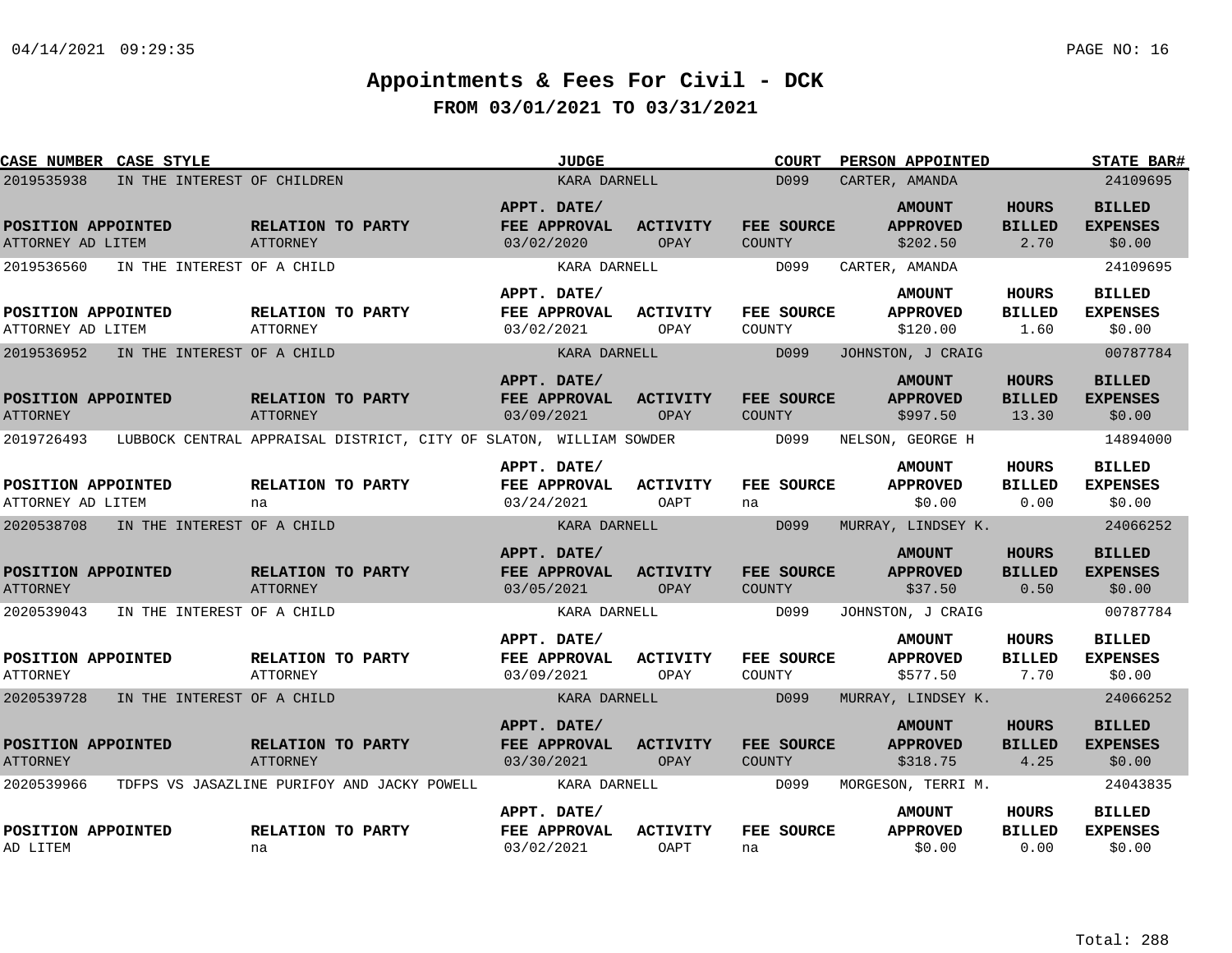| CASE NUMBER CASE STYLE                    |                                             | <b>JUDGE</b>                              |                         | <b>COURT</b>                       | PERSON APPOINTED                             |                                       | STATE BAR#                                 |
|-------------------------------------------|---------------------------------------------|-------------------------------------------|-------------------------|------------------------------------|----------------------------------------------|---------------------------------------|--------------------------------------------|
| 2020539966                                | TDFPS VS JASAZLINE PURIFOY AND JACKY POWELL | KARA DARNELL                              |                         | D099                               | MORGESON, TERRI M.                           |                                       | 24043835                                   |
| POSITION APPOINTED<br>AD LITEM            | RELATION TO PARTY<br>ATTORNEY               | APPT. DATE/<br>FEE APPROVAL<br>03/19/2021 | <b>ACTIVITY</b><br>OPAY | FEE SOURCE<br>COUNTY               | <b>AMOUNT</b><br><b>APPROVED</b><br>\$555.00 | <b>HOURS</b><br><b>BILLED</b><br>7.40 | <b>BILLED</b><br><b>EXPENSES</b><br>\$0.00 |
| 2020539975<br>IN THE INTEREST OF A CHILD  |                                             | KARA DARNELL                              |                         | D099                               | THREADGILL, HEATHER                          |                                       | 24049286                                   |
| POSITION APPOINTED<br>ATTORNEY AD LITEM   | RELATION TO PARTY<br>ATTORNEY               | APPT. DATE/<br>FEE APPROVAL<br>03/26/2021 | <b>ACTIVITY</b><br>OPAY | FEE SOURCE<br>COUNTY               | <b>AMOUNT</b><br><b>APPROVED</b><br>\$255.00 | <b>HOURS</b><br><b>BILLED</b><br>3.40 | <b>BILLED</b><br><b>EXPENSES</b><br>\$0.00 |
| 2020539975<br>IN THE INTEREST OF A CHILD  |                                             | KARA DARNELL                              |                         | D099                               | MURRAY, LINDSEY K.                           |                                       | 24066252                                   |
| POSITION APPOINTED<br><b>ATTORNEY</b>     | RELATION TO PARTY<br>ATTORNEY               | APPT. DATE/<br>FEE APPROVAL<br>03/26/2021 | <b>ACTIVITY</b><br>OPAY | <b>FEE SOURCE</b><br><b>COUNTY</b> | <b>AMOUNT</b><br><b>APPROVED</b><br>\$131.25 | <b>HOURS</b><br><b>BILLED</b><br>1.75 | <b>BILLED</b><br><b>EXPENSES</b><br>\$0.00 |
| 2020539979<br>IN THE INTEREST OF CHILDREN |                                             | KARA DARNELL                              |                         | D099                               | THREADGILL, HEATHER                          |                                       | 24049286                                   |
| POSITION APPOINTED<br>ATTORNEY AD LITEM   | RELATION TO PARTY<br><b>ATTORNEY</b>        | APPT. DATE/<br>FEE APPROVAL<br>03/26/2021 | <b>ACTIVITY</b><br>OPAY | FEE SOURCE<br>COUNTY               | <b>AMOUNT</b><br><b>APPROVED</b><br>\$240.00 | <b>HOURS</b><br><b>BILLED</b><br>3.20 | <b>BILLED</b><br><b>EXPENSES</b><br>\$0.00 |
| 2020540194<br>IN THE INTEREST OF A CHILD  |                                             | KARA DARNELL                              |                         | D099                               | EBELING, DELLINDA JO                         |                                       | 06384700                                   |
| POSITION APPOINTED<br>ATTORNEY AD LITEM   | RELATION TO PARTY<br><b>ATTORNEY</b>        | APPT. DATE/<br>FEE APPROVAL<br>03/16/2021 | <b>ACTIVITY</b><br>OPAY | FEE SOURCE<br><b>COUNTY</b>        | <b>AMOUNT</b><br><b>APPROVED</b><br>\$570.00 | <b>HOURS</b><br><b>BILLED</b><br>7.60 | <b>BILLED</b><br><b>EXPENSES</b><br>\$0.00 |
| 2020540194<br>IN THE INTEREST OF A CHILD  |                                             | KARA DARNELL                              |                         | D099                               | HUDMAN, SARA J.                              |                                       | 24052021                                   |
| POSITION APPOINTED<br>AD LITEM            | RELATION TO PARTY<br>na                     | APPT. DATE/<br>FEE APPROVAL<br>03/16/2021 | <b>ACTIVITY</b><br>OAPT | FEE SOURCE<br>na                   | <b>AMOUNT</b><br><b>APPROVED</b><br>\$0.00   | <b>HOURS</b><br><b>BILLED</b><br>0.00 | <b>BILLED</b><br><b>EXPENSES</b><br>\$0.00 |
| 2020540374<br>IN THE INTEREST OF CHILDREN |                                             | KARA DARNELL                              |                         | D099                               | MORROW, MATT K.                              |                                       | 24081053                                   |
| POSITION APPOINTED<br>ATTORNEY AD LITEM   | RELATION TO PARTY<br>na                     | APPT. DATE/<br>FEE APPROVAL<br>03/31/2021 | <b>ACTIVITY</b><br>OAPT | <b>FEE SOURCE</b><br>na            | <b>AMOUNT</b><br><b>APPROVED</b><br>\$0.00   | <b>HOURS</b><br><b>BILLED</b><br>0.00 | <b>BILLED</b><br><b>EXPENSES</b><br>\$0.00 |
| 2020540492<br>IN THE INTEREST OF A CHILD  |                                             | KARA DARNELL                              |                         | D099                               | MURRAY, LINDSEY K.                           |                                       | 24066252                                   |
| POSITION APPOINTED<br><b>ATTORNEY</b>     | RELATION TO PARTY<br>ATTORNEY               | APPT. DATE/<br>FEE APPROVAL<br>03/03/2021 | <b>ACTIVITY</b><br>OPAY | FEE SOURCE<br>COUNTY               | <b>AMOUNT</b><br><b>APPROVED</b><br>\$581.25 | <b>HOURS</b><br><b>BILLED</b><br>7.75 | <b>BILLED</b><br><b>EXPENSES</b><br>\$0.00 |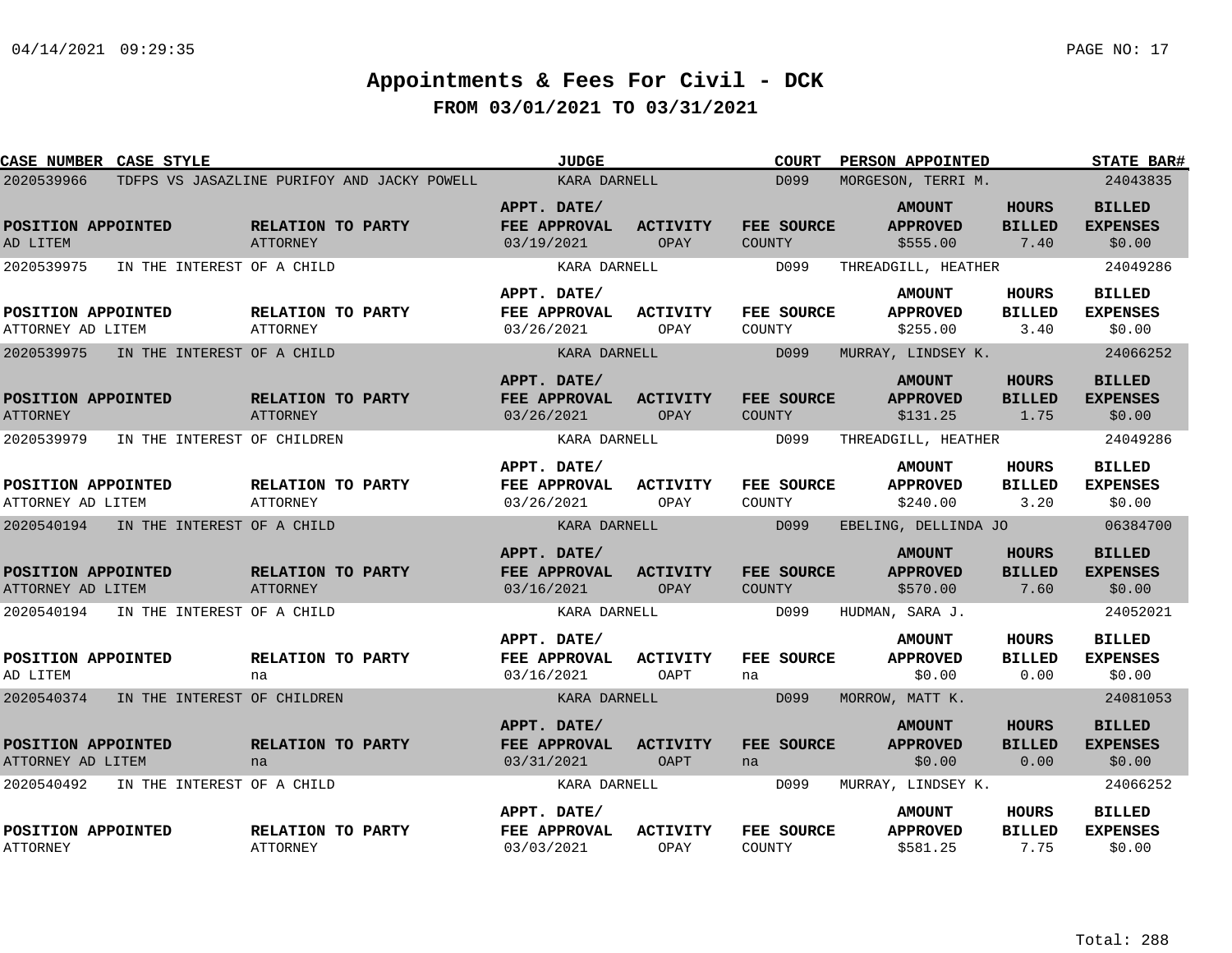| <b>CASE NUMBER CASE STYLE</b>                      |                            |                                      |                                                | <b>JUDGE</b>                              |                                | <b>COURT</b>         | PERSON APPOINTED                             |                                       | <b>STATE BAR#</b>                          |
|----------------------------------------------------|----------------------------|--------------------------------------|------------------------------------------------|-------------------------------------------|--------------------------------|----------------------|----------------------------------------------|---------------------------------------|--------------------------------------------|
| 2020541163                                         | IN THE INTEREST OF A CHILD |                                      |                                                | KARA DARNELL                              |                                | D099                 | SHAW, JIM                                    |                                       | 18144800                                   |
| POSITION APPOINTED<br><b>ATTORNEY</b>              |                            | RELATION TO PARTY<br><b>ATTORNEY</b> |                                                | APPT. DATE/<br>FEE APPROVAL<br>03/22/2021 | <b>ACTIVITY</b><br>OPAY        | FEE SOURCE<br>COUNTY | <b>AMOUNT</b><br><b>APPROVED</b><br>\$22.50  | <b>HOURS</b><br><b>BILLED</b><br>0.30 | <b>BILLED</b><br><b>EXPENSES</b><br>\$0.00 |
| 2020541279                                         |                            | IN THE INTEREST OF CHILDREN          |                                                | KARA DARNELL                              |                                | D099                 | EBELING, DELLINDA JO                         |                                       | 06384700                                   |
| POSITION APPOINTED<br>ATTORNEY AD LITEM            |                            | RELATION TO PARTY<br><b>ATTORNEY</b> |                                                | APPT. DATE/<br>FEE APPROVAL<br>03/10/2021 | <b>ACTIVITY</b><br>OPAY        | FEE SOURCE<br>COUNTY | <b>AMOUNT</b><br><b>APPROVED</b><br>\$540.00 | HOURS<br><b>BILLED</b><br>7.20        | <b>BILLED</b><br><b>EXPENSES</b><br>\$0.00 |
| 2020541287                                         | IN THE INTEREST OF A CHILD |                                      |                                                | KARA DARNELL                              |                                | D099                 | WELDY, RACHEL R.                             |                                       | 24082425                                   |
| POSITION APPOINTED<br>ATTORNEY AD LITEM            |                            | RELATION TO PARTY<br>ATTORNEY        |                                                | APPT. DATE/<br>FEE APPROVAL<br>03/01/2021 | <b>ACTIVITY</b><br>OPAY        | FEE SOURCE<br>COUNTY | <b>AMOUNT</b><br><b>APPROVED</b><br>\$112.50 | <b>HOURS</b><br><b>BILLED</b><br>1.50 | <b>BILLED</b><br><b>EXPENSES</b><br>\$0.00 |
| 2020541658                                         |                            | IN THE INTEREST OF CHILDREN          |                                                | KARA DARNELL                              |                                | D099                 | THREADGILL, HEATHER                          |                                       | 24049286                                   |
| POSITION APPOINTED<br><b>ATTORNEY</b>              |                            | RELATION TO PARTY<br><b>ATTORNEY</b> |                                                | APPT. DATE/<br>FEE APPROVAL<br>03/26/2021 | <b>ACTIVITY</b><br>OPAY        | FEE SOURCE<br>COUNTY | <b>AMOUNT</b><br><b>APPROVED</b><br>\$315.00 | HOURS<br><b>BILLED</b><br>4.20        | <b>BILLED</b><br><b>EXPENSES</b><br>\$0.00 |
| 2020541820                                         | IN THE INTEREST OF A CHILD |                                      |                                                | KARA DARNELL                              |                                | D099                 | THREADGILL, HEATHER                          |                                       | 24049286                                   |
| POSITION APPOINTED<br><b>ATTORNEY</b>              |                            | RELATION TO PARTY<br><b>ATTORNEY</b> |                                                | APPT. DATE/<br>FEE APPROVAL<br>03/26/2021 | <b>ACTIVITY</b><br>OPAY        | FEE SOURCE<br>COUNTY | <b>AMOUNT</b><br><b>APPROVED</b><br>\$157.50 | <b>HOURS</b><br><b>BILLED</b><br>2.10 | <b>BILLED</b><br><b>EXPENSES</b><br>\$0.00 |
| 2021543009                                         |                            |                                      | TDFPS CPS VS TATUM PROUTY AND KAILIEGH TREVINO | KARA DARNELL                              |                                | D099                 | THREADGILL, HEATHER                          |                                       | 24049286                                   |
| POSITION APPOINTED<br><b>ATTORNEY</b>              |                            | RELATION TO PARTY<br><b>ATTORNEY</b> |                                                | APPT. DATE/<br>FEE APPROVAL<br>03/01/2021 | <b>ACTIVITY</b><br>OPAY        | FEE SOURCE<br>COUNTY | <b>AMOUNT</b><br><b>APPROVED</b><br>\$352.50 | HOURS<br><b>BILLED</b><br>4.70        | <b>BILLED</b><br><b>EXPENSES</b><br>\$0.00 |
| 2021543067 IN RE: J.G. WENTWORTH ORIGINATIONS, LLC |                            |                                      |                                                | WILLIAM SOWDER                            |                                | D099                 | TOMBS, JOSEPH W                              |                                       | 20116250                                   |
| POSITION APPOINTED<br>ATTORNEY AD LITEM            |                            | RELATION TO PARTY<br>na              |                                                | APPT. DATE/<br>FEE APPROVAL<br>03/04/2021 | <b>ACTIVITY</b><br><b>OAPT</b> | FEE SOURCE<br>na     | <b>AMOUNT</b><br><b>APPROVED</b><br>\$0.00   | <b>HOURS</b><br><b>BILLED</b><br>0.00 | <b>BILLED</b><br><b>EXPENSES</b><br>\$0.00 |
| 2021543112                                         | IN THE INTEREST OF A CHILD |                                      |                                                | WILLIAM SOWDER                            |                                | D099                 | PRATT, JUANICI GARCIA                        |                                       | 24030840                                   |
| POSITION APPOINTED<br>AD LITEM                     |                            | RELATION TO PARTY<br>na              |                                                | APPT. DATE/<br>FEE APPROVAL<br>03/29/2021 | <b>ACTIVITY</b><br>OAPT        | FEE SOURCE<br>na     | <b>AMOUNT</b><br><b>APPROVED</b><br>\$0.00   | HOURS<br><b>BILLED</b><br>0.00        | <b>BILLED</b><br><b>EXPENSES</b><br>\$0.00 |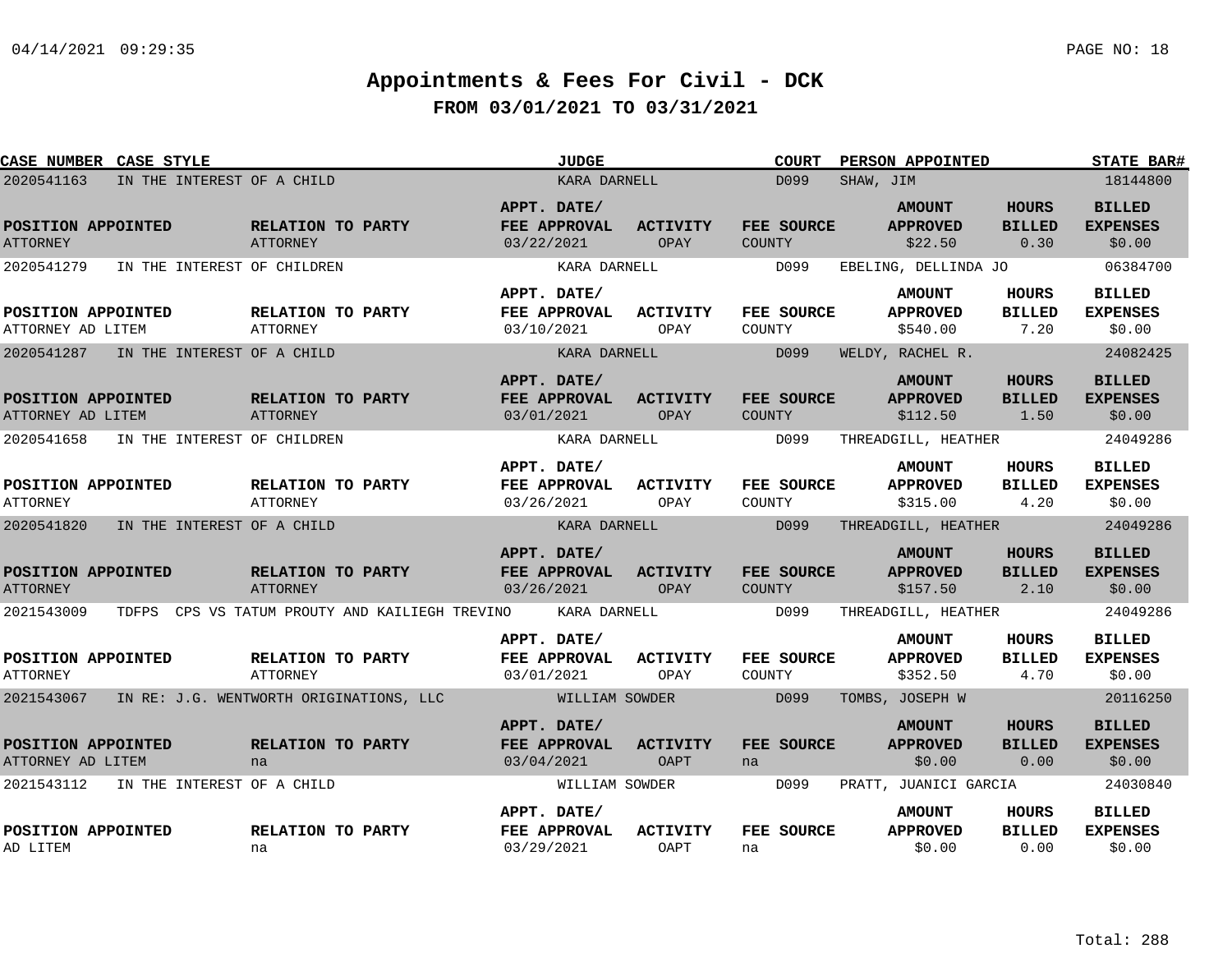| CASE NUMBER CASE STYLE                    |                                         | <b>JUDGE</b>                              |                                | <b>COURT</b>                | PERSON APPOINTED                             |                                       | <b>STATE BAR#</b>                          |
|-------------------------------------------|-----------------------------------------|-------------------------------------------|--------------------------------|-----------------------------|----------------------------------------------|---------------------------------------|--------------------------------------------|
| 2021543122<br>IN THE INTEREST OF CHILDREN |                                         | KARA DARNELL                              |                                | D099                        | WATSON, CARDINE                              |                                       | 24084842                                   |
| POSITION APPOINTED<br><b>ATTORNEY</b>     | RELATION TO PARTY<br>na                 | APPT. DATE/<br>FEE APPROVAL<br>03/16/2021 | <b>ACTIVITY</b><br><b>OAPT</b> | FEE SOURCE<br>na            | <b>AMOUNT</b><br><b>APPROVED</b><br>\$0.00   | <b>HOURS</b><br><b>BILLED</b><br>0.00 | <b>BILLED</b><br><b>EXPENSES</b><br>\$0.00 |
| 2021543140                                | IN RE: J.G. WENTWORTH ORIGINATIONS, LLC | WILLIAM SOWDER                            |                                | D099                        | TOMBS, JOSEPH W                              |                                       | 20116250                                   |
| POSITION APPOINTED<br>AD LITEM            | <b>RELATION TO PARTY</b><br>na          | APPT. DATE/<br>FEE APPROVAL<br>03/04/2021 | ACTIVITY<br>OAPT               | <b>FEE SOURCE</b><br>na     | <b>AMOUNT</b><br><b>APPROVED</b><br>\$0.00   | <b>HOURS</b><br><b>BILLED</b><br>0.00 | <b>BILLED</b><br><b>EXPENSES</b><br>\$0.00 |
| 2021543211<br>IN THE INTEREST OF A CHILD  |                                         | KARA DARNELL                              |                                | D099                        | JOHNSTON, J CRAIG                            |                                       | 00787784                                   |
| POSITION APPOINTED<br>na                  | RELATION TO PARTY<br>na                 | APPT. DATE/<br>FEE APPROVAL<br>03/09/2021 | <b>ACTIVITY</b><br>OPAY        | FEE SOURCE<br>na            | <b>AMOUNT</b><br><b>APPROVED</b><br>\$0.00   | <b>HOURS</b><br><b>BILLED</b><br>0.00 | <b>BILLED</b><br><b>EXPENSES</b><br>\$0.00 |
| 2021543373<br>IN THE INTEREST OF A CHILD  |                                         | WILLIAM SOWDER                            |                                | D099                        | COOPER, BRIANA PARRAMORE                     |                                       | 24079107                                   |
| POSITION APPOINTED<br>ATTORNEY AD LITEM   | <b>RELATION TO PARTY</b><br>na          | APPT. DATE/<br>FEE APPROVAL<br>03/29/2021 | ACTIVITY<br>OAPT               | FEE SOURCE<br>na            | <b>AMOUNT</b><br><b>APPROVED</b><br>\$0.00   | <b>HOURS</b><br><b>BILLED</b><br>0.00 | <b>BILLED</b><br><b>EXPENSES</b><br>\$0.00 |
| 2021543641 IN THE INTEREST OF A CHILD     |                                         | KARA DARNELL                              |                                | D099                        | THREADGILL, HEATHER                          |                                       | 24049286                                   |
| POSITION APPOINTED<br>AD LITEM            | RELATION TO PARTY<br>na                 | APPT. DATE/<br>FEE APPROVAL<br>03/22/2021 | <b>ACTIVITY</b><br><b>OAPT</b> | FEE SOURCE<br>na            | <b>AMOUNT</b><br><b>APPROVED</b><br>\$0.00   | <b>HOURS</b><br><b>BILLED</b><br>0.00 | <b>BILLED</b><br><b>EXPENSES</b><br>\$0.00 |
| 2021543641<br>IN THE INTEREST OF A CHILD  |                                         | KARA DARNELL                              |                                | D099                        | WATSON, CARDINE                              |                                       | 24084842                                   |
| POSITION APPOINTED<br><b>ATTORNEY</b>     | <b>RELATION TO PARTY</b><br>na          | APPT. DATE/<br>FEE APPROVAL<br>03/22/2021 | <b>ACTIVITY</b><br>OAPT        | FEE SOURCE<br>na            | <b>AMOUNT</b><br><b>APPROVED</b><br>\$0.00   | HOURS<br><b>BILLED</b><br>0.00        | <b>BILLED</b><br><b>EXPENSES</b><br>\$0.00 |
| 2002520052<br>IN THE INTEREST OF CHILDREN |                                         | KELLY TESCH                               |                                | D137                        | DUFFY, CHRISTINA WOODS                       |                                       | 24077254                                   |
| POSITION APPOINTED<br>ATTORNEY AD LITEM   | RELATION TO PARTY<br>ATTORNEY           | APPT. DATE/<br>FEE APPROVAL<br>03/23/2021 | <b>ACTIVITY</b><br>OPAY        | FEE SOURCE<br><b>COUNTY</b> | <b>AMOUNT</b><br><b>APPROVED</b><br>\$202.50 | <b>HOURS</b><br><b>BILLED</b><br>2.70 | <b>BILLED</b><br><b>EXPENSES</b><br>\$0.00 |
| 2005533122<br>IN THE INTEREST OF A CHILD  |                                         | KELLY TESCH                               |                                | D137                        | FERRARO, MARITZA GAMBOA                      |                                       | 24053216                                   |
| POSITION APPOINTED<br><b>ATTORNEY</b>     | RELATION TO PARTY<br><b>ATTORNEY</b>    | APPT. DATE/<br>FEE APPROVAL<br>03/22/2021 | <b>ACTIVITY</b><br>OPAY        | FEE SOURCE<br>COUNTY        | <b>AMOUNT</b><br><b>APPROVED</b><br>\$472.50 | <b>HOURS</b><br><b>BILLED</b><br>6.30 | <b>BILLED</b><br><b>EXPENSES</b><br>\$0.00 |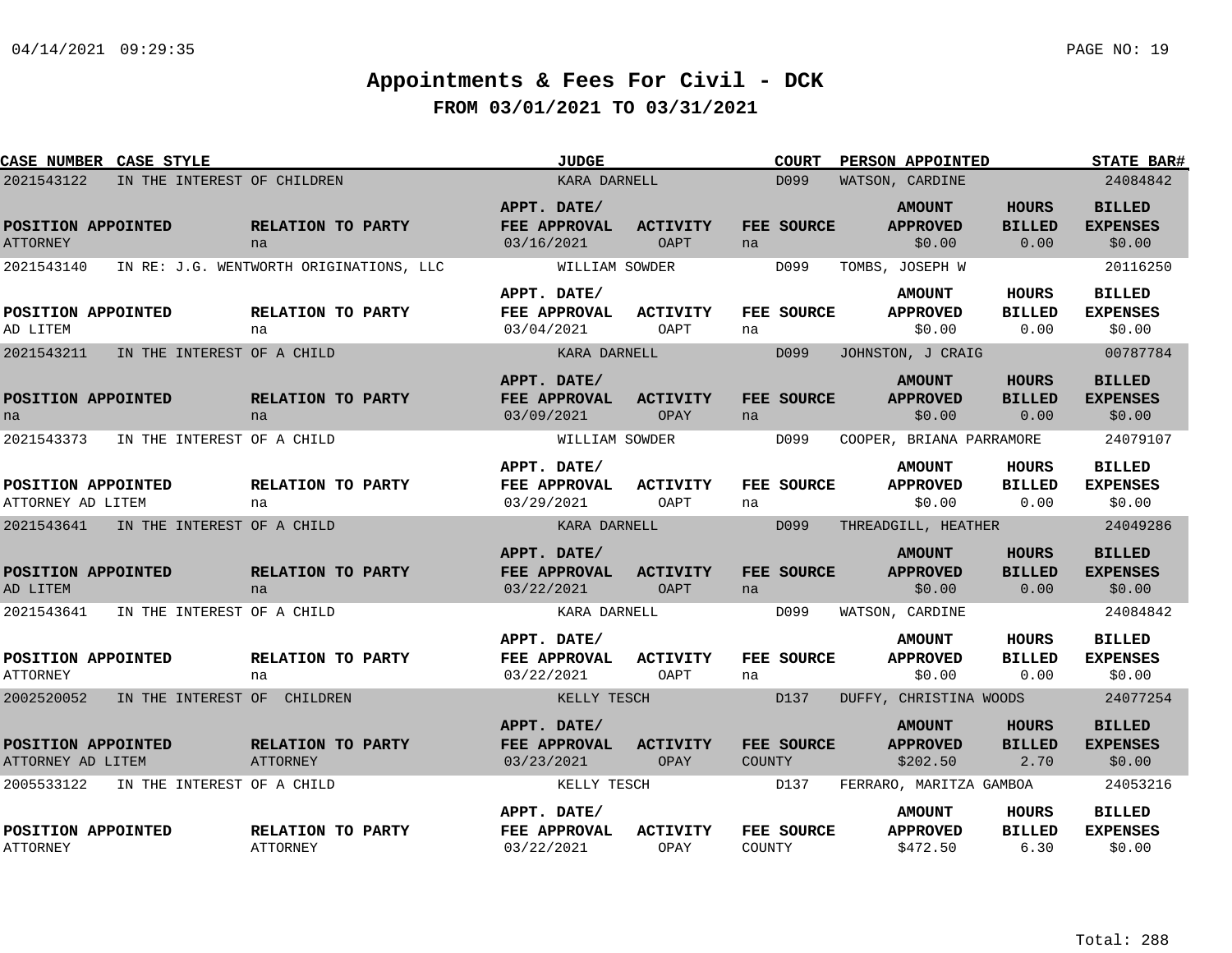| CASE NUMBER CASE STYLE                   |                                         | <b>JUDGE</b>                                     |                                | <b>COURT</b>                | PERSON APPOINTED                             |                                        | <b>STATE BAR#</b>                          |
|------------------------------------------|-----------------------------------------|--------------------------------------------------|--------------------------------|-----------------------------|----------------------------------------------|----------------------------------------|--------------------------------------------|
| 2008542892                               | IN THE INTEREST OF A CHILD              | KARA DARNELL                                     |                                | D137                        | FOUTS, LEIGH ANN                             |                                        | 07315800                                   |
| POSITION APPOINTED<br>ATTORNEY AD LITEM  | RELATION TO PARTY<br>ATTORNEY           | APPT. DATE/<br>FEE APPROVAL<br>03/01/2021        | <b>ACTIVITY</b><br>OPAY        | FEE SOURCE<br>COUNTY        | <b>AMOUNT</b><br><b>APPROVED</b><br>\$615.00 | <b>HOURS</b><br><b>BILLED</b><br>8.20  | <b>BILLED</b><br><b>EXPENSES</b><br>\$0.00 |
| 2008542892<br>IN THE INTEREST OF A CHILD |                                         | KARA DARNELL                                     |                                | D137                        | MURRAY, LINDSEY K.                           |                                        | 24066252                                   |
| POSITION APPOINTED<br><b>ATTORNEY</b>    | RELATION TO PARTY<br><b>ATTORNEY</b>    | APPT. DATE/<br>FEE APPROVAL<br>03/09/2021        | <b>ACTIVITY</b><br>OPAY        | FEE SOURCE<br>COUNTY        | <b>AMOUNT</b><br><b>APPROVED</b><br>\$262.50 | <b>HOURS</b><br><b>BILLED</b><br>3.50  | <b>BILLED</b><br><b>EXPENSES</b><br>\$0.00 |
| 2010000001                               | IN THE INTEREST OF SAMMY SMITH, A CHILD |                                                  | JOHN J. MC CLENDON             | I D137                      | FOUTS, LEIGH ANN                             |                                        | 07315800                                   |
| POSITION APPOINTED<br>AMICUS ATTORNEY    | RELATION TO PARTY<br>na                 | APPT. DATE/<br>FEE APPROVAL<br>03/18/2021        | <b>ACTIVITY</b><br><b>OAPT</b> | FEE SOURCE<br>na            | <b>AMOUNT</b><br><b>APPROVED</b><br>\$0.00   | <b>HOURS</b><br><b>BILLED</b><br>0.00  | <b>BILLED</b><br><b>EXPENSES</b><br>\$0.00 |
| 2010555163                               | IN THE INTEREST OF A CHILD              |                                                  | JOHN J. MC CLENDON             | I D137                      | GARCIA, ELIAS J.                             |                                        | 24083046                                   |
| POSITION APPOINTED<br>ATTORNEY AD LITEM  | RELATION TO PARTY<br><b>ATTORNEY</b>    | APPT. DATE/<br>FEE APPROVAL<br>03/15/2021        | ACTIVITY<br>OPAY               | FEE SOURCE<br>COUNTY        | <b>AMOUNT</b><br><b>APPROVED</b><br>\$877.50 | <b>HOURS</b><br><b>BILLED</b><br>11.70 | <b>BILLED</b><br><b>EXPENSES</b><br>\$0.00 |
| 2012503498<br>IN THE INTEREST OF A CHILD |                                         | KARA DARNELL                                     |                                | D137                        | JOHNSTON, J CRAIG                            |                                        | 00787784                                   |
| POSITION APPOINTED<br>ATTORNEY AD LITEM  | RELATION TO PARTY<br><b>ATTORNEY</b>    | APPT. DATE/<br>FEE APPROVAL<br>03/09/2021        | <b>ACTIVITY</b><br>OPAY        | FEE SOURCE<br><b>COUNTY</b> | <b>AMOUNT</b><br><b>APPROVED</b><br>\$270.00 | <b>HOURS</b><br><b>BILLED</b><br>3.60  | <b>BILLED</b><br><b>EXPENSES</b><br>\$0.00 |
| 2014725804                               | LCAD VS OSBORNE GEORGIA ET AL           |                                                  | JOHN J. MC CLENDON             | I D137                      | NELSON, GEORGE H                             |                                        | 14894000                                   |
| POSITION APPOINTED<br>na                 | RELATION TO PARTY<br>na                 | APPT. DATE/<br><b>FEE APPROVAL</b><br>03/23/2021 | <b>ACTIVITY</b><br>OPAY        | FEE SOURCE<br>na            | <b>AMOUNT</b><br><b>APPROVED</b><br>\$0.00   | <b>HOURS</b><br><b>BILLED</b><br>0.00  | <b>BILLED</b><br><b>EXPENSES</b><br>\$0.00 |
| 2015517261 IN THE INTEREST OF A CHILD    |                                         | KELLY TESCH                                      |                                | D137                        | HERNANDEZ, NATALIO                           |                                        | 24032412                                   |
| POSITION APPOINTED<br><b>ATTORNEY</b>    | RELATION TO PARTY<br>na                 | APPT. DATE/<br>FEE APPROVAL<br>03/26/2021        | <b>ACTIVITY</b><br>OAPT        | FEE SOURCE<br>na            | <b>AMOUNT</b><br><b>APPROVED</b><br>\$0.00   | <b>HOURS</b><br><b>BILLED</b><br>0.00  | <b>BILLED</b><br><b>EXPENSES</b><br>\$0.00 |
| 2015517261                               | IN THE INTEREST OF A CHILD              | KELLY TESCH                                      |                                | D137                        | FERRARO, MARITZA GAMBOA                      |                                        | 24053216                                   |
| POSITION APPOINTED<br>ATTORNEY AD LITEM  | RELATION TO PARTY<br>na                 | APPT. DATE/<br>FEE APPROVAL<br>03/24/2021        | <b>ACTIVITY</b><br>OAPT        | FEE SOURCE<br>na            | <b>AMOUNT</b><br><b>APPROVED</b><br>\$0.00   | HOURS<br><b>BILLED</b><br>0.00         | <b>BILLED</b><br><b>EXPENSES</b><br>\$0.00 |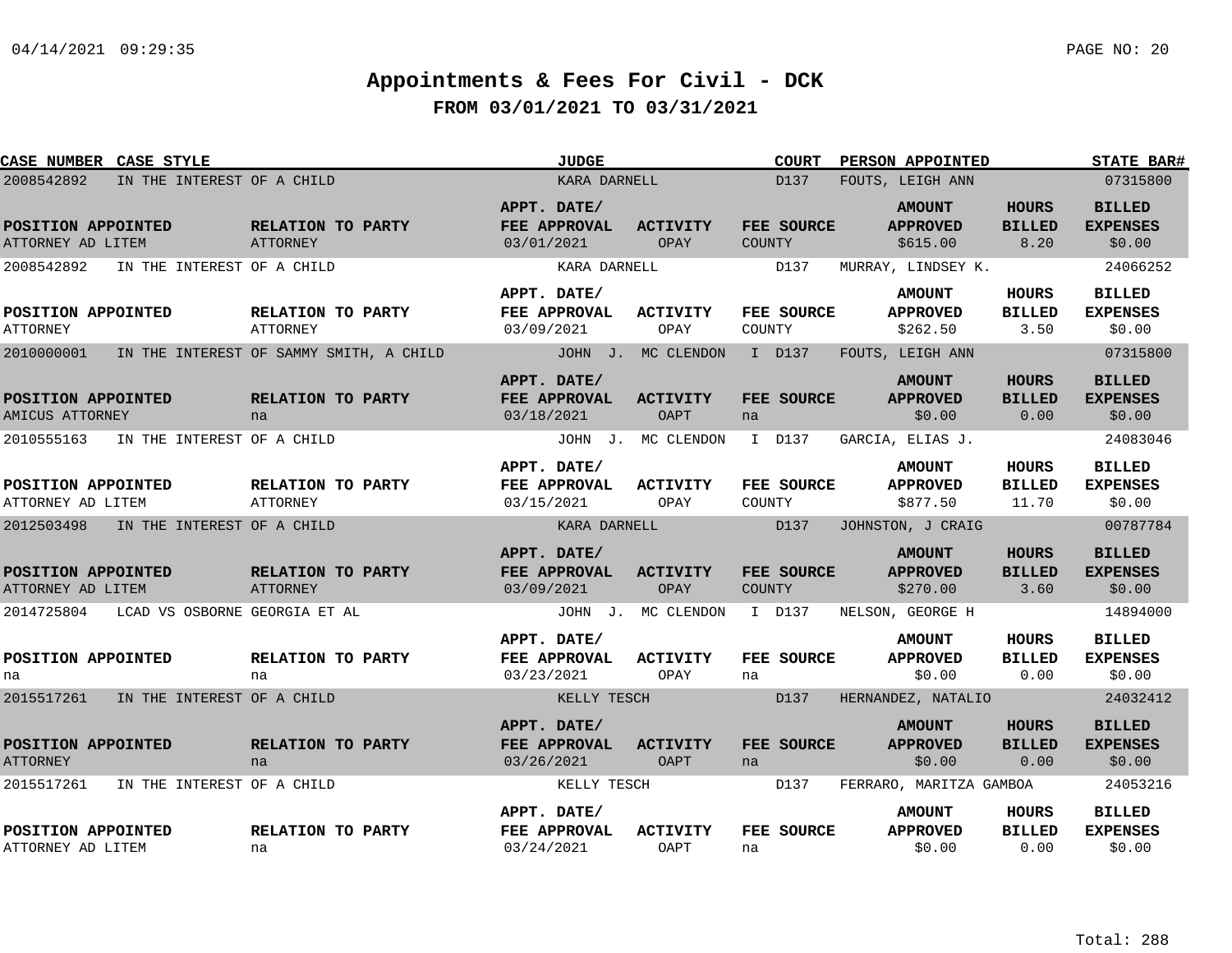| CASE NUMBER CASE STYLE                    |                                      | <b>JUDGE</b>                              |                         | <b>COURT</b>            | PERSON APPOINTED                             |                                       | <b>STATE BAR#</b>                          |
|-------------------------------------------|--------------------------------------|-------------------------------------------|-------------------------|-------------------------|----------------------------------------------|---------------------------------------|--------------------------------------------|
| IN THE INTEREST OF A CHILD<br>2015517261  |                                      | KELLY TESCH                               |                         | D137                    | COOPER, BRIANA PARRAMORE                     |                                       | 24079107                                   |
| POSITION APPOINTED<br><b>ATTORNEY</b>     | RELATION TO PARTY<br>na              | APPT. DATE/<br>FEE APPROVAL<br>03/26/2021 | <b>ACTIVITY</b><br>OAPT | FEE SOURCE<br>na        | <b>AMOUNT</b><br><b>APPROVED</b><br>\$0.00   | <b>HOURS</b><br><b>BILLED</b><br>0.00 | <b>BILLED</b><br><b>EXPENSES</b><br>\$0.00 |
| 2016521847<br>IN THE INTEREST OF CHILDREN |                                      |                                           | JOHN J. MC CLENDON      | I D137                  | GARCIA, ELIAS J.                             |                                       | 24083046                                   |
| POSITION APPOINTED<br>ATTORNEY AD LITEM   | RELATION TO PARTY<br><b>ATTORNEY</b> | APPT. DATE/<br>FEE APPROVAL<br>03/12/2021 | <b>ACTIVITY</b><br>OPAY | FEE SOURCE<br>COUNTY    | <b>AMOUNT</b><br><b>APPROVED</b><br>\$780.00 | HOURS<br><b>BILLED</b><br>10.40       | <b>BILLED</b><br><b>EXPENSES</b><br>\$0.00 |
| 2016521847<br>IN THE INTEREST OF CHILDREN |                                      |                                           | JOHN J. MC CLENDON      | I D137                  | GARCIA, ELIAS J.                             |                                       | 24083046                                   |
| POSITION APPOINTED<br>ATTORNEY AD LITEM   | RELATION TO PARTY<br>ATTORNEY        | APPT. DATE/<br>FEE APPROVAL<br>03/16/2021 | <b>ACTIVITY</b><br>OPAY | FEE SOURCE<br>COUNTY    | <b>AMOUNT</b><br><b>APPROVED</b><br>\$210.00 | <b>HOURS</b><br><b>BILLED</b><br>2.80 | <b>BILLED</b><br><b>EXPENSES</b><br>\$0.00 |
| IN THE INTEREST OF A CHILD<br>2016522650  |                                      | STEPHEN JOHNSON                           |                         | D137                    | METSGAR, MEGAN DEREE                         |                                       | 24090943                                   |
| POSITION APPOINTED<br>GUARDIAN AD LITEM   | <b>RELATION TO PARTY</b><br>na       | APPT. DATE/<br>FEE APPROVAL<br>03/25/2021 | ACTIVITY<br>OAPT        | <b>FEE SOURCE</b><br>na | <b>AMOUNT</b><br><b>APPROVED</b><br>\$0.00   | HOURS<br><b>BILLED</b><br>0.00        | <b>BILLED</b><br><b>EXPENSES</b><br>\$0.00 |
| 2018530911<br>IN THE INTEREST OF A CHILD  |                                      | KELLY TESCH                               |                         | D137                    | DUFFY, CHRISTINA WOODS                       |                                       | 24077254                                   |
| POSITION APPOINTED<br><b>ATTORNEY</b>     | RELATION TO PARTY<br><b>ATTORNEY</b> | APPT. DATE/<br>FEE APPROVAL<br>03/22/2021 | <b>ACTIVITY</b><br>OPAY | FEE SOURCE<br>COUNTY    | <b>AMOUNT</b><br><b>APPROVED</b><br>\$562.50 | <b>HOURS</b><br><b>BILLED</b><br>7.50 | <b>BILLED</b><br><b>EXPENSES</b><br>\$0.00 |
| 2018530911<br>IN THE INTEREST OF A CHILD  |                                      | KELLY TESCH                               |                         | D137                    | SANDERS, REBECCA                             |                                       | 24114752                                   |
| POSITION APPOINTED<br>ATTORNEY AD LITEM   | <b>RELATION TO PARTY</b><br>ATTORNEY | APPT. DATE/<br>FEE APPROVAL<br>03/19/2021 | <b>ACTIVITY</b><br>OPAY | FEE SOURCE<br>COUNTY    | <b>AMOUNT</b><br><b>APPROVED</b><br>\$472.50 | <b>HOURS</b><br><b>BILLED</b><br>6.30 | <b>BILLED</b><br><b>EXPENSES</b><br>\$0.00 |
| 2019535792 IN THE INTEREST OF A CHILD     |                                      |                                           | JOHN J. MC CLENDON      | I D137                  | OLIBAS-YANEZ, LINDSAY M.                     |                                       | 24071119                                   |
| POSITION APPOINTED<br><b>ATTORNEY</b>     | RELATION TO PARTY<br>ATTORNEY        | APPT. DATE/<br>FEE APPROVAL<br>03/08/2021 | <b>ACTIVITY</b><br>OPAY | FEE SOURCE<br>COUNTY    | <b>AMOUNT</b><br><b>APPROVED</b><br>\$37.50  | HOURS<br><b>BILLED</b><br>0.50        | <b>BILLED</b><br><b>EXPENSES</b><br>\$0.00 |
| 2019536019<br>IN THE INTEREST OF A CHILD  |                                      |                                           | JOHN J. MC CLENDON      | I D137                  | GARCIA, ELIAS J.                             |                                       | 24083046                                   |
| POSITION APPOINTED<br>ATTORNEY AD LITEM   | RELATION TO PARTY<br><b>ATTORNEY</b> | APPT. DATE/<br>FEE APPROVAL<br>03/15/2021 | <b>ACTIVITY</b><br>OPAY | FEE SOURCE<br>COUNTY    | <b>AMOUNT</b><br><b>APPROVED</b><br>\$225.00 | <b>HOURS</b><br><b>BILLED</b><br>3.00 | <b>BILLED</b><br><b>EXPENSES</b><br>\$0.00 |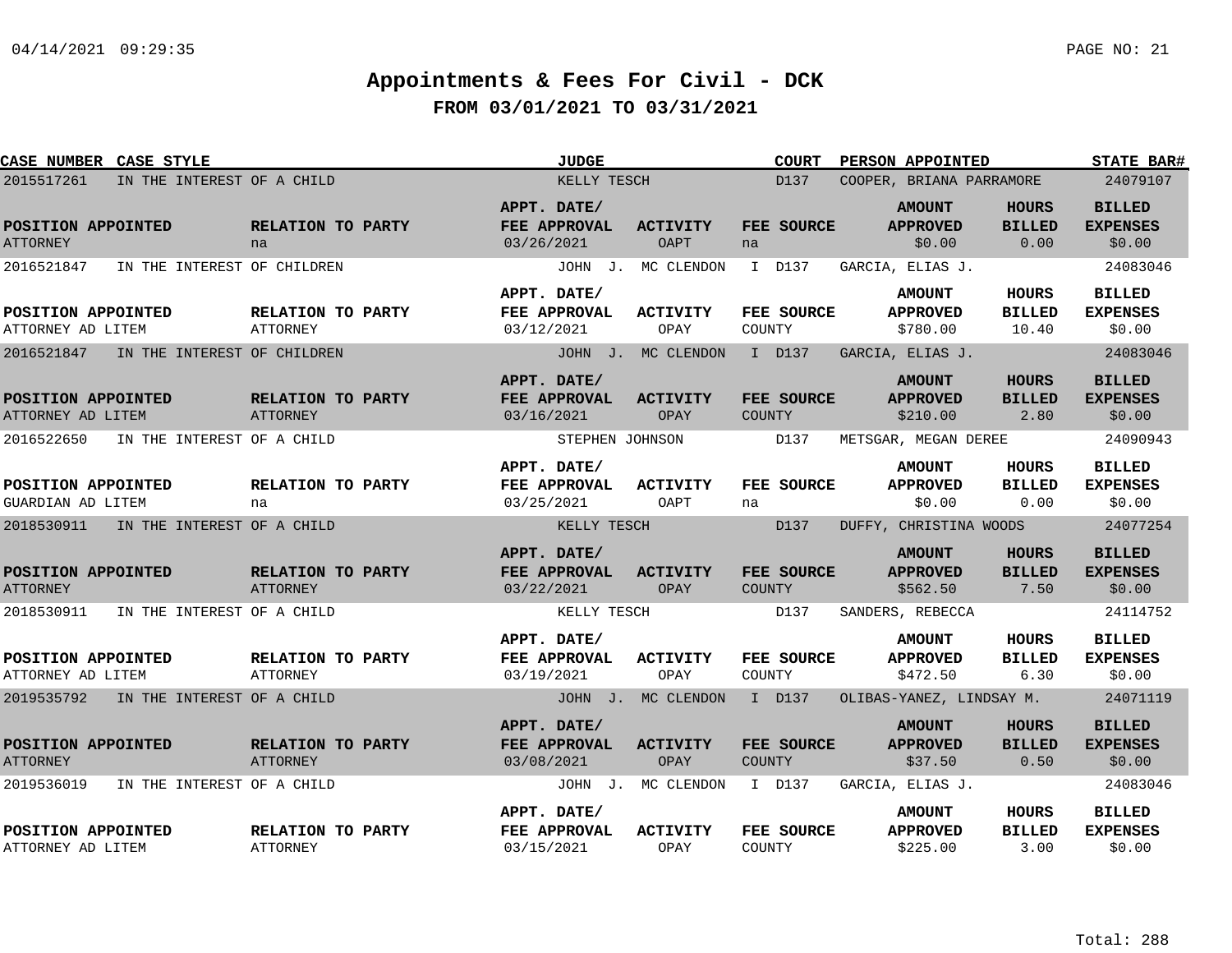| CASE NUMBER CASE STYLE                    |                                                   | <b>JUDGE</b>                              |                         | <b>COURT</b>                | <b>PERSON APPOINTED</b>                      |                                        | <b>STATE BAR#</b>                          |
|-------------------------------------------|---------------------------------------------------|-------------------------------------------|-------------------------|-----------------------------|----------------------------------------------|----------------------------------------|--------------------------------------------|
| 2019536754<br>IN THE INTEREST OF A CHILD  |                                                   | KELLY TESCH                               |                         | D137                        | FERRARO, MARITZA GAMBOA                      |                                        | 24053216                                   |
| POSITION APPOINTED<br><b>ATTORNEY</b>     | RELATION TO PARTY<br><b>ATTORNEY</b>              | APPT. DATE/<br>FEE APPROVAL<br>03/02/2021 | <b>ACTIVITY</b><br>OPAY | FEE SOURCE<br>APPLICANT     | <b>AMOUNT</b><br><b>APPROVED</b><br>\$562.50 | <b>HOURS</b><br><b>BILLED</b><br>7.50  | <b>BILLED</b><br><b>EXPENSES</b><br>\$0.00 |
| 2019536754<br>IN THE INTEREST OF A CHILD  |                                                   |                                           | JOHN J. MC CLENDON      | I D137                      | GARCIA, ELIAS J.                             |                                        | 24083046                                   |
| POSITION APPOINTED<br>ATTORNEY AD LITEM   | RELATION TO PARTY<br>ATTORNEY                     | APPT. DATE/<br>FEE APPROVAL<br>03/19/2021 | <b>ACTIVITY</b><br>OPAY | FEE SOURCE<br>COUNTY        | <b>AMOUNT</b><br><b>APPROVED</b><br>\$435.00 | <b>HOURS</b><br><b>BILLED</b><br>5.80  | <b>BILLED</b><br><b>EXPENSES</b><br>\$0.00 |
| 2019536754<br>IN THE INTEREST OF A CHILD  |                                                   | KELLY TESCH                               |                         | D137                        | GARCIA, ELIAS J.                             |                                        | 24083046                                   |
| POSITION APPOINTED<br>ATTORNEY AD LITEM   | RELATION TO PARTY<br>ATTORNEY                     | APPT. DATE/<br>FEE APPROVAL<br>03/19/2021 | <b>ACTIVITY</b><br>OPAY | FEE SOURCE<br><b>COUNTY</b> | <b>AMOUNT</b><br><b>APPROVED</b><br>\$630.00 | <b>HOURS</b><br><b>BILLED</b><br>8.40  | <b>BILLED</b><br><b>EXPENSES</b><br>\$0.00 |
| 2019537637 IN THE INTEREST OF A CHILD     |                                                   |                                           | JOHN J. MC CLENDON      | I D137                      | GARCIA, ELIAS J.                             |                                        | 24083046                                   |
| POSITION APPOINTED<br>ATTORNEY AD LITEM   | RELATION TO PARTY<br><b>ATTORNEY</b>              | APPT. DATE/<br>FEE APPROVAL<br>03/15/2021 | <b>ACTIVITY</b><br>OPAY | FEE SOURCE<br>COUNTY        | <b>AMOUNT</b><br><b>APPROVED</b><br>\$772.50 | <b>HOURS</b><br><b>BILLED</b><br>10.30 | <b>BILLED</b><br><b>EXPENSES</b><br>\$0.00 |
| 2019538086<br>IN THE INTEREST OF CHILDREN |                                                   | KELLY TESCH                               |                         | D137                        | CARTER, AMANDA                               |                                        | 24109695                                   |
| POSITION APPOINTED<br>ATTORNEY AD LITEM   | RELATION TO PARTY<br><b>ATTORNEY</b>              | APPT. DATE/<br>FEE APPROVAL<br>03/01/2021 | <b>ACTIVITY</b><br>OPAY | FEE SOURCE<br>COUNTY        | <b>AMOUNT</b><br><b>APPROVED</b><br>\$97.50  | <b>HOURS</b><br><b>BILLED</b><br>1.30  | <b>BILLED</b><br><b>EXPENSES</b><br>\$0.00 |
| 2019726446                                | LUBBOCK CENTRAL APPRAISAL DISTRICT VS BOWERS NINA |                                           | JOHN J. MC CLENDON      | I D137                      | NELSON, GEORGE H                             |                                        | 14894000                                   |
| POSITION APPOINTED<br>na                  | RELATION TO PARTY<br>na                           | APPT. DATE/<br>FEE APPROVAL<br>03/23/2021 | <b>ACTIVITY</b><br>OPAY | FEE SOURCE<br>na            | <b>AMOUNT</b><br><b>APPROVED</b><br>\$0.00   | <b>HOURS</b><br><b>BILLED</b><br>0.00  | <b>BILLED</b><br><b>EXPENSES</b><br>\$0.00 |
| 2020539114 IN THE INTEREST OF A CHILD     |                                                   | KELLY TESCH                               |                         | D137                        | HERNANDEZ, NATALIO                           |                                        | 24032412                                   |
| POSITION APPOINTED<br><b>ATTORNEY</b>     | RELATION TO PARTY<br>ATTORNEY                     | APPT. DATE/<br>FEE APPROVAL<br>03/08/2021 | <b>ACTIVITY</b><br>OPAY | FEE SOURCE<br><b>COUNTY</b> | <b>AMOUNT</b><br><b>APPROVED</b><br>\$442.50 | <b>HOURS</b><br><b>BILLED</b><br>5.90  | <b>BILLED</b><br><b>EXPENSES</b><br>\$0.00 |
| 2020539120<br>IN THE INTEREST OF A CHILD  |                                                   | KELLY TESCH                               |                         | D137                        | OLIBAS-YANEZ, LINDSAY M.                     |                                        | 24071119                                   |
| POSITION APPOINTED<br><b>ATTORNEY</b>     | RELATION TO PARTY<br><b>ATTORNEY</b>              | APPT. DATE/<br>FEE APPROVAL<br>03/08/2021 | <b>ACTIVITY</b><br>OPAY | FEE SOURCE<br>COUNTY        | <b>AMOUNT</b><br><b>APPROVED</b><br>\$97.50  | <b>HOURS</b><br><b>BILLED</b><br>1.30  | <b>BILLED</b><br><b>EXPENSES</b><br>\$0.00 |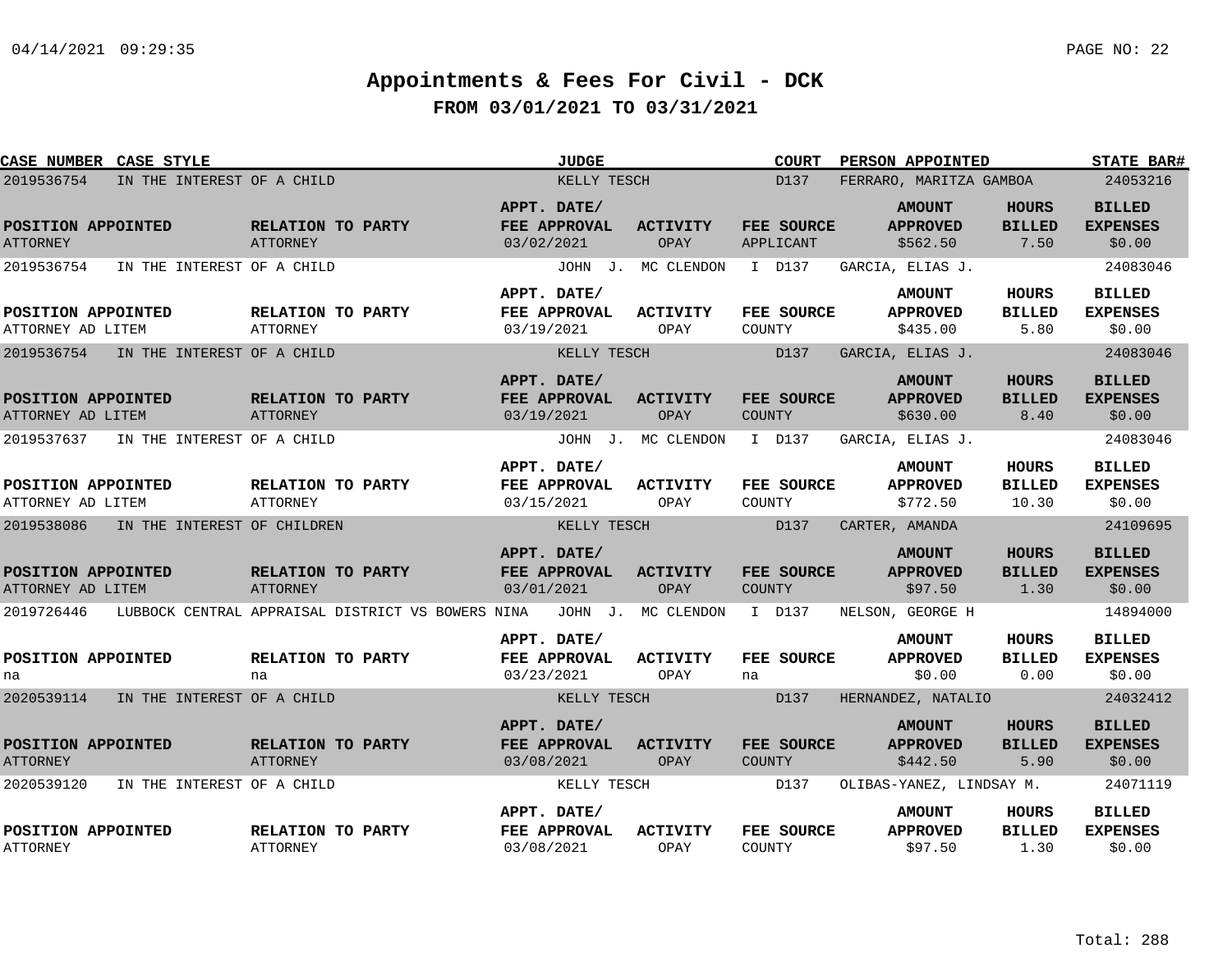|                                         | <b>CASE NUMBER CASE STYLE</b> |                                      | <b>JUDGE</b>                              |                                | <b>COURT</b>                       | PERSON APPOINTED                             |                                        | <b>STATE BAR#</b>                          |
|-----------------------------------------|-------------------------------|--------------------------------------|-------------------------------------------|--------------------------------|------------------------------------|----------------------------------------------|----------------------------------------|--------------------------------------------|
| 2020539120                              | IN THE INTEREST OF A CHILD    |                                      | KELLY TESCH                               |                                | D137                               | SRINIVASAN, JANANI                           |                                        | 24108611                                   |
| POSITION APPOINTED<br>ATTORNEY AD LITEM |                               | RELATION TO PARTY<br><b>ATTORNEY</b> | APPT. DATE/<br>FEE APPROVAL<br>03/04/2021 | <b>ACTIVITY</b><br>OPAY        | FEE SOURCE<br>COUNTY               | <b>AMOUNT</b><br><b>APPROVED</b><br>\$795.00 | <b>HOURS</b><br><b>BILLED</b><br>10.60 | <b>BILLED</b><br><b>EXPENSES</b><br>\$0.00 |
| 2020539756                              | IN THE INTEREST OF A CHILD    |                                      | KELLY TESCH                               |                                | D137                               | HILLYER, SCOTT                               |                                        | 24116520                                   |
| POSITION APPOINTED<br><b>ATTORNEY</b>   |                               | RELATION TO PARTY<br><b>ATTORNEY</b> | APPT. DATE/<br>FEE APPROVAL<br>03/11/2021 | ACTIVITY<br>OPAY               | FEE SOURCE<br>COUNTY               | <b>AMOUNT</b><br><b>APPROVED</b><br>\$281.25 | <b>HOURS</b><br><b>BILLED</b><br>3.75  | <b>BILLED</b><br><b>EXPENSES</b><br>\$0.00 |
| 2020539874                              | IN THE INTEREST OF CHILDREN   |                                      | KELLY TESCH                               |                                | D137                               | LONG, KAYLEE LOU                             |                                        | 24108297                                   |
| POSITION APPOINTED<br><b>ATTORNEY</b>   |                               | RELATION TO PARTY<br><b>ATTORNEY</b> | APPT. DATE/<br>FEE APPROVAL<br>03/23/2021 | <b>ACTIVITY</b><br>OPAY        | FEE SOURCE<br><b>COUNTY</b>        | <b>AMOUNT</b><br><b>APPROVED</b><br>\$360.00 | <b>HOURS</b><br><b>BILLED</b><br>4.80  | <b>BILLED</b><br><b>EXPENSES</b><br>\$0.00 |
| 2020540661                              | IN THE INTEREST OF A CHILD    |                                      | KELLY TESCH                               |                                | D137                               | OLIBAS-YANEZ, LINDSAY M.                     |                                        | 24071119                                   |
| POSITION APPOINTED<br><b>ATTORNEY</b>   |                               | RELATION TO PARTY<br>ATTORNEY        | APPT. DATE/<br>FEE APPROVAL<br>03/08/2021 | <b>ACTIVITY</b><br>OPAY        | FEE SOURCE<br>COUNTY               | <b>AMOUNT</b><br><b>APPROVED</b><br>\$22.50  | <b>HOURS</b><br><b>BILLED</b><br>0.30  | <b>BILLED</b><br><b>EXPENSES</b><br>\$0.00 |
| 2020540957                              | IN THE INTEREST OF A CHILD    |                                      | KELLY TESCH                               |                                | D137                               | LONG, KAYLEE LOU                             |                                        | 24108297                                   |
| POSITION APPOINTED<br><b>ATTORNEY</b>   |                               | RELATION TO PARTY<br>ATTORNEY        | APPT. DATE/<br>FEE APPROVAL<br>03/23/2021 | <b>ACTIVITY</b><br><b>OPAY</b> | <b>FEE SOURCE</b><br><b>COUNTY</b> | <b>AMOUNT</b><br><b>APPROVED</b><br>\$382.50 | <b>HOURS</b><br><b>BILLED</b><br>5.10  | <b>BILLED</b><br><b>EXPENSES</b><br>\$0.00 |
| 2020541178                              | IN THE INTEREST OF CHILDREN   |                                      | KELLY TESCH                               |                                | D137                               | LONG, KAYLEE LOU                             |                                        | 24108297                                   |
| POSITION APPOINTED<br><b>ATTORNEY</b>   |                               | RELATION TO PARTY<br><b>ATTORNEY</b> | APPT. DATE/<br>FEE APPROVAL<br>03/23/2021 | <b>ACTIVITY</b><br>OPAY        | FEE SOURCE<br>COUNTY               | <b>AMOUNT</b><br><b>APPROVED</b><br>\$480.00 | <b>HOURS</b><br><b>BILLED</b><br>6.40  | <b>BILLED</b><br><b>EXPENSES</b><br>\$0.00 |
| 2020542121                              | IN THE INTEREST OF CHILDREN   |                                      | KELLY TESCH                               |                                | D137                               | FERRARO, MARITZA GAMBOA                      |                                        | 24053216                                   |
| POSITION APPOINTED<br><b>ATTORNEY</b>   |                               | RELATION TO PARTY<br><b>ATTORNEY</b> | APPT. DATE/<br>FEE APPROVAL<br>02/26/2021 | <b>ACTIVITY</b><br>OPAY        | FEE SOURCE<br>APPLICANT            | <b>AMOUNT</b><br><b>APPROVED</b><br>\$622.50 | <b>HOURS</b><br><b>BILLED</b><br>8.30  | <b>BILLED</b><br><b>EXPENSES</b><br>\$0.00 |
| 2021543072                              | IN THE INTEREST OF A CHILD    |                                      | KELLY TESCH                               |                                | D137                               | OLIBAS-YANEZ, LINDSAY M.                     |                                        | 24071119                                   |
| POSITION APPOINTED<br><b>ATTORNEY</b>   |                               | RELATION TO PARTY<br>ATTORNEY        | APPT. DATE/<br>FEE APPROVAL<br>03/08/2021 | <b>ACTIVITY</b><br>OPAY        | FEE SOURCE<br>COUNTY               | <b>AMOUNT</b><br><b>APPROVED</b><br>\$315.00 | <b>HOURS</b><br><b>BILLED</b><br>4.20  | <b>BILLED</b><br><b>EXPENSES</b><br>\$0.00 |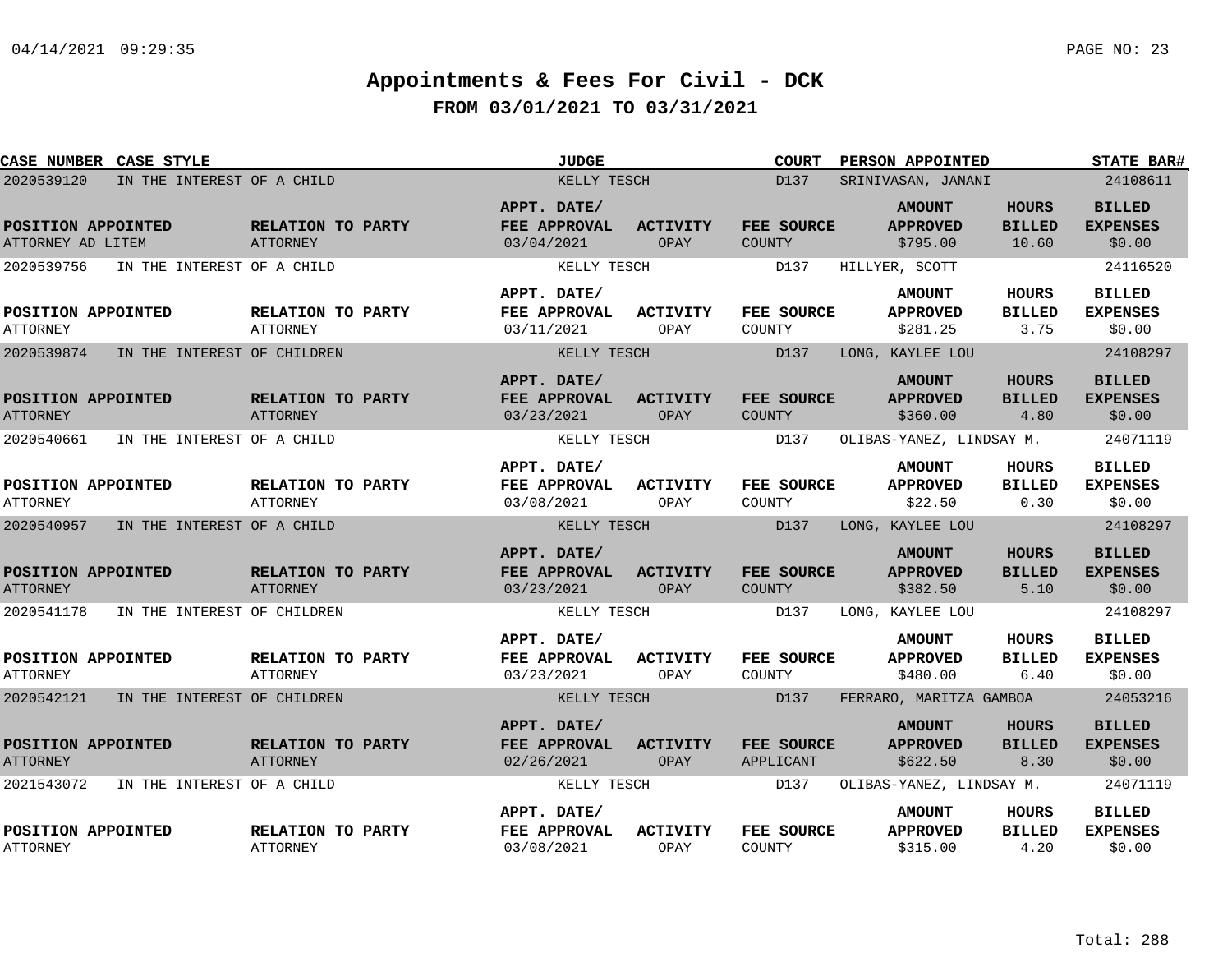| CASE NUMBER CASE STYLE                  |                                                   | <b>JUDGE</b>                                     |                         | <b>COURT</b>                | PERSON APPOINTED                               |                                        | <b>STATE BAR#</b>                           |
|-----------------------------------------|---------------------------------------------------|--------------------------------------------------|-------------------------|-----------------------------|------------------------------------------------|----------------------------------------|---------------------------------------------|
| 2021543169                              | IN THE INTEREST OF CHILDREN                       | KELLY TESCH                                      |                         | D137                        | COOPER, BRIANA PARRAMORE                       |                                        | 24079107                                    |
| POSITION APPOINTED<br><b>ATTORNEY</b>   | RELATION TO PARTY<br>na                           | APPT. DATE/<br>FEE APPROVAL<br>03/12/2021        | <b>ACTIVITY</b><br>OAPT | FEE SOURCE<br>na            | <b>AMOUNT</b><br><b>APPROVED</b><br>\$0.00     | <b>HOURS</b><br><b>BILLED</b><br>0.00  | <b>BILLED</b><br><b>EXPENSES</b><br>\$0.00  |
| 2021543169                              | IN THE INTEREST OF CHILDREN                       |                                                  | JOHN J. MC CLENDON      | I D137                      | GARCIA, ELIAS J.                               |                                        | 24083046                                    |
| POSITION APPOINTED<br>ATTORNEY AD LITEM | RELATION TO PARTY<br>ATTORNEY                     | APPT. DATE/<br>FEE APPROVAL<br>03/15/2021        | <b>ACTIVITY</b><br>OPAY | <b>FEE SOURCE</b><br>COUNTY | <b>AMOUNT</b><br><b>APPROVED</b><br>\$367.50   | HOURS<br><b>BILLED</b><br>4.90         | <b>BILLED</b><br><b>EXPENSES</b><br>\$0.00  |
| 2021543184 TDFPS VS CISNEROS, AMBER     |                                                   | KELLY TESCH                                      |                         | D137                        | LONG, KAYLEE LOU                               |                                        | 24108297                                    |
| POSITION APPOINTED<br><b>ATTORNEY</b>   | RELATION TO PARTY<br><b>ATTORNEY</b>              | APPT. DATE/<br>FEE APPROVAL<br>03/23/2021        | <b>ACTIVITY</b><br>OPAY | FEE SOURCE<br>COUNTY        | <b>AMOUNT</b><br><b>APPROVED</b><br>\$570.00   | <b>HOURS</b><br><b>BILLED</b><br>7.60  | <b>BILLED</b><br><b>EXPENSES</b><br>\$0.00  |
| 2021543218                              | IN THE INTEREST OF A CHILD                        | KELLY TESCH                                      |                         | D137                        | DUFFY, CHRISTINA WOODS                         |                                        | 24077254                                    |
| POSITION APPOINTED<br><b>ATTORNEY</b>   | RELATION TO PARTY<br>na                           | APPT. DATE/<br>FEE APPROVAL<br>03/12/2021        | <b>ACTIVITY</b><br>OAPT | FEE SOURCE<br>na            | <b>AMOUNT</b><br><b>APPROVED</b><br>\$0.00     | HOURS<br><b>BILLED</b><br>0.00         | <b>BILLED</b><br><b>EXPENSES</b><br>\$0.00  |
| 2011557926                              | IN THE INTEREST OF A CHILD                        | KELLY TESCH                                      |                         | D140                        | LONG, KAYLEE LOU                               |                                        | 24108297                                    |
| POSITION APPOINTED<br><b>ATTORNEY</b>   | RELATION TO PARTY<br><b>ATTORNEY</b>              | APPT. DATE/<br><b>FEE APPROVAL</b><br>03/23/2021 | <b>ACTIVITY</b><br>OPAY | FEE SOURCE<br>COUNTY        | <b>AMOUNT</b><br><b>APPROVED</b><br>\$795.00   | <b>HOURS</b><br><b>BILLED</b><br>10.60 | <b>BILLED</b><br><b>EXPENSES</b><br>\$0.00  |
| 2014511343                              | IN THE INTEREST OF A CHILD                        |                                                  | DOUGLAS H FREITAG       | D140                        | MORGESON, TERRI M.                             |                                        | 24043835                                    |
| POSITION APPOINTED<br>ATTORNEY AD LITEM | RELATION TO PARTY<br><b>ATTORNEY</b>              | APPT. DATE/<br>FEE APPROVAL<br>03/16/2021        | <b>ACTIVITY</b><br>OPAY | FEE SOURCE<br>COUNTY        | <b>AMOUNT</b><br><b>APPROVED</b><br>\$1,879.50 | <b>HOURS</b><br><b>BILLED</b><br>24.06 | <b>BILLED</b><br><b>EXPENSES</b><br>\$75.00 |
|                                         | 2014512769 ELEUS JAMES DELANEY, VS AMY D. DELANEY | KELLY TESCH                                      |                         | D140                        | LONG, KAYLEE LOU                               |                                        | 24108297                                    |
| POSITION APPOINTED<br><b>ATTORNEY</b>   | RELATION TO PARTY<br>na                           | APPT. DATE/<br>FEE APPROVAL<br>02/26/2021        | <b>ACTIVITY</b><br>OPAY | FEE SOURCE<br><b>COUNTY</b> | <b>AMOUNT</b><br><b>APPROVED</b><br>\$285.00   | <b>HOURS</b><br><b>BILLED</b><br>3.80  | <b>BILLED</b><br><b>EXPENSES</b><br>\$0.00  |
| 2015725906                              | LCAD VS CAMERON DBA TAOS GROUP TREEBY             |                                                  | DOUGLAS H FREITAG       | D140                        | NELSON, GEORGE H                               |                                        | 14894000                                    |
| POSITION APPOINTED<br>na                | RELATION TO PARTY<br>na                           | APPT. DATE/<br>FEE APPROVAL<br>03/23/2021        | <b>ACTIVITY</b><br>OPAY | FEE SOURCE<br>na            | <b>AMOUNT</b><br><b>APPROVED</b><br>\$0.00     | HOURS<br><b>BILLED</b><br>0.00         | <b>BILLED</b><br><b>EXPENSES</b><br>\$0.00  |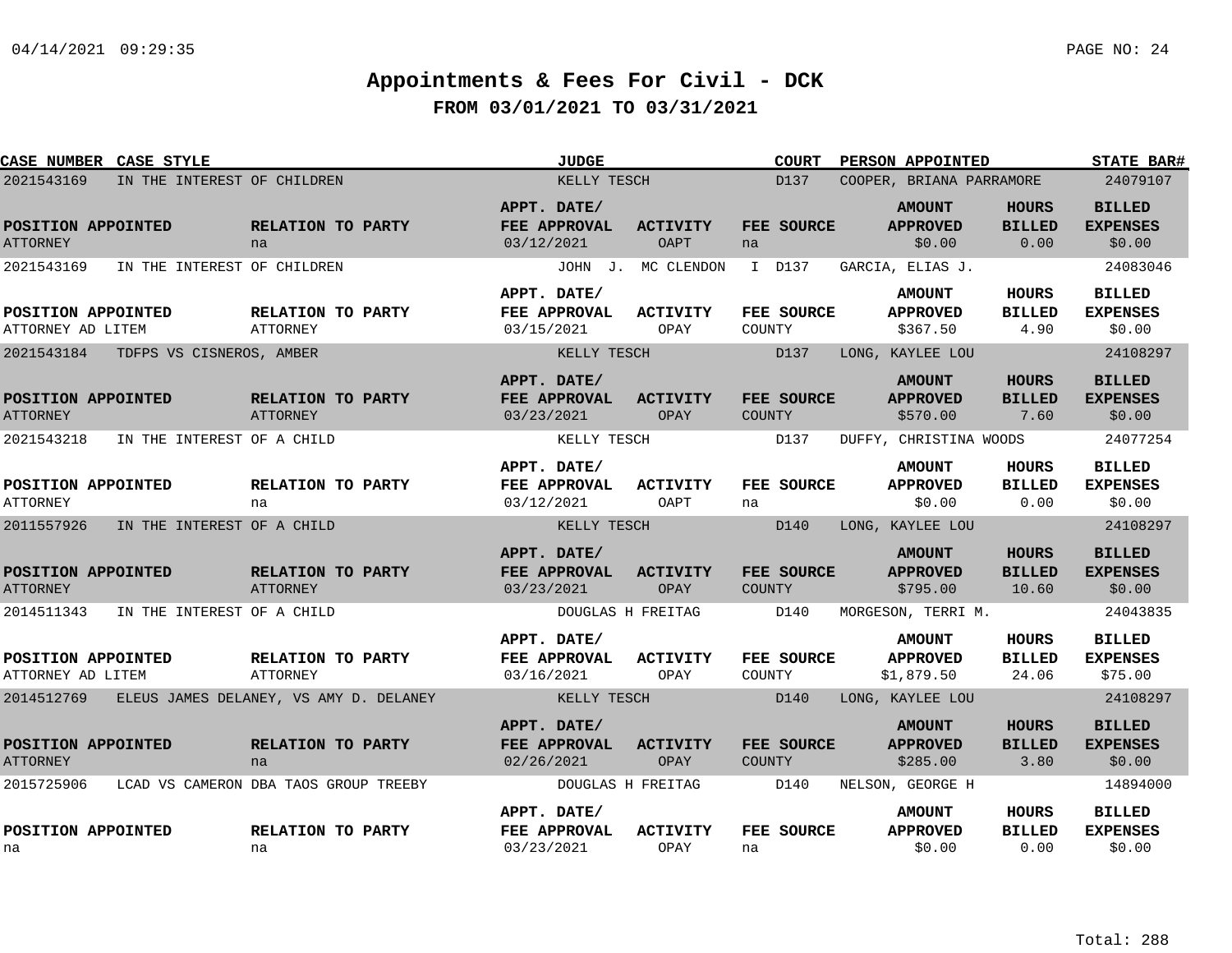| CASE NUMBER CASE STYLE                  |                                        |                                |                                                                            | <b>JUDGE</b>                              |                         | <b>COURT</b>            | <b>PERSON APPOINTED</b>                        |                                       | <b>STATE BAR#</b>                          |
|-----------------------------------------|----------------------------------------|--------------------------------|----------------------------------------------------------------------------|-------------------------------------------|-------------------------|-------------------------|------------------------------------------------|---------------------------------------|--------------------------------------------|
| 2018532295                              | IN THE INTEREST OF CHILDREN            |                                |                                                                            | KELLY TESCH                               |                         | D140                    | OLIBAS-YANEZ, LINDSAY M.                       |                                       | 24071119                                   |
| POSITION APPOINTED<br>ATTORNEY AD LITEM |                                        | RELATION TO PARTY<br>na        |                                                                            | APPT. DATE/<br>FEE APPROVAL<br>03/08/2021 | ACTIVITY<br>OPAY        | FEE SOURCE<br>COUNTY    | <b>AMOUNT</b><br><b>APPROVED</b><br>\$22.50    | HOURS<br><b>BILLED</b><br>0.30        | <b>BILLED</b><br><b>EXPENSES</b><br>\$0.00 |
|                                         | 2019533694 IN THE INTEREST OF CHILDREN |                                |                                                                            | KELLY TESCH                               |                         | D140                    | OLIBAS, LEZLIE D.                              |                                       | 24067352                                   |
| POSITION APPOINTED<br><b>ATTORNEY</b>   |                                        | <b>RELATION TO PARTY</b><br>na |                                                                            | APPT. DATE/<br>FEE APPROVAL<br>03/08/2021 | ACTIVITY<br>OPAY        | FEE SOURCE<br>COUNTY    | <b>AMOUNT</b><br><b>APPROVED</b><br>\$30.00    | HOURS<br><b>BILLED</b><br>0.40        | <b>BILLED</b><br><b>EXPENSES</b><br>\$0.00 |
| 2019535710                              | IN THE INTEREST OF A CHILD             |                                |                                                                            | KELLY TESCH                               |                         | D140                    | FERRARO, MARITZA GAMBOA                        |                                       | 24053216                                   |
| POSITION APPOINTED<br><b>ATTORNEY</b>   |                                        | RELATION TO PARTY<br>ATTORNEY  |                                                                            | APPT. DATE/<br>FEE APPROVAL<br>03/17/2021 | <b>ACTIVITY</b><br>OPAY | FEE SOURCE<br>APPLICANT | <b>AMOUNT</b><br><b>APPROVED</b><br>\$1,545.00 | HOURS<br><b>BILLED</b><br>20.60       | <b>BILLED</b><br><b>EXPENSES</b><br>\$0.00 |
| 2019536094                              | IN THE INTEREST OF A CHILD             |                                |                                                                            | KELLY TESCH                               |                         | D140                    | FERRARO, MARITZA GAMBOA                        |                                       | 24053216                                   |
| POSITION APPOINTED<br><b>ATTORNEY</b>   |                                        | RELATION TO PARTY<br>na        |                                                                            | APPT. DATE/<br>FEE APPROVAL<br>03/08/2021 | <b>ACTIVITY</b><br>OPAY | FEE SOURCE<br>APPLICANT | <b>AMOUNT</b><br><b>APPROVED</b><br>\$487.50   | HOURS<br><b>BILLED</b><br>6.50        | <b>BILLED</b><br><b>EXPENSES</b><br>\$0.00 |
| 2019536420                              | IN THE INTEREST OF A CHILD             |                                |                                                                            | KELLY TESCH                               |                         | D140                    | FERRARO, MARITZA GAMBOA                        |                                       | 24053216                                   |
| POSITION APPOINTED<br><b>ATTORNEY</b>   |                                        | RELATION TO PARTY<br>na        |                                                                            | APPT. DATE/<br>FEE APPROVAL<br>03/02/2021 | <b>ACTIVITY</b><br>OPAY | FEE SOURCE<br>APPLICANT | <b>AMOUNT</b><br><b>APPROVED</b><br>\$510.00   | <b>HOURS</b><br><b>BILLED</b><br>6.80 | <b>BILLED</b><br><b>EXPENSES</b><br>\$0.00 |
| 2019537623                              | IN THE INTEREST OF A CHILD             |                                |                                                                            | KELLY TESCH                               |                         | D140                    | DUFFY, CHRISTINA WOODS                         |                                       | 24077254                                   |
| POSITION APPOINTED<br><b>ATTORNEY</b>   |                                        | RELATION TO PARTY<br>ATTORNEY  |                                                                            | APPT. DATE/<br>FEE APPROVAL<br>03/22/2021 | <b>ACTIVITY</b><br>OPAY | FEE SOURCE<br>COUNTY    | <b>AMOUNT</b><br><b>APPROVED</b><br>\$352.50   | HOURS<br><b>BILLED</b><br>4.70        | <b>BILLED</b><br><b>EXPENSES</b><br>\$0.00 |
|                                         |                                        |                                | 2019726544 LUBBOCK CENTRAL APPRAISAL DISTRICT, ET AL VS. DOUGLAS H FREITAG |                                           |                         | D140                    | MONROE, LAURA J                                |                                       | 14272300                                   |
| POSITION APPOINTED<br>na                |                                        | RELATION TO PARTY<br>na        |                                                                            | APPT. DATE/<br>FEE APPROVAL<br>03/08/2021 | <b>ACTIVITY</b><br>OAPT | FEE SOURCE<br>na        | <b>AMOUNT</b><br><b>APPROVED</b><br>\$0.00     | <b>HOURS</b><br><b>BILLED</b><br>0.00 | <b>BILLED</b><br><b>EXPENSES</b><br>\$0.00 |
|                                         | 2020538421 IN THE INTEREST OF CHILDREN |                                |                                                                            |                                           | DOUGLAS H FREITAG       | D140                    | GARCIA, ELIAS J.                               |                                       | 24083046                                   |
| POSITION APPOINTED<br>ATTORNEY AD LITEM |                                        | RELATION TO PARTY<br>ATTORNEY  |                                                                            | APPT. DATE/<br>FEE APPROVAL<br>03/15/2021 | <b>ACTIVITY</b><br>OPAY | FEE SOURCE<br>COUNTY    | <b>AMOUNT</b><br><b>APPROVED</b><br>\$210.00   | <b>HOURS</b><br><b>BILLED</b><br>2.80 | <b>BILLED</b><br><b>EXPENSES</b><br>\$0.00 |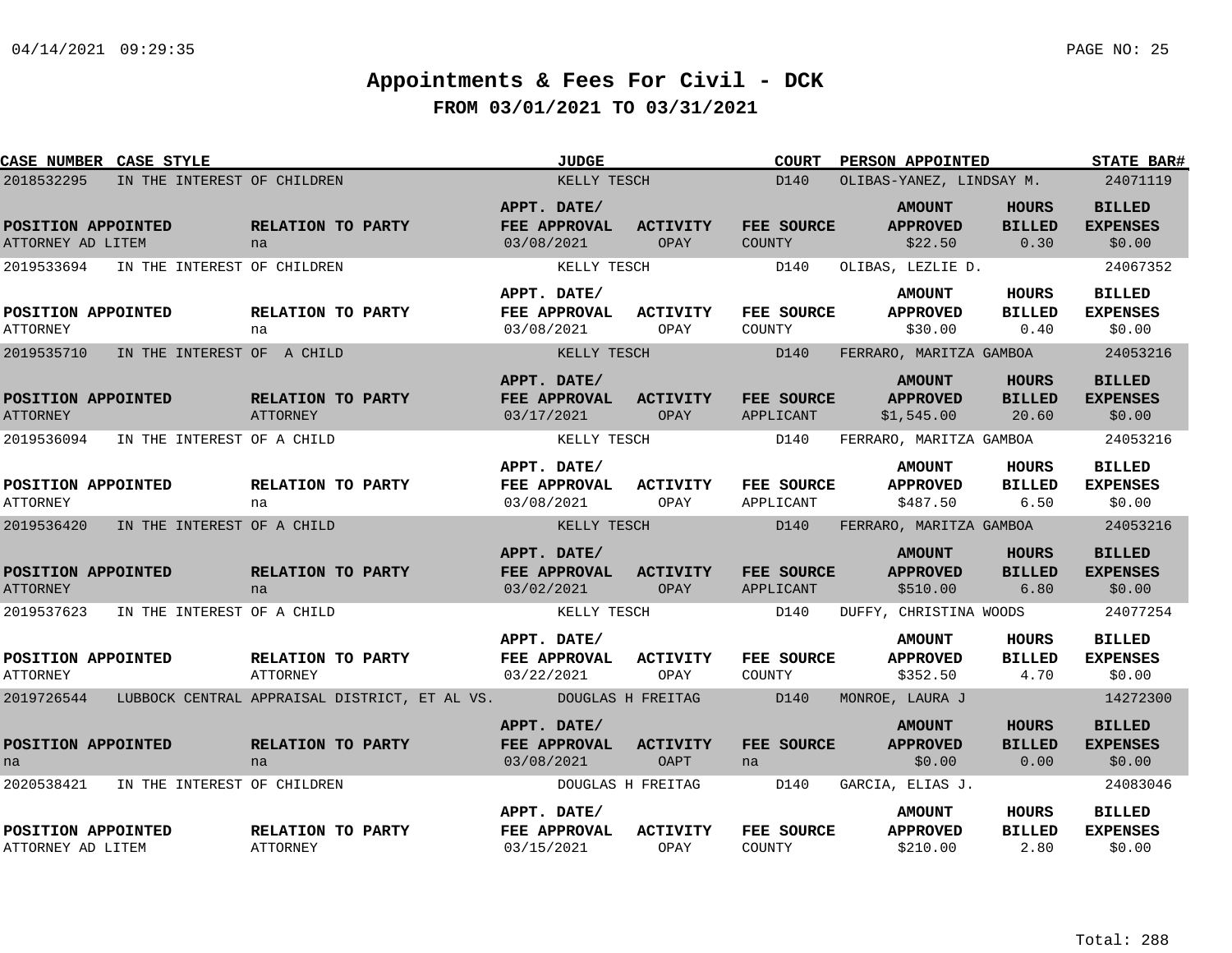| <b>CASE NUMBER CASE STYLE</b>         |                             |                                      | <b>JUDGE</b>                              |                                | <b>COURT</b>                | <b>PERSON APPOINTED</b>                      |                                       | <b>STATE BAR#</b>                          |
|---------------------------------------|-----------------------------|--------------------------------------|-------------------------------------------|--------------------------------|-----------------------------|----------------------------------------------|---------------------------------------|--------------------------------------------|
| 2020539845                            | IN THE INTEREST OF A CHILD  |                                      | KARA DARNELL                              |                                | D140                        | MURRAY, LINDSEY K.                           |                                       | 24066252                                   |
| POSITION APPOINTED<br><b>ATTORNEY</b> |                             | RELATION TO PARTY<br><b>ATTORNEY</b> | APPT. DATE/<br>FEE APPROVAL<br>03/30/2021 | <b>ACTIVITY</b><br>OPAY        | FEE SOURCE<br>COUNTY        | <b>AMOUNT</b><br><b>APPROVED</b><br>\$243.75 | <b>HOURS</b><br><b>BILLED</b><br>3.25 | <b>BILLED</b><br><b>EXPENSES</b><br>\$0.00 |
| 2020539890                            | IN THE INTEREST OF A CHILD  |                                      | KELLY TESCH                               |                                | D140                        | FERRARO, MARITZA GAMBOA                      |                                       | 24053216                                   |
| POSITION APPOINTED<br><b>ATTORNEY</b> |                             | RELATION TO PARTY<br>na              | APPT. DATE/<br>FEE APPROVAL<br>03/02/2021 | <b>ACTIVITY</b><br>OPAY        | FEE SOURCE<br>APPLICANT     | <b>AMOUNT</b><br><b>APPROVED</b><br>\$735.00 | HOURS<br><b>BILLED</b><br>9.80        | <b>BILLED</b><br><b>EXPENSES</b><br>\$0.00 |
| 2020539890                            | IN THE INTEREST OF A CHILD  |                                      | KELLY TESCH                               |                                | D140                        | DUFFY, CHRISTINA WOODS                       |                                       | 24077254                                   |
| POSITION APPOINTED<br><b>ATTORNEY</b> |                             | RELATION TO PARTY<br>ATTORNEY        | APPT. DATE/<br>FEE APPROVAL<br>03/22/2021 | <b>ACTIVITY</b><br>OPAY        | FEE SOURCE<br><b>COUNTY</b> | <b>AMOUNT</b><br><b>APPROVED</b><br>\$52.50  | <b>HOURS</b><br><b>BILLED</b><br>0.70 | <b>BILLED</b><br><b>EXPENSES</b><br>\$0.00 |
| 2020540300                            | IN THE INTEREST OF CHILDREN |                                      | KELLY TESCH                               |                                | D140                        | TREVINO, LIZA                                |                                       | 24081755                                   |
| POSITION APPOINTED<br><b>ATTORNEY</b> |                             | RELATION TO PARTY<br>na              | APPT. DATE/<br>FEE APPROVAL<br>03/22/2021 | <b>ACTIVITY</b><br>OAPT        | FEE SOURCE<br>na            | <b>AMOUNT</b><br><b>APPROVED</b><br>\$0.00   | <b>HOURS</b><br><b>BILLED</b><br>0.00 | <b>BILLED</b><br><b>EXPENSES</b><br>\$0.00 |
| 2020540300                            | IN THE INTEREST OF CHILDREN |                                      | KELLY TESCH                               |                                | D140                        | LONG, KAYLEE LOU                             |                                       | 24108297                                   |
| POSITION APPOINTED<br><b>ATTORNEY</b> |                             | RELATION TO PARTY<br><b>ATTORNEY</b> | APPT. DATE/<br>FEE APPROVAL<br>03/23/2021 | <b>ACTIVITY</b><br><b>OPAY</b> | FEE SOURCE<br><b>COUNTY</b> | <b>AMOUNT</b><br><b>APPROVED</b><br>\$705.00 | <b>HOURS</b><br><b>BILLED</b><br>9.40 | <b>BILLED</b><br><b>EXPENSES</b><br>\$0.00 |
| 2020541091                            | IN THE INTEREST OF A CHILD  |                                      | KELLY TESCH                               |                                | D140                        | DUFFY, CHRISTINA WOODS                       |                                       | 24077254                                   |
| POSITION APPOINTED<br><b>ATTORNEY</b> |                             | RELATION TO PARTY<br><b>ATTORNEY</b> | APPT. DATE/<br>FEE APPROVAL<br>03/22/2021 | <b>ACTIVITY</b><br>OPAY        | FEE SOURCE<br>COUNTY        | <b>AMOUNT</b><br><b>APPROVED</b><br>\$210.00 | HOURS<br><b>BILLED</b><br>2.80        | <b>BILLED</b><br><b>EXPENSES</b><br>\$0.00 |
| 2020541247                            | IN THE INTEREST OF CHILDREN |                                      | KELLY TESCH                               |                                | D140                        | OLIBAS, LEZLIE D.                            |                                       | 24067352                                   |
| POSITION APPOINTED<br><b>ATTORNEY</b> |                             | RELATION TO PARTY<br>na              | APPT. DATE/<br>FEE APPROVAL<br>03/08/2021 | <b>ACTIVITY</b><br>OPAY        | FEE SOURCE<br><b>COUNTY</b> | <b>AMOUNT</b><br><b>APPROVED</b><br>\$22.50  | <b>HOURS</b><br><b>BILLED</b><br>0.30 | <b>BILLED</b><br><b>EXPENSES</b><br>\$0.00 |
| 2020541250                            | IN THE INTEREST OF A CHILD  |                                      | KARA DARNELL                              |                                | D140                        | JOHNSTON, J CRAIG                            |                                       | 00787784                                   |
| POSITION APPOINTED<br><b>ATTORNEY</b> |                             | RELATION TO PARTY<br>na              | APPT. DATE/<br>FEE APPROVAL<br>03/09/2021 | <b>ACTIVITY</b><br>OPAY        | FEE SOURCE<br>COUNTY        | <b>AMOUNT</b><br><b>APPROVED</b><br>\$240.00 | <b>HOURS</b><br><b>BILLED</b><br>3.20 | <b>BILLED</b><br><b>EXPENSES</b><br>\$0.00 |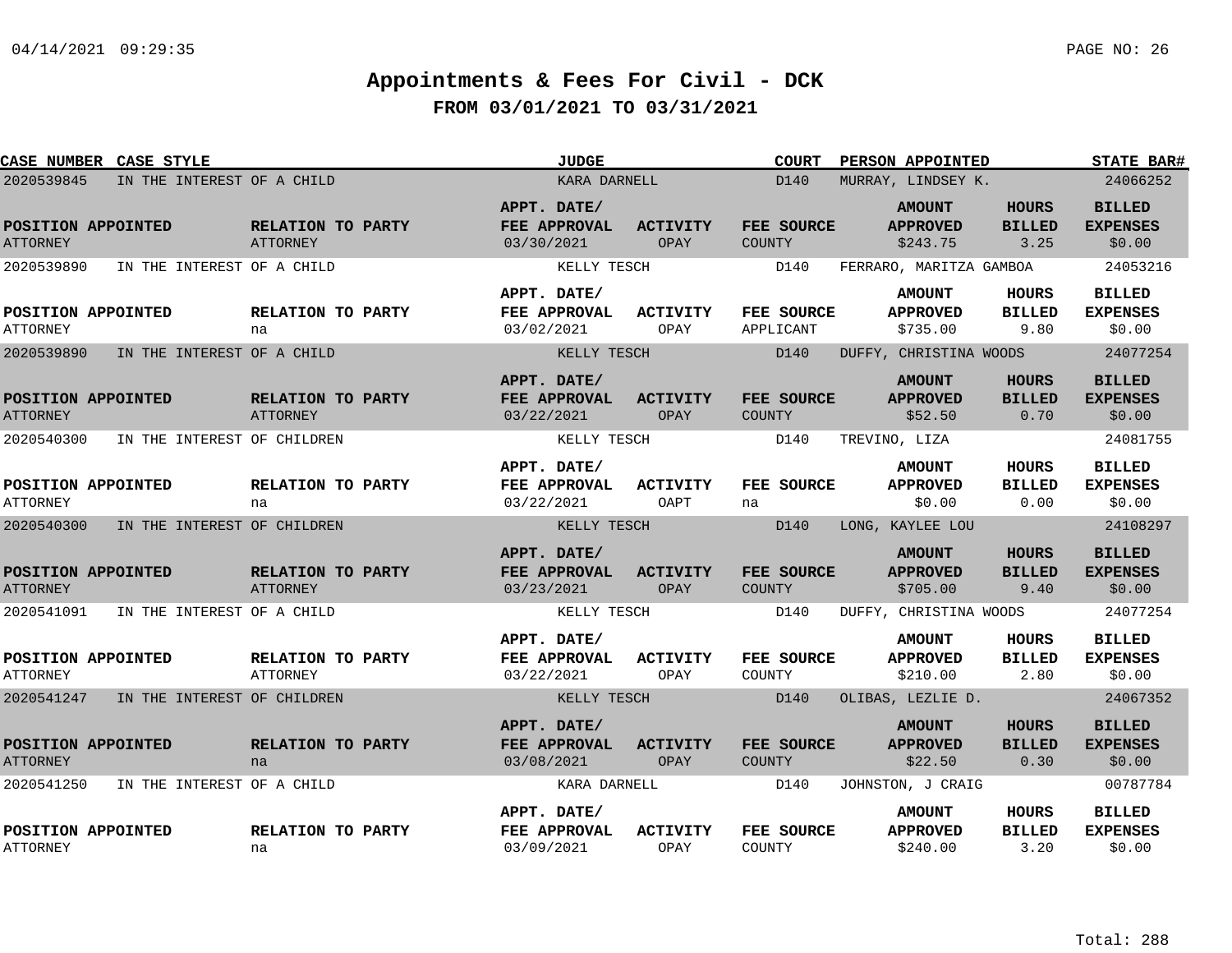| <b>CASE NUMBER CASE STYLE</b>             |                                      | <b>JUDGE</b>                              |                                | <b>COURT</b>                | PERSON APPOINTED                             |                                        | <b>STATE BAR#</b>                          |
|-------------------------------------------|--------------------------------------|-------------------------------------------|--------------------------------|-----------------------------|----------------------------------------------|----------------------------------------|--------------------------------------------|
| 2021542995<br>IN THE INTEREST OF A CHILD  |                                      | KELLY TESCH                               |                                | D140                        | FERRARO, MARITZA GAMBOA                      |                                        | 24053216                                   |
| POSITION APPOINTED<br><b>ATTORNEY</b>     | RELATION TO PARTY<br><b>ATTORNEY</b> | APPT. DATE/<br>FEE APPROVAL<br>03/17/2021 | <b>ACTIVITY</b><br>OPAY        | FEE SOURCE<br>APPLICANT     | <b>AMOUNT</b><br><b>APPROVED</b><br>\$285.00 | <b>HOURS</b><br><b>BILLED</b><br>3.80  | <b>BILLED</b><br><b>EXPENSES</b><br>\$0.00 |
| 2021542995<br>IN THE INTEREST OF A CHILD  |                                      | KELLY TESCH                               |                                | D140                        | DUFFY, CHRISTINA WOODS                       |                                        | 24077254                                   |
| POSITION APPOINTED<br><b>ATTORNEY</b>     | RELATION TO PARTY<br><b>ATTORNEY</b> | APPT. DATE/<br>FEE APPROVAL<br>03/23/2021 | <b>ACTIVITY</b><br>OPAY        | FEE SOURCE<br>COUNTY        | <b>AMOUNT</b><br><b>APPROVED</b><br>\$600.00 | <b>HOURS</b><br><b>BILLED</b><br>8.00  | <b>BILLED</b><br><b>EXPENSES</b><br>\$0.00 |
| 2021542995<br>IN THE INTEREST OF A CHILD  |                                      | KELLY TESCH                               |                                | D140                        | SANDERS, REBECCA                             |                                        | 24114752                                   |
| POSITION APPOINTED<br>ATTORNEY AD LITEM   | RELATION TO PARTY<br>ATTORNEY        | APPT. DATE/<br>FEE APPROVAL<br>03/17/2021 | <b>ACTIVITY</b><br>OPAY        | FEE SOURCE<br><b>COUNTY</b> | <b>AMOUNT</b><br><b>APPROVED</b><br>\$442.50 | <b>HOURS</b><br><b>BILLED</b><br>5.90  | <b>BILLED</b><br><b>EXPENSES</b><br>\$0.00 |
| 2021543189<br>IN THE INTEREST OF A CHILD  |                                      | KELLY TESCH                               |                                | D140                        | FOUTS, LEIGH ANN                             |                                        | 07315800                                   |
| POSITION APPOINTED<br>ATTORNEY AD LITEM   | RELATION TO PARTY<br><b>ATTORNEY</b> | APPT. DATE/<br>FEE APPROVAL<br>03/30/2021 | <b>ACTIVITY</b><br>OPAY        | FEE SOURCE<br>COUNTY        | <b>AMOUNT</b><br><b>APPROVED</b><br>\$855.00 | <b>HOURS</b><br><b>BILLED</b><br>11.40 | <b>BILLED</b><br><b>EXPENSES</b><br>\$0.00 |
| 2021543598<br>IN THE INTEREST OF A CHILD  |                                      | KELLY TESCH                               |                                | D140                        | HERNANDEZ, NATALIO                           |                                        | 24032412                                   |
| POSITION APPOINTED<br><b>ATTORNEY</b>     | RELATION TO PARTY<br>na              | APPT. DATE/<br>FEE APPROVAL<br>03/22/2021 | <b>ACTIVITY</b><br><b>OAPT</b> | FEE SOURCE<br>na            | <b>AMOUNT</b><br><b>APPROVED</b><br>\$0.00   | <b>HOURS</b><br><b>BILLED</b><br>0.00  | <b>BILLED</b><br><b>EXPENSES</b><br>\$0.00 |
| 2021543598<br>IN THE INTEREST OF A CHILD  |                                      | KELLY TESCH                               |                                | D140                        | SRINIVASAN, JANANI                           |                                        | 24108611                                   |
| POSITION APPOINTED<br><b>ATTORNEY</b>     | RELATION TO PARTY<br>na              | APPT. DATE/<br>FEE APPROVAL<br>03/17/2021 | <b>ACTIVITY</b><br>OAPT        | FEE SOURCE<br>na            | <b>AMOUNT</b><br><b>APPROVED</b><br>\$0.00   | <b>HOURS</b><br><b>BILLED</b><br>0.00  | <b>BILLED</b><br><b>EXPENSES</b><br>\$0.00 |
| 2021543598<br>IN THE INTEREST OF A CHILD  |                                      | KELLY TESCH                               |                                | D140                        | LONG, KAYLEE LOU                             |                                        | 24108297                                   |
| POSITION APPOINTED<br>ATTORNEY AD LITEM   | RELATION TO PARTY<br>na              | APPT. DATE/<br>FEE APPROVAL<br>03/17/2021 | <b>ACTIVITY</b><br><b>OAPT</b> | FEE SOURCE<br>na            | <b>AMOUNT</b><br><b>APPROVED</b><br>\$0.00   | <b>HOURS</b><br><b>BILLED</b><br>0.00  | <b>BILLED</b><br><b>EXPENSES</b><br>\$0.00 |
| 2021543769<br>IN THE INTEREST OF CHILDREN |                                      | KELLY TESCH                               |                                | D140                        | COOPER, BRIANA PARRAMORE                     |                                        | 24079107                                   |
| POSITION APPOINTED<br>ATTORNEY AD LITEM   | RELATION TO PARTY<br>na              | APPT. DATE/<br>FEE APPROVAL<br>03/31/2021 | <b>ACTIVITY</b><br><b>OAPT</b> | FEE SOURCE<br>na            | <b>AMOUNT</b><br><b>APPROVED</b><br>\$0.00   | <b>HOURS</b><br><b>BILLED</b><br>0.00  | <b>BILLED</b><br><b>EXPENSES</b><br>\$0.00 |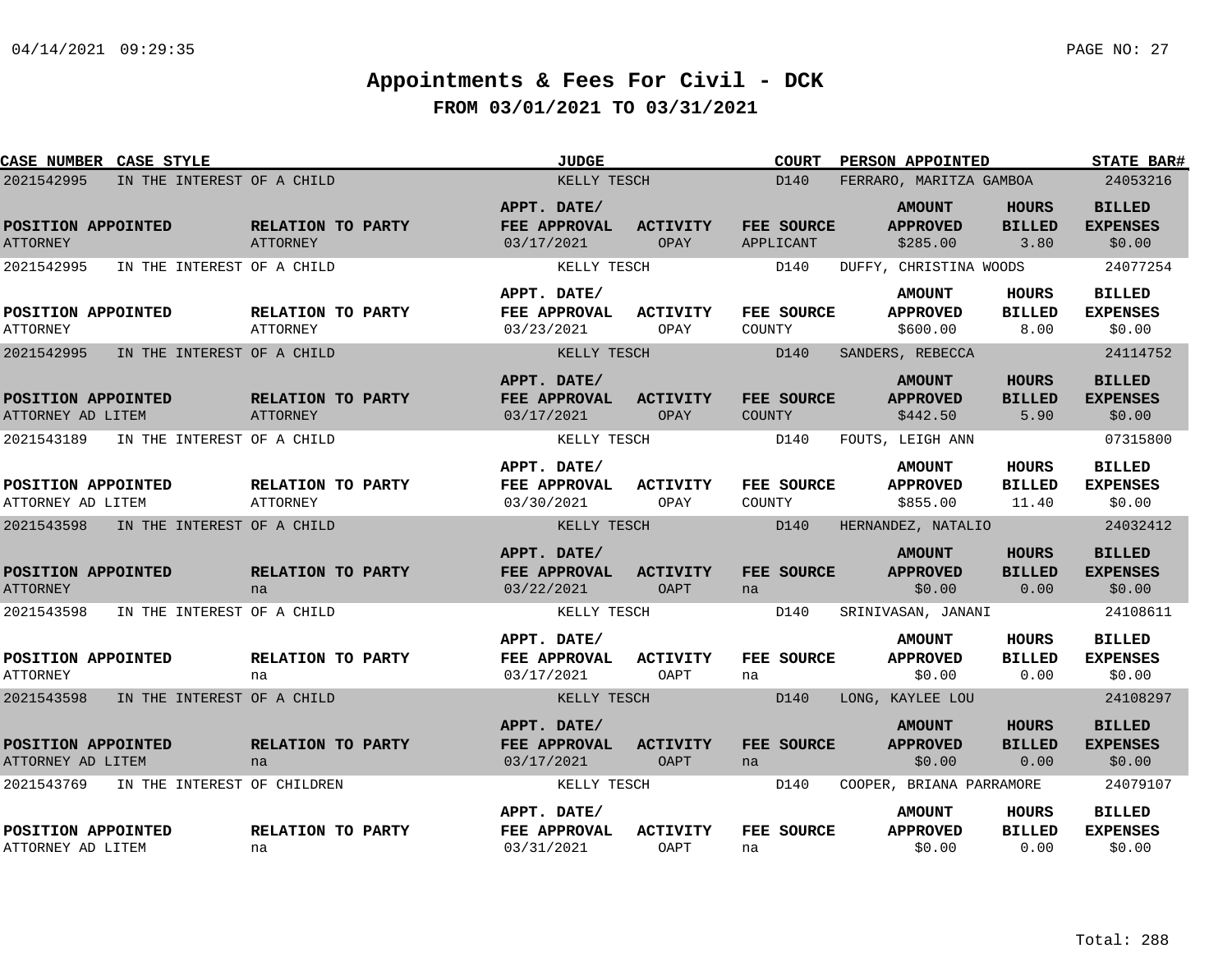| CASE NUMBER CASE STYLE                        |                                      | <b>JUDGE</b>                                     |                                | <b>COURT</b>         | PERSON APPOINTED                             |                                       | <b>STATE BAR#</b>                          |
|-----------------------------------------------|--------------------------------------|--------------------------------------------------|--------------------------------|----------------------|----------------------------------------------|---------------------------------------|--------------------------------------------|
| 2015518145                                    | TDFPS VS JAMIE G. GARCIA FLORES      | KELLY TESCH                                      |                                | D237                 | JONES, DENIECE                               |                                       | 10937420                                   |
| POSITION APPOINTED<br>ATTORNEY AD LITEM       | RELATION TO PARTY<br>na              | APPT. DATE/<br>FEE APPROVAL<br>03/17/2021        | <b>ACTIVITY</b><br>OAPT        | FEE SOURCE<br>na     | <b>AMOUNT</b><br><b>APPROVED</b><br>\$0.00   | <b>HOURS</b><br><b>BILLED</b><br>0.00 | <b>BILLED</b><br><b>EXPENSES</b><br>\$0.00 |
| 2015518145                                    | TDFPS VS JAMIE G. GARCIA FLORES      | KELLY TESCH                                      |                                | D237                 | OLIBAS, LEZLIE D.                            |                                       | 24067352                                   |
| POSITION APPOINTED<br><b>ATTORNEY</b>         | RELATION TO PARTY<br>na              | APPT. DATE/<br>FEE APPROVAL<br>03/17/2021        | <b>ACTIVITY</b><br>OAPT        | FEE SOURCE<br>na     | <b>AMOUNT</b><br><b>APPROVED</b><br>\$0.00   | HOURS<br><b>BILLED</b><br>0.00        | <b>BILLED</b><br><b>EXPENSES</b><br>\$0.00 |
| 2015518145<br>TDFPS VS JAMIE G. GARCIA FLORES |                                      | KELLY TESCH                                      |                                | D <sub>237</sub>     | RATLIFF, THERESA H.                          |                                       | 24090690                                   |
| POSITION APPOINTED<br><b>ATTORNEY</b>         | RELATION TO PARTY<br>na              | APPT. DATE/<br>FEE APPROVAL<br>03/17/2021        | <b>ACTIVITY</b><br><b>OAPT</b> | FEE SOURCE<br>na     | <b>AMOUNT</b><br><b>APPROVED</b><br>\$0.00   | <b>HOURS</b><br><b>BILLED</b><br>0.00 | <b>BILLED</b><br><b>EXPENSES</b><br>\$0.00 |
| 2017525287<br>IN THE INTEREST OF A CHILD      |                                      | KELLY TESCH                                      |                                | D237                 | GARCIA, ELIAS J.                             |                                       | 24083046                                   |
| POSITION APPOINTED<br>ATTORNEY AD LITEM       | RELATION TO PARTY<br><b>ATTORNEY</b> | APPT. DATE/<br>FEE APPROVAL<br>03/12/2021        | ACTIVITY<br>OPAY               | FEE SOURCE<br>COUNTY | <b>AMOUNT</b><br><b>APPROVED</b><br>\$157.50 | <b>HOURS</b><br><b>BILLED</b><br>2.10 | <b>BILLED</b><br><b>EXPENSES</b><br>\$0.00 |
| 2018530813                                    | LARANDA LEE, ET AL VS RAOUEL BOSWELL | LES HATCH                                        |                                | D237                 | KELLEY, JOHN T                               |                                       | 11203010                                   |
| POSITION APPOINTED<br>GUARDIAN AD LITEM       | RELATION TO PARTY<br>na              | APPT. DATE/<br>FEE APPROVAL<br>03/29/2021        | <b>ACTIVITY</b><br>OAPT        | FEE SOURCE<br>na     | <b>AMOUNT</b><br><b>APPROVED</b><br>\$0.00   | <b>HOURS</b><br><b>BILLED</b><br>0.00 | <b>BILLED</b><br><b>EXPENSES</b><br>\$0.00 |
| 2019534485<br>IN THE INTEREST OF A CHILD      |                                      | KELLY TESCH                                      |                                | D <sub>237</sub>     | SRINIVASAN, JANANI                           |                                       | 24108611                                   |
| POSITION APPOINTED<br>ATTORNEY AD LITEM       | RELATION TO PARTY<br><b>ATTORNEY</b> | APPT. DATE/<br><b>FEE APPROVAL</b><br>03/30/2021 | <b>ACTIVITY</b><br>OPAY        | FEE SOURCE<br>COUNTY | <b>AMOUNT</b><br><b>APPROVED</b><br>\$225.00 | HOURS<br><b>BILLED</b><br>3.00        | <b>BILLED</b><br><b>EXPENSES</b><br>\$0.00 |
| 2020538788<br>IN THE INTEREST OF A CHILD      |                                      | KELLY TESCH                                      |                                | D237                 | HERNANDEZ, NATALIO                           |                                       | 24032412                                   |
| POSITION APPOINTED<br><b>ATTORNEY</b>         | RELATION TO PARTY<br><b>ATTORNEY</b> | APPT. DATE/<br>FEE APPROVAL<br>03/31/2021        | <b>ACTIVITY</b><br>OPAY        | FEE SOURCE<br>COUNTY | <b>AMOUNT</b><br><b>APPROVED</b><br>\$697.50 | <b>HOURS</b><br><b>BILLED</b><br>9.30 | <b>BILLED</b><br><b>EXPENSES</b><br>\$0.00 |
| 2020538788<br>IN THE INTEREST OF A CHILD      |                                      | KARA DARNELL                                     |                                | D237                 | OLIBAS, LEZLIE D.                            |                                       | 24067352                                   |
| POSITION APPOINTED<br>ATTORNEY AD LITEM       | RELATION TO PARTY<br><b>ATTORNEY</b> | APPT. DATE/<br>FEE APPROVAL<br>03/08/2021        | <b>ACTIVITY</b><br>OPAY        | FEE SOURCE<br>COUNTY | <b>AMOUNT</b><br><b>APPROVED</b><br>\$75.00  | HOURS<br><b>BILLED</b><br>1.00        | <b>BILLED</b><br><b>EXPENSES</b><br>\$0.00 |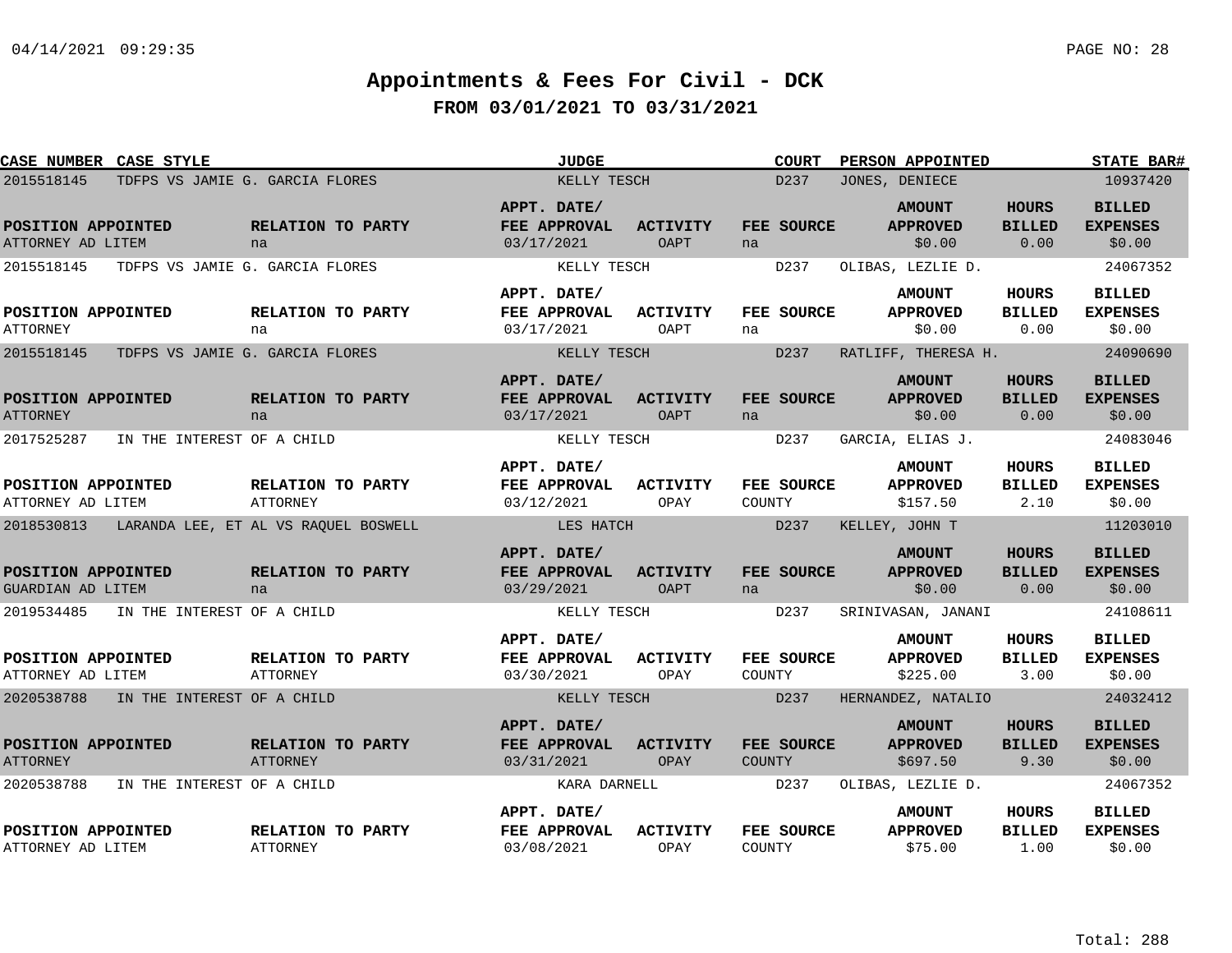| CASE NUMBER CASE STYLE                  |                             |                                      | <b>JUDGE</b>                              |                         | <b>COURT</b>                | PERSON APPOINTED                             |                                       | <b>STATE BAR#</b>                          |
|-----------------------------------------|-----------------------------|--------------------------------------|-------------------------------------------|-------------------------|-----------------------------|----------------------------------------------|---------------------------------------|--------------------------------------------|
| 2020538788                              | IN THE INTEREST OF A CHILD  |                                      | KELLY TESCH                               |                         | D237                        | OLIBAS, LEZLIE D.                            |                                       | 24067352                                   |
| POSITION APPOINTED<br>ATTORNEY AD LITEM |                             | RELATION TO PARTY<br>ATTORNEY        | APPT. DATE/<br>FEE APPROVAL<br>03/30/2021 | <b>ACTIVITY</b><br>OPAY | FEE SOURCE<br>COUNTY        | <b>AMOUNT</b><br><b>APPROVED</b><br>\$82.50  | <b>HOURS</b><br><b>BILLED</b><br>1.10 | <b>BILLED</b><br><b>EXPENSES</b><br>\$0.00 |
| 2020539342                              | IN THE INTEREST OF A CHILD  |                                      | KELLY TESCH                               |                         | D237                        | DUFFY, CHRISTINA WOODS                       |                                       | 24077254                                   |
| POSITION APPOINTED<br>ATTORNEY AD LITEM |                             | RELATION TO PARTY<br><b>ATTORNEY</b> | APPT. DATE/<br>FEE APPROVAL<br>03/23/2021 | <b>ACTIVITY</b><br>OPAY | FEE SOURCE<br>COUNTY        | <b>AMOUNT</b><br><b>APPROVED</b><br>\$75.00  | <b>HOURS</b><br><b>BILLED</b><br>1.00 | <b>BILLED</b><br><b>EXPENSES</b><br>\$0.00 |
| 2020540033                              | IN THE INTEREST OF A CHILD  |                                      | KELLY TESCH                               |                         | D237                        | MOORE, JAMES M "JIM"                         |                                       | 24065783                                   |
| POSITION APPOINTED<br><b>ATTORNEY</b>   |                             | RELATION TO PARTY<br>na              | APPT. DATE/<br>FEE APPROVAL<br>03/22/2021 | <b>ACTIVITY</b><br>OAPT | FEE SOURCE<br>na            | <b>AMOUNT</b><br><b>APPROVED</b><br>\$0.00   | <b>HOURS</b><br><b>BILLED</b><br>0.00 | <b>BILLED</b><br><b>EXPENSES</b><br>\$0.00 |
| 2020540421                              | IN THE INTEREST OF A CHILD  |                                      | KELLY TESCH                               |                         | D237                        | OLIBAS-YANEZ, LINDSAY M.                     |                                       | 24071119                                   |
| POSITION APPOINTED<br>ATTORNEY AD LITEM |                             | RELATION TO PARTY<br><b>ATTORNEY</b> | APPT. DATE/<br>FEE APPROVAL<br>03/08/2021 | <b>ACTIVITY</b><br>OPAY | FEE SOURCE<br>COUNTY        | <b>AMOUNT</b><br><b>APPROVED</b><br>\$30.00  | <b>HOURS</b><br><b>BILLED</b><br>0.40 | <b>BILLED</b><br><b>EXPENSES</b><br>\$0.00 |
| 2020540538                              | IN THE INTEREST OF CHILDREN |                                      | KELLY TESCH                               |                         | D237                        | DUFFY, CHRISTINA WOODS                       |                                       | 24077254                                   |
| POSITION APPOINTED<br><b>ATTORNEY</b>   |                             | RELATION TO PARTY<br><b>ATTORNEY</b> | APPT. DATE/<br>FEE APPROVAL<br>03/22/2021 | <b>ACTIVITY</b><br>OPAY | FEE SOURCE<br><b>COUNTY</b> | <b>AMOUNT</b><br><b>APPROVED</b><br>\$315.00 | <b>HOURS</b><br><b>BILLED</b><br>4.20 | <b>BILLED</b><br><b>EXPENSES</b><br>\$0.00 |
| 2020540874                              | IN THE INTEREST OF CHILDREN |                                      | KELLY TESCH                               |                         | D237                        | OLIBAS-YANEZ, LINDSAY M.                     |                                       | 24071119                                   |
| POSITION APPOINTED<br><b>ATTORNEY</b>   |                             | RELATION TO PARTY<br><b>ATTORNEY</b> | APPT. DATE/<br>FEE APPROVAL<br>03/08/2021 | <b>ACTIVITY</b><br>OPAY | FEE SOURCE<br>COUNTY        | <b>AMOUNT</b><br><b>APPROVED</b><br>\$165.00 | <b>HOURS</b><br><b>BILLED</b><br>2.20 | <b>BILLED</b><br><b>EXPENSES</b><br>\$0.00 |
| 2020541103                              | IN THE INTEREST OF CHILDREN |                                      | KELLY TESCH                               |                         | D237                        | BASSETT, JENNIFER                            |                                       | 02145532                                   |
| POSITION APPOINTED<br>ATTORNEY AD LITEM |                             | RELATION TO PARTY<br><b>ATTORNEY</b> | APPT. DATE/<br>FEE APPROVAL<br>03/22/2021 | <b>ACTIVITY</b><br>OPAY | FEE SOURCE<br>COUNTY        | <b>AMOUNT</b><br><b>APPROVED</b><br>\$615.00 | <b>HOURS</b><br><b>BILLED</b><br>8.20 | <b>BILLED</b><br><b>EXPENSES</b><br>\$0.00 |
| 2020541103                              | IN THE INTEREST OF CHILDREN |                                      | KELLY TESCH                               |                         | D237                        | FERRARO, MARITZA GAMBOA                      |                                       | 24053216                                   |
| POSITION APPOINTED<br><b>ATTORNEY</b>   |                             | RELATION TO PARTY<br><b>ATTORNEY</b> | APPT. DATE/<br>FEE APPROVAL<br>03/08/2021 | <b>ACTIVITY</b><br>OPAY | FEE SOURCE<br>COUNTY        | <b>AMOUNT</b><br><b>APPROVED</b><br>\$442.50 | <b>HOURS</b><br><b>BILLED</b><br>5.90 | <b>BILLED</b><br><b>EXPENSES</b><br>\$0.00 |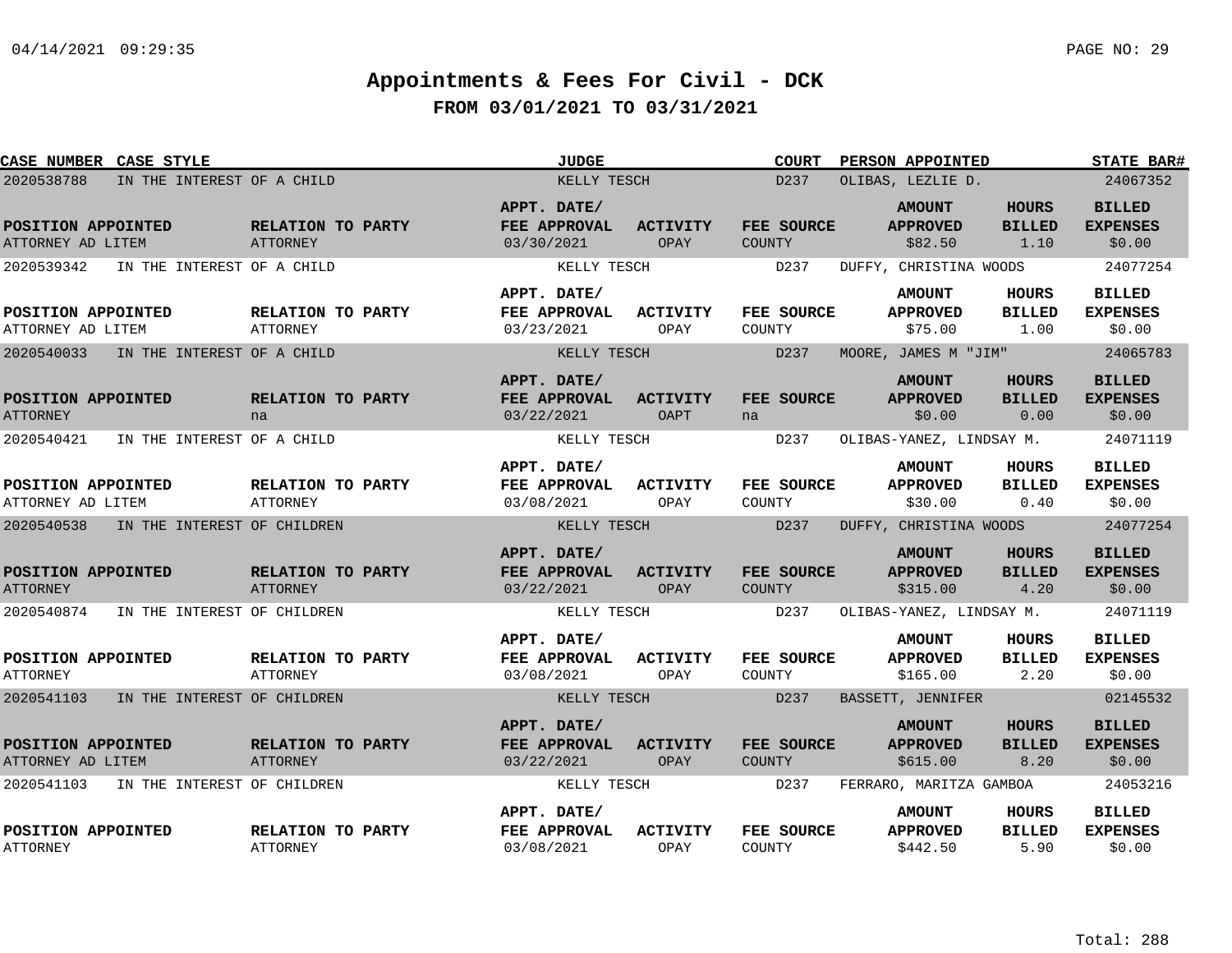| CASE NUMBER CASE STYLE                   |                                      | <b>JUDGE</b>                              |                                | <b>COURT</b>                | PERSON APPOINTED                             |                                       | <b>STATE BAR#</b>                          |
|------------------------------------------|--------------------------------------|-------------------------------------------|--------------------------------|-----------------------------|----------------------------------------------|---------------------------------------|--------------------------------------------|
| 2020541334<br>IN THE INTEREST OF A CHILD |                                      | KELLY TESCH                               |                                | D237                        | OLIBAS-YANEZ, LINDSAY M.                     |                                       | 24071119                                   |
| POSITION APPOINTED<br><b>ATTORNEY</b>    | RELATION TO PARTY<br><b>ATTORNEY</b> | APPT. DATE/<br>FEE APPROVAL<br>03/08/2021 | <b>ACTIVITY</b><br>OPAY        | FEE SOURCE<br><b>COUNTY</b> | <b>AMOUNT</b><br><b>APPROVED</b><br>\$15.00  | HOURS<br><b>BILLED</b><br>0.20        | <b>BILLED</b><br><b>EXPENSES</b><br>\$0.00 |
| 2020541717<br>IN THE INTEREST OF A CHILD |                                      | KELLY TESCH                               |                                | D237                        | OLIBAS-YANEZ, LINDSAY M.                     |                                       | 24071119                                   |
| POSITION APPOINTED<br>ATTORNEY AD LITEM  | RELATION TO PARTY<br><b>ATTORNEY</b> | APPT. DATE/<br>FEE APPROVAL<br>03/08/2021 | <b>ACTIVITY</b><br>OPAY        | FEE SOURCE<br>COUNTY        | <b>AMOUNT</b><br><b>APPROVED</b><br>\$45.00  | HOURS<br><b>BILLED</b><br>0.60        | <b>BILLED</b><br><b>EXPENSES</b><br>\$0.00 |
| 2021543200<br>IN THE INTEREST OF A CHILD |                                      | KELLY TESCH                               |                                | D237                        | DUFFY, CHRISTINA WOODS                       |                                       | 24077254                                   |
| POSITION APPOINTED<br>ATTORNEY AD LITEM  | RELATION TO PARTY<br>ATTORNEY        | APPT. DATE/<br>FEE APPROVAL<br>03/23/2021 | <b>ACTIVITY</b><br>OPAY        | FEE SOURCE<br><b>COUNTY</b> | <b>AMOUNT</b><br><b>APPROVED</b><br>\$322.50 | <b>HOURS</b><br><b>BILLED</b><br>4.30 | <b>BILLED</b><br><b>EXPENSES</b><br>\$0.00 |
| 2021543200<br>IN THE INTEREST OF A CHILD |                                      | KELLY TESCH                               |                                | D237                        | TREVINO, LIZA                                |                                       | 24081755                                   |
| POSITION APPOINTED<br><b>ATTORNEY</b>    | RELATION TO PARTY<br>na              | APPT. DATE/<br>FEE APPROVAL<br>03/03/2021 | <b>ACTIVITY</b><br>OAPT        | FEE SOURCE<br>na            | <b>AMOUNT</b><br><b>APPROVED</b><br>\$0.00   | <b>HOURS</b><br><b>BILLED</b><br>0.00 | <b>BILLED</b><br><b>EXPENSES</b><br>\$0.00 |
| 2021543557<br>IN THE INTEREST OF A CHILD |                                      | KELLY TESCH                               |                                | D <sub>237</sub>            | DEHAAS, WILLIAM D                            |                                       | 00793603                                   |
| POSITION APPOINTED<br><b>ATTORNEY</b>    | RELATION TO PARTY<br>na              | APPT. DATE/<br>FEE APPROVAL<br>03/25/2021 | <b>ACTIVITY</b><br><b>OAPT</b> | FEE SOURCE<br>na            | <b>AMOUNT</b><br><b>APPROVED</b><br>\$0.00   | <b>HOURS</b><br><b>BILLED</b><br>0.00 | <b>BILLED</b><br><b>EXPENSES</b><br>\$0.00 |
| 2021543557<br>IN THE INTEREST OF A CHILD |                                      | KARA DARNELL                              |                                | D237                        | HERNANDEZ, NATALIO                           |                                       | 24032412                                   |
| POSITION APPOINTED<br>ATTORNEY AD LITEM  | RELATION TO PARTY<br>na              | APPT. DATE/<br>FEE APPROVAL<br>03/16/2021 | <b>ACTIVITY</b><br>OAPT        | FEE SOURCE<br>na            | <b>AMOUNT</b><br><b>APPROVED</b><br>\$0.00   | <b>HOURS</b><br><b>BILLED</b><br>0.00 | <b>BILLED</b><br><b>EXPENSES</b><br>\$0.00 |
| 2021543557 IN THE INTEREST OF A CHILD    |                                      | KELLY TESCH                               |                                | D237                        | TREVINO, LIZA                                |                                       | 24081755                                   |
| POSITION APPOINTED<br><b>ATTORNEY</b>    | RELATION TO PARTY<br>na              | APPT. DATE/<br>FEE APPROVAL<br>03/17/2021 | <b>ACTIVITY</b><br><b>OAPT</b> | FEE SOURCE<br>na            | <b>AMOUNT</b><br><b>APPROVED</b><br>\$0.00   | <b>HOURS</b><br><b>BILLED</b><br>0.00 | <b>BILLED</b><br><b>EXPENSES</b><br>\$0.00 |
| 2021543767<br>IN THE INTEREST OF A CHILD |                                      | KELLY TESCH                               |                                | D237                        | DEHAAS, WILLIAM D                            |                                       | 00793603                                   |
| POSITION APPOINTED<br>ATTORNEY AD LITEM  | RELATION TO PARTY<br>na              | APPT. DATE/<br>FEE APPROVAL<br>03/31/2021 | <b>ACTIVITY</b><br>OAPT        | FEE SOURCE<br>na            | <b>AMOUNT</b><br><b>APPROVED</b><br>\$0.00   | HOURS<br><b>BILLED</b><br>0.00        | <b>BILLED</b><br><b>EXPENSES</b><br>\$0.00 |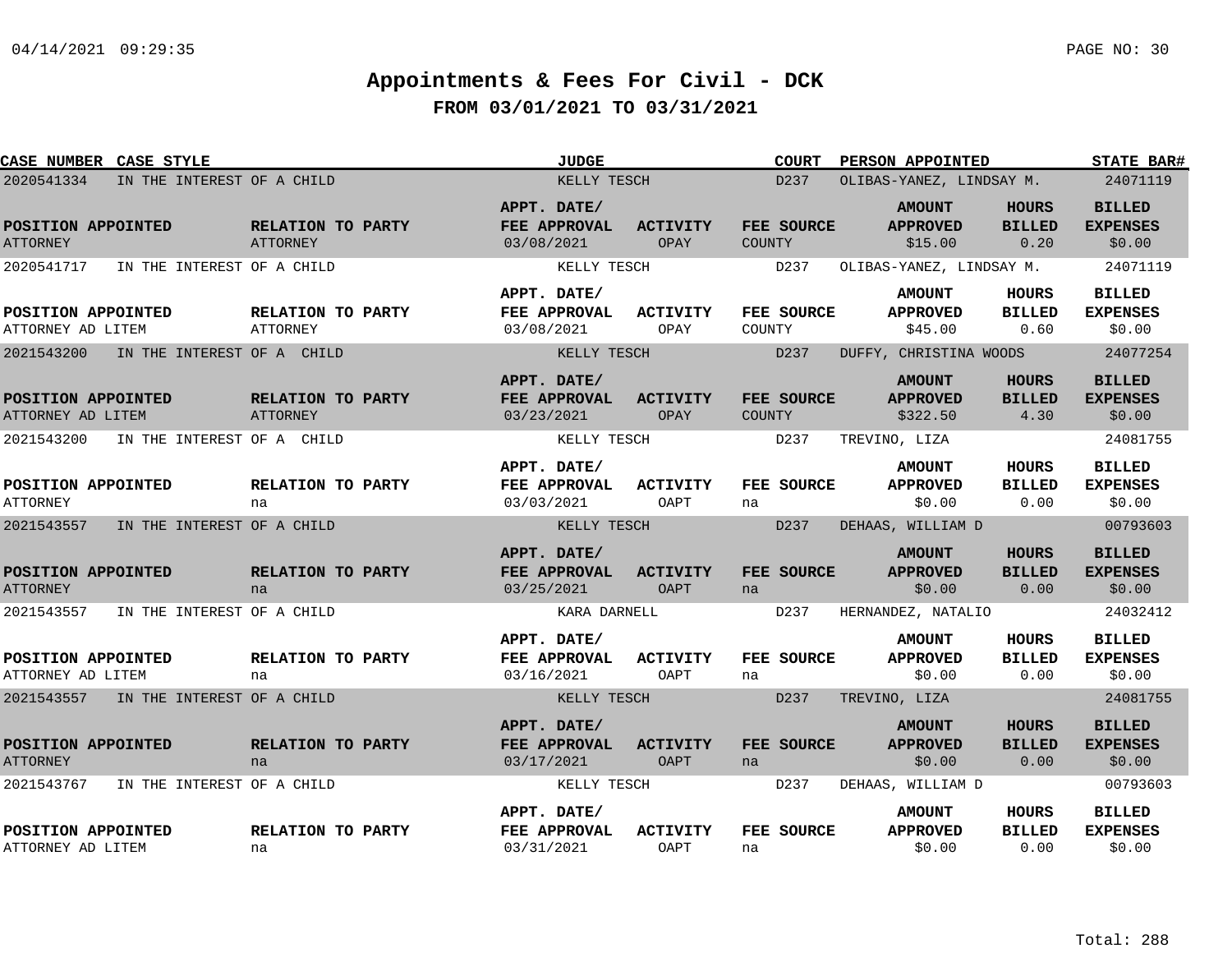| CASE NUMBER CASE STYLE                    |                                      | <b>JUDGE</b>                              |                         | <b>COURT</b>                      | PERSON APPOINTED                             |                                       | <b>STATE BAR#</b>                          |
|-------------------------------------------|--------------------------------------|-------------------------------------------|-------------------------|-----------------------------------|----------------------------------------------|---------------------------------------|--------------------------------------------|
| 2011500182<br>IN THE INTEREST OF CHILDREN |                                      | KARA DARNELL                              |                         | D364                              | MURRAY, LINDSEY K.                           |                                       | 24066252                                   |
| POSITION APPOINTED<br>ATTORNEY AD LITEM   | RELATION TO PARTY<br>na              | APPT. DATE/<br>FEE APPROVAL<br>03/16/2021 | <b>ACTIVITY</b><br>OAPT | FEE SOURCE<br>na                  | <b>AMOUNT</b><br><b>APPROVED</b><br>\$0.00   | <b>HOURS</b><br><b>BILLED</b><br>0.00 | <b>BILLED</b><br><b>EXPENSES</b><br>\$0.00 |
| 2015515159                                | IN THE INTEREST OF MARY JEAN ROGERS  |                                           | WILLIAM R EICHMAN I I   | D364                              | WELDY, RACHEL R.                             |                                       | 24082425                                   |
|                                           |                                      | APPT. DATE/                               |                         |                                   | <b>AMOUNT</b>                                | HOURS                                 | <b>BILLED</b>                              |
| POSITION APPOINTED<br>ATTORNEY AD LITEM   | RELATION TO PARTY<br>na              | FEE APPROVAL<br>03/30/2021                | <b>ACTIVITY</b><br>OAPT | FEE SOURCE<br>na                  | <b>APPROVED</b><br>\$0.00                    | <b>BILLED</b><br>0.00                 | <b>EXPENSES</b><br>\$0.00                  |
| 2016726081                                | LCAD VS GUILLERMINA RODRIGUEZ NIETO  |                                           | WILLIAM R EICHMAN I I   | D364                              | NELSON, GEORGE H                             |                                       | 14894000                                   |
| POSITION APPOINTED<br>na                  | RELATION TO PARTY<br>na              | APPT. DATE/<br>FEE APPROVAL<br>03/23/2021 | <b>ACTIVITY</b><br>OPAY | FEE SOURCE<br>na                  | <b>AMOUNT</b><br><b>APPROVED</b><br>\$0.00   | <b>HOURS</b><br><b>BILLED</b><br>0.00 | <b>BILLED</b><br><b>EXPENSES</b><br>\$0.00 |
| 2018529901<br>IN THE INTEREST OF A CHILD  |                                      | KARA DARNELL                              |                         | D364                              | THREADGILL, HEATHER                          |                                       | 24049286                                   |
| POSITION APPOINTED<br>ATTORNEY AD LITEM   | RELATION TO PARTY<br><b>ATTORNEY</b> | APPT. DATE/<br>FEE APPROVAL<br>03/26/2021 | <b>ACTIVITY</b><br>OPAY | FEE SOURCE<br>COUNTY              | <b>AMOUNT</b><br><b>APPROVED</b><br>\$210.00 | HOURS<br><b>BILLED</b><br>2.80        | <b>BILLED</b><br><b>EXPENSES</b><br>\$0.00 |
| 2019534121<br>IN THE INTEREST OF CHILDREN |                                      | KARA DARNELL                              |                         | D364                              | MORROW, MATT K.                              |                                       | 24081053                                   |
| POSITION APPOINTED<br>ATTORNEY AD LITEM   | RELATION TO PARTY<br><b>ATTORNEY</b> | APPT. DATE/<br>FEE APPROVAL<br>03/09/2021 | <b>ACTIVITY</b><br>OPAY | FEE SOURCE<br><b>GENERAL FUND</b> | <b>AMOUNT</b><br><b>APPROVED</b><br>\$180.00 | <b>HOURS</b><br><b>BILLED</b><br>2.40 | <b>BILLED</b><br><b>EXPENSES</b><br>\$0.00 |
| 2019534714<br>IN THE INTEREST OF CHILDREN |                                      | KARA DARNELL                              |                         | D364                              | EBELING, DELLINDA JO                         |                                       | 06384700                                   |
| POSITION APPOINTED<br>ATTORNEY AD LITEM   | RELATION TO PARTY<br>ATTORNEY        | APPT. DATE/<br>FEE APPROVAL<br>03/05/2021 | <b>ACTIVITY</b><br>OPAY | FEE SOURCE<br>COUNTY              | <b>AMOUNT</b><br><b>APPROVED</b><br>\$247.50 | HOURS<br><b>BILLED</b><br>3.30        | <b>BILLED</b><br><b>EXPENSES</b><br>\$0.00 |
| 2019534911 IN THE INTEREST OF CHILDREN    |                                      | KARA DARNELL                              |                         | D364                              | FOUTS, LEIGH ANN                             |                                       | 07315800                                   |
| POSITION APPOINTED<br>ATTORNEY AD LITEM   | RELATION TO PARTY<br>ATTORNEY        | APPT. DATE/<br>FEE APPROVAL<br>03/30/2021 | <b>ACTIVITY</b><br>OPAY | FEE SOURCE<br><b>COUNTY</b>       | <b>AMOUNT</b><br><b>APPROVED</b><br>\$427.50 | <b>HOURS</b><br><b>BILLED</b><br>5.70 | <b>BILLED</b><br><b>EXPENSES</b><br>\$0.00 |
| 2019535080A IN THE INTEREST OF A CHILD    |                                      |                                           | WILLIAM R EICHMAN I I   | D364                              | MURRAY, LINDSEY K.                           |                                       | 24066252                                   |
| POSITION APPOINTED<br><b>ATTORNEY</b>     | RELATION TO PARTY<br><b>ATTORNEY</b> | APPT. DATE/<br>FEE APPROVAL<br>03/30/2021 | <b>ACTIVITY</b><br>OPAY | FEE SOURCE<br>COUNTY              | <b>AMOUNT</b><br><b>APPROVED</b><br>\$75.00  | HOURS<br><b>BILLED</b><br>1.00        | <b>BILLED</b><br><b>EXPENSES</b><br>\$0.00 |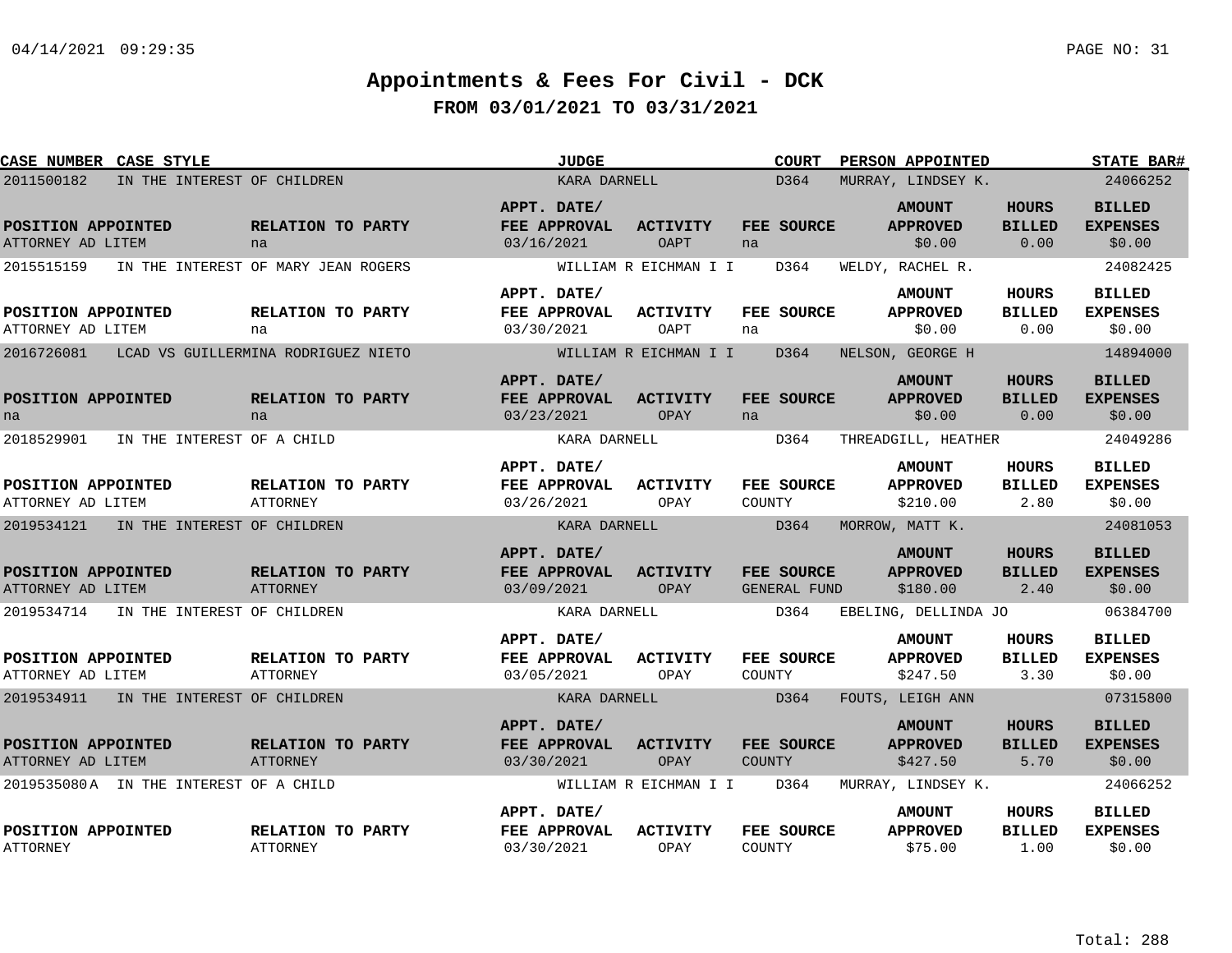| CASE NUMBER CASE STYLE                    |                                      | <b>JUDGE</b>                              |                                | <b>COURT</b>                      | PERSON APPOINTED                               |                                        | <b>STATE BAR#</b>                          |
|-------------------------------------------|--------------------------------------|-------------------------------------------|--------------------------------|-----------------------------------|------------------------------------------------|----------------------------------------|--------------------------------------------|
| 2019535317<br>IN THE INTEREST OF A CHILD  |                                      | KARA DARNELL                              |                                | D364                              | EBELING, DELLINDA JO                           |                                        | 06384700                                   |
| POSITION APPOINTED<br>ATTORNEY AD LITEM   | RELATION TO PARTY<br>ATTORNEY        | APPT. DATE/<br>FEE APPROVAL<br>03/04/2021 | <b>ACTIVITY</b><br>OPAY        | FEE SOURCE<br>GENERAL FUND        | <b>AMOUNT</b><br><b>APPROVED</b><br>\$1,185.00 | <b>HOURS</b><br><b>BILLED</b><br>15.80 | <b>BILLED</b><br><b>EXPENSES</b><br>\$0.00 |
| 2019535317<br>IN THE INTEREST OF A CHILD  |                                      | KARA DARNELL                              |                                | D364                              | EBELING, DELLINDA JO                           |                                        | 06384700                                   |
| POSITION APPOINTED<br>ATTORNEY AD LITEM   | RELATION TO PARTY<br><b>ATTORNEY</b> | APPT. DATE/<br>FEE APPROVAL<br>03/26/2021 | <b>ACTIVITY</b><br>OPAY        | FEE SOURCE<br>COUNTY              | <b>AMOUNT</b><br><b>APPROVED</b><br>\$195.00   | HOURS<br><b>BILLED</b><br>2.60         | <b>BILLED</b><br><b>EXPENSES</b><br>\$0.00 |
| 2019536272<br>IN THE INTEREST OF CHILDREN |                                      |                                           | WILLIAM R EICHMAN I I          | D364                              | MORROW, MATT K.                                |                                        | 24081053                                   |
| POSITION APPOINTED<br>ATTORNEY AD LITEM   | RELATION TO PARTY<br>ATTORNEY        | APPT. DATE/<br>FEE APPROVAL<br>03/09/2021 | <b>ACTIVITY</b><br><b>OPAY</b> | FEE SOURCE<br>GENERAL FUND        | <b>AMOUNT</b><br><b>APPROVED</b><br>\$405.00   | <b>HOURS</b><br><b>BILLED</b><br>5.40  | <b>BILLED</b><br><b>EXPENSES</b><br>\$0.00 |
| 2019536341<br>IN THE INTEREST OF A CHILD  |                                      | KARA DARNELL                              |                                | D364                              | THREADGILL, HEATHER                            |                                        | 24049286                                   |
| POSITION APPOINTED<br><b>ATTORNEY</b>     | RELATION TO PARTY<br><b>ATTORNEY</b> | APPT. DATE/<br>FEE APPROVAL<br>03/01/2021 | <b>ACTIVITY</b><br>OPAY        | FEE SOURCE<br>COUNTY              | <b>AMOUNT</b><br><b>APPROVED</b><br>\$330.00   | <b>HOURS</b><br><b>BILLED</b><br>4.40  | <b>BILLED</b><br><b>EXPENSES</b><br>\$0.00 |
| 2019536589<br>IN THE INTEREST OF A CHILD  |                                      | KARA DARNELL                              |                                | D364                              | MORROW, MATT K.                                |                                        | 24081053                                   |
| POSITION APPOINTED<br>ATTORNEY AD LITEM   | RELATION TO PARTY<br><b>ATTORNEY</b> | APPT. DATE/<br>FEE APPROVAL<br>03/09/2021 | <b>ACTIVITY</b><br><b>OPAY</b> | FEE SOURCE<br>GENERAL FUND        | <b>AMOUNT</b><br><b>APPROVED</b><br>\$352.50   | <b>HOURS</b><br><b>BILLED</b><br>4.70  | <b>BILLED</b><br><b>EXPENSES</b><br>\$0.00 |
| 2019536796<br>IN THE INTEREST OF A CHILD  |                                      | KARA DARNELL                              |                                | D364                              | DICKERSON, BARBARA                             |                                        | 05821700                                   |
| POSITION APPOINTED<br>ATTORNEY AD LITEM   | RELATION TO PARTY<br><b>ATTORNEY</b> | APPT. DATE/<br>FEE APPROVAL<br>03/02/2021 | <b>ACTIVITY</b><br>OPAY        | FEE SOURCE<br>GENERAL FUND        | <b>AMOUNT</b><br><b>APPROVED</b><br>\$506.25   | HOURS<br><b>BILLED</b><br>6.75         | <b>BILLED</b><br><b>EXPENSES</b><br>\$0.00 |
| 2019536796<br>IN THE INTEREST OF A CHILD  |                                      | KARA DARNELL                              |                                | D364                              | MURRAY, LINDSEY K.                             |                                        | 24066252                                   |
| POSITION APPOINTED<br><b>ATTORNEY</b>     | RELATION TO PARTY<br><b>ATTORNEY</b> | APPT. DATE/<br>FEE APPROVAL<br>03/09/2021 | <b>ACTIVITY</b><br>OPAY        | FEE SOURCE<br>COUNTY              | <b>AMOUNT</b><br><b>APPROVED</b><br>\$281.25   | HOURS<br><b>BILLED</b><br>3.75         | <b>BILLED</b><br><b>EXPENSES</b><br>\$0.00 |
| 2020539632<br>IN THE INTEREST OF A CHILD  |                                      | KARA DARNELL                              |                                | D364                              | MURRAY, LINDSEY K.                             |                                        | 24066252                                   |
| POSITION APPOINTED<br><b>ATTORNEY</b>     | RELATION TO PARTY<br><b>ATTORNEY</b> | APPT. DATE/<br>FEE APPROVAL<br>03/09/2021 | <b>ACTIVITY</b><br>OPAY        | FEE SOURCE<br><b>GENERAL FUND</b> | <b>AMOUNT</b><br><b>APPROVED</b><br>\$281.25   | HOURS<br><b>BILLED</b><br>3.75         | <b>BILLED</b><br><b>EXPENSES</b><br>\$0.00 |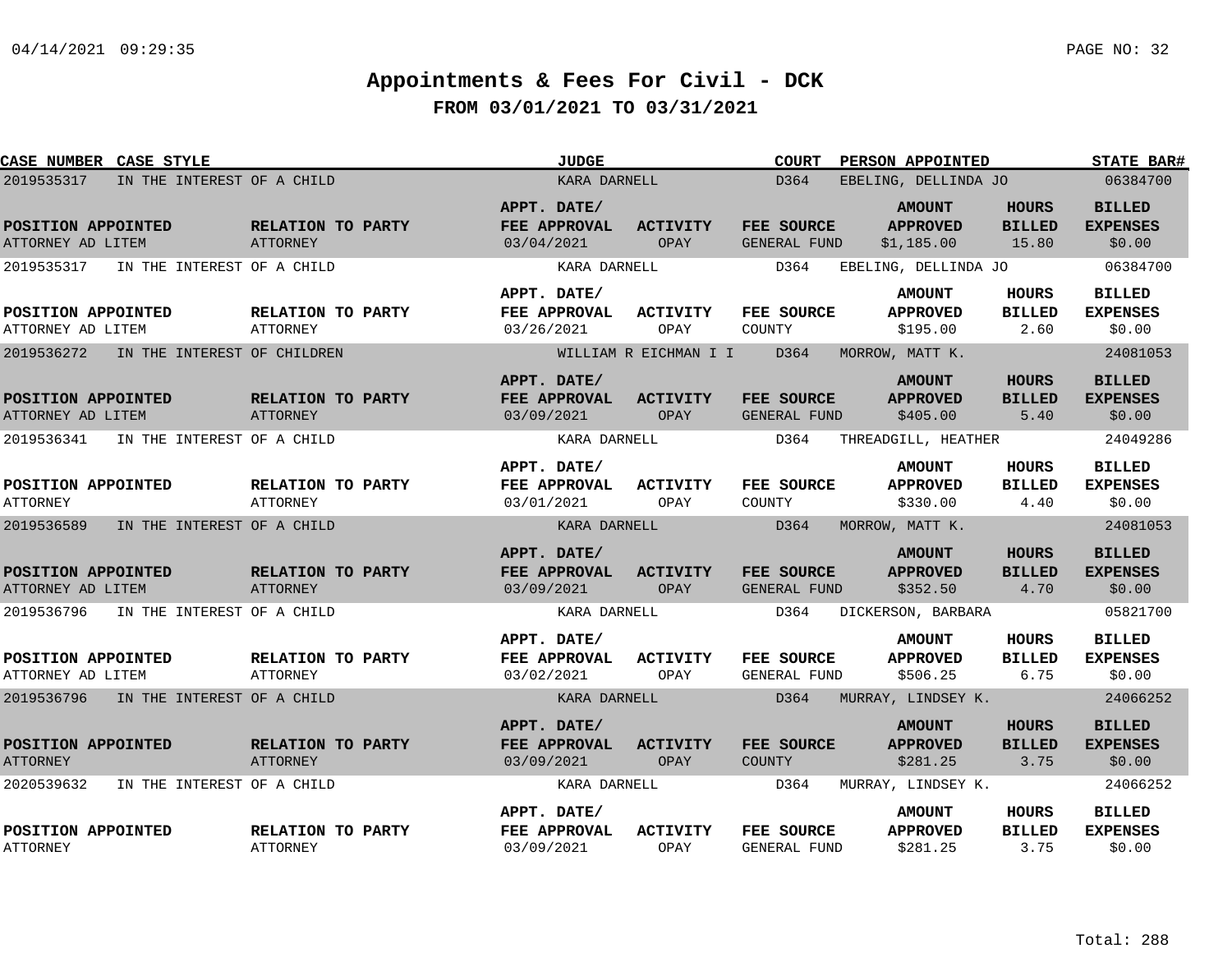| CASE NUMBER CASE STYLE                  |                                       |                                                                                                | <b>JUDGE</b>                                       |                         | <b>COURT</b>         | <b>PERSON APPOINTED</b>                      |                                        | <b>STATE BAR#</b>                          |
|-----------------------------------------|---------------------------------------|------------------------------------------------------------------------------------------------|----------------------------------------------------|-------------------------|----------------------|----------------------------------------------|----------------------------------------|--------------------------------------------|
| 2020539649                              | IN THE INTEREST OF CHILDREN           |                                                                                                | KARA DARNELL                                       |                         | D364                 | THREADGILL, HEATHER                          |                                        | 24049286                                   |
| POSITION APPOINTED<br>ATTORNEY AD LITEM |                                       | RELATION TO PARTY<br>ATTORNEY                                                                  | APPT. DATE/<br><b>FEE APPROVAL</b><br>03/01/2021   | <b>ACTIVITY</b><br>OPAY | FEE SOURCE<br>COUNTY | <b>AMOUNT</b><br><b>APPROVED</b><br>\$997.50 | <b>HOURS</b><br><b>BILLED</b><br>13.30 | <b>BILLED</b><br><b>EXPENSES</b><br>\$0.00 |
|                                         | 2020541714 IN THE INTEREST OF A CHILD |                                                                                                | KARA DARNELL                                       |                         | D364                 | MURRAY, LINDSEY K.                           |                                        | 24066252                                   |
| POSITION APPOINTED<br>ATTORNEY          |                                       | <b>RELATION TO PARTY</b><br>ATTORNEY                                                           | APPT. DATE/<br><b>FEE APPROVAL</b><br>03/26/2021   | <b>ACTIVITY</b><br>OPAY | FEE SOURCE<br>COUNTY | <b>AMOUNT</b><br><b>APPROVED</b><br>\$168.75 | <b>HOURS</b><br><b>BILLED</b><br>2.25  | <b>BILLED</b><br><b>EXPENSES</b><br>\$0.00 |
|                                         | 2020541722 IN THE INTEREST OF A CHILD |                                                                                                | KARA DARNELL                                       |                         | D364                 | THREADGILL, HEATHER                          |                                        | 24049286                                   |
| POSITION APPOINTED<br><b>ATTORNEY</b>   |                                       | <b>RELATION TO PARTY</b><br><b>ATTORNEY</b>                                                    | APPT. DATE/<br>FEE APPROVAL ACTIVITY<br>03/01/2021 | OPAY                    | FEE SOURCE<br>COUNTY | <b>AMOUNT</b><br><b>APPROVED</b><br>\$112.50 | HOURS<br><b>BILLED</b><br>1.50         | <b>BILLED</b><br><b>EXPENSES</b><br>\$0.00 |
|                                         |                                       | 2021542851 TDFPS VS WANDA KILGORE AND MICHELL KILGORE                                          | KARA DARNELL                                       |                         | D364                 | JOHNSTON, J CRAIG                            |                                        | 00787784                                   |
| POSITION APPOINTED<br>ATTORNEY AD LITEM |                                       | RELATION TO PARTY<br>ATTORNEY                                                                  | APPT. DATE/<br>FEE APPROVAL ACTIVITY<br>03/11/2021 | OPAY                    | FEE SOURCE<br>COUNTY | <b>AMOUNT</b><br><b>APPROVED</b><br>\$142.50 | <b>HOURS</b><br><b>BILLED</b><br>1.90  | <b>BILLED</b><br><b>EXPENSES</b><br>\$0.00 |
|                                         |                                       | 2021542867 TDFPS VS CHRISTA RAMON AND BERNARDO HERNANDEZ KARA DARNELL D364 THREADGILL, HEATHER |                                                    |                         |                      |                                              |                                        | 24049286                                   |
| POSITION APPOINTED<br><b>ATTORNEY</b>   |                                       | RELATION TO PARTY<br><b>ATTORNEY</b>                                                           | APPT. DATE/<br>FEE APPROVAL ACTIVITY<br>02/26/2021 | OPAY                    | FEE SOURCE<br>COUNTY | <b>AMOUNT</b><br><b>APPROVED</b><br>\$705.00 | <b>HOURS</b><br><b>BILLED</b><br>9.40  | <b>BILLED</b><br><b>EXPENSES</b><br>\$0.00 |
|                                         | 2021542991 IN THE INTEREST OF A CHILD |                                                                                                | KARA DARNELL                                       |                         |                      | D364 THREADGILL, HEATHER                     |                                        | 24049286                                   |
| POSITION APPOINTED<br><b>ATTORNEY</b>   |                                       | <b>RELATION TO PARTY</b><br>ATTORNEY                                                           | APPT. DATE/<br><b>FEE APPROVAL</b><br>03/01/2021   | <b>ACTIVITY</b><br>OPAY | FEE SOURCE<br>COUNTY | <b>AMOUNT</b><br><b>APPROVED</b><br>\$277.50 | HOURS<br>BILLED<br>3.70                | <b>BILLED</b><br><b>EXPENSES</b><br>\$0.00 |
|                                         | 2021542991 IN THE INTEREST OF A CHILD |                                                                                                | KARA DARNELL                                       |                         | D364                 | THREADGILL, HEATHER                          |                                        | 24049286                                   |
| POSITION APPOINTED<br><b>ATTORNEY</b>   |                                       | <b>RELATION TO PARTY</b><br>ATTORNEY                                                           | APPT. DATE/<br>FEE APPROVAL<br>03/26/2021          | <b>ACTIVITY</b><br>OPAY | FEE SOURCE<br>COUNTY | <b>AMOUNT</b><br><b>APPROVED</b><br>\$232.50 | <b>HOURS</b><br><b>BILLED</b><br>3.10  | <b>BILLED</b><br><b>EXPENSES</b><br>\$0.00 |
| 2021543272                              | IN THE INTEREST OF A CHILD            |                                                                                                | KARA DARNELL                                       |                         | D364                 | EBELING, DELLINDA JO                         |                                        | 06384700                                   |
| POSITION APPOINTED<br><b>ATTORNEY</b>   |                                       | <b>RELATION TO PARTY</b><br>na                                                                 | APPT. DATE/<br>FEE APPROVAL<br>03/09/2021          | ACTIVITY<br>OAPT        | FEE SOURCE<br>na     | <b>AMOUNT</b><br><b>APPROVED</b><br>\$0.00   | HOURS<br><b>BILLED</b><br>0.00         | <b>BILLED</b><br><b>EXPENSES</b><br>\$0.00 |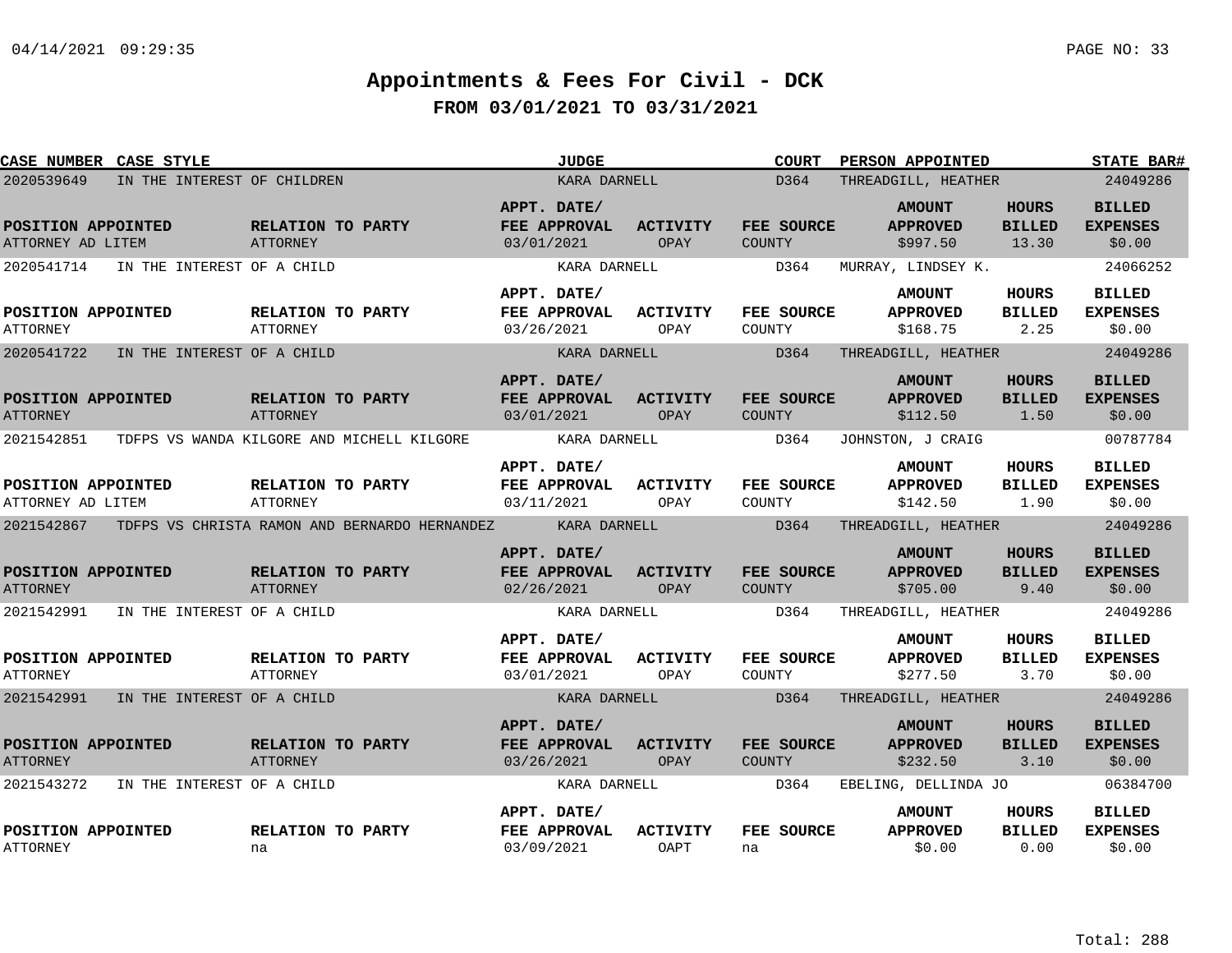| CASE NUMBER CASE STYLE                                                              |                               | <b>JUDGE</b>                                              |                         | <b>COURT</b>                      | PERSON APPOINTED                                            |                                       | <b>STATE BAR#</b>                                      |
|-------------------------------------------------------------------------------------|-------------------------------|-----------------------------------------------------------|-------------------------|-----------------------------------|-------------------------------------------------------------|---------------------------------------|--------------------------------------------------------|
| 2021543272<br>IN THE INTEREST OF A CHILD                                            |                               | KARA DARNELL                                              |                         | D364                              | EBELING, DELLINDA JO                                        |                                       | 06384700                                               |
| POSITION APPOINTED<br>ATTORNEY AD LITEM                                             | RELATION TO PARTY<br>ATTORNEY | APPT. DATE/<br>FEE APPROVAL<br>03/09/2021                 | <b>ACTIVITY</b><br>OPAY | FEE SOURCE<br><b>GENERAL FUND</b> | <b>AMOUNT</b><br><b>APPROVED</b><br>\$630.00                | <b>HOURS</b><br><b>BILLED</b><br>8.40 | <b>BILLED</b><br><b>EXPENSES</b><br>\$0.00             |
| 2021543335<br>IN THE INTEREST OF CHILDREN                                           |                               | KARA DARNELL                                              |                         | D364                              | FOUTS, LEIGH ANN                                            |                                       | 07315800                                               |
| POSITION APPOINTED<br>ATTORNEY AD LITEM                                             | RELATION TO PARTY<br>na       | APPT. DATE/<br>FEE APPROVAL<br>03/01/2021                 | ACTIVITY<br>OAPT        | FEE SOURCE<br>na                  | <b>AMOUNT</b><br><b>APPROVED</b><br>\$0.00                  | HOURS<br><b>BILLED</b><br>0.00        | <b>BILLED</b><br><b>EXPENSES</b><br>\$0.00             |
| 2021543335<br>IN THE INTEREST OF CHILDREN                                           |                               | KARA DARNELL                                              |                         | D364                              | MORGESON, TERRI M.                                          |                                       | 24043835                                               |
| POSITION APPOINTED<br>ATTORNEY AD LITEM                                             | RELATION TO PARTY<br>na       | APPT. DATE/<br>FEE APPROVAL<br>03/02/2021                 | <b>ACTIVITY</b><br>OAPT | FEE SOURCE<br>na                  | <b>AMOUNT</b><br><b>APPROVED</b><br>\$0.00                  | <b>HOURS</b><br><b>BILLED</b><br>0.00 | <b>BILLED</b><br><b>EXPENSES</b><br>\$0.00             |
| 2021543430<br>IN THE INTEREST OF A CHILD                                            |                               | KARA DARNELL                                              |                         | D364                              | BIGGERS, ROBERT P.                                          |                                       | 24085203                                               |
| POSITION APPOINTED<br>ATTORNEY AD LITEM                                             | RELATION TO PARTY<br>na       | APPT. DATE/<br>FEE APPROVAL<br>03/09/2021                 | ACTIVITY<br>OAPT        | FEE SOURCE<br>na                  | <b>AMOUNT</b><br><b>APPROVED</b><br>\$0.00                  | <b>HOURS</b><br><b>BILLED</b><br>0.00 | <b>BILLED</b><br><b>EXPENSES</b><br>\$0.00             |
| 2021543430<br>IN THE INTEREST OF A CHILD                                            |                               | KARA DARNELL                                              |                         | D364                              | WELDY, RACHEL R.                                            |                                       | 24082425                                               |
| POSITION APPOINTED<br>ATTORNEY AD LITEM<br>2021543490<br>IN THE INTEREST OF A CHILD | RELATION TO PARTY<br>na       | APPT. DATE/<br>FEE APPROVAL<br>03/09/2021<br>KARA DARNELL | <b>ACTIVITY</b><br>OAPT | FEE SOURCE<br>na<br>D364          | <b>AMOUNT</b><br><b>APPROVED</b><br>\$0.00<br>CARTER, AARON | <b>HOURS</b><br><b>BILLED</b><br>0.00 | <b>BILLED</b><br><b>EXPENSES</b><br>\$0.00<br>24058331 |
|                                                                                     |                               | APPT. DATE/                                               |                         |                                   | <b>AMOUNT</b>                                               | <b>HOURS</b>                          | <b>BILLED</b>                                          |
| POSITION APPOINTED<br>ATTORNEY AD LITEM                                             | RELATION TO PARTY<br>na       | FEE APPROVAL<br>03/11/2021                                | ACTIVITY<br>OAPT        | FEE SOURCE<br>na                  | <b>APPROVED</b><br>\$0.00                                   | <b>BILLED</b><br>0.00                 | <b>EXPENSES</b><br>\$0.00                              |
| 2021543490 IN THE INTEREST OF A CHILD                                               |                               | KARA DARNELL                                              |                         | D364                              | RADER, BONNIE                                               |                                       | 24061067                                               |
| POSITION APPOINTED<br>ATTORNEY AD LITEM                                             | RELATION TO PARTY<br>na       | APPT. DATE/<br>FEE APPROVAL<br>03/22/2021                 | ACTIVITY<br><b>OAPT</b> | FEE SOURCE<br>na                  | <b>AMOUNT</b><br><b>APPROVED</b><br>\$0.00                  | <b>HOURS</b><br><b>BILLED</b><br>0.00 | <b>BILLED</b><br><b>EXPENSES</b><br>\$0.00             |
| 2021543534<br>IN THE INTEREST OF A CHILD                                            |                               | KARA DARNELL                                              |                         | D364                              | FOUTS, LEIGH ANN                                            |                                       | 07315800                                               |
| POSITION APPOINTED<br>ATTORNEY AD LITEM                                             | RELATION TO PARTY<br>na       | APPT. DATE/<br>FEE APPROVAL<br>03/15/2021                 | <b>ACTIVITY</b><br>OAPT | FEE SOURCE<br>na                  | <b>AMOUNT</b><br><b>APPROVED</b><br>\$0.00                  | HOURS<br><b>BILLED</b><br>0.00        | <b>BILLED</b><br><b>EXPENSES</b><br>\$0.00             |